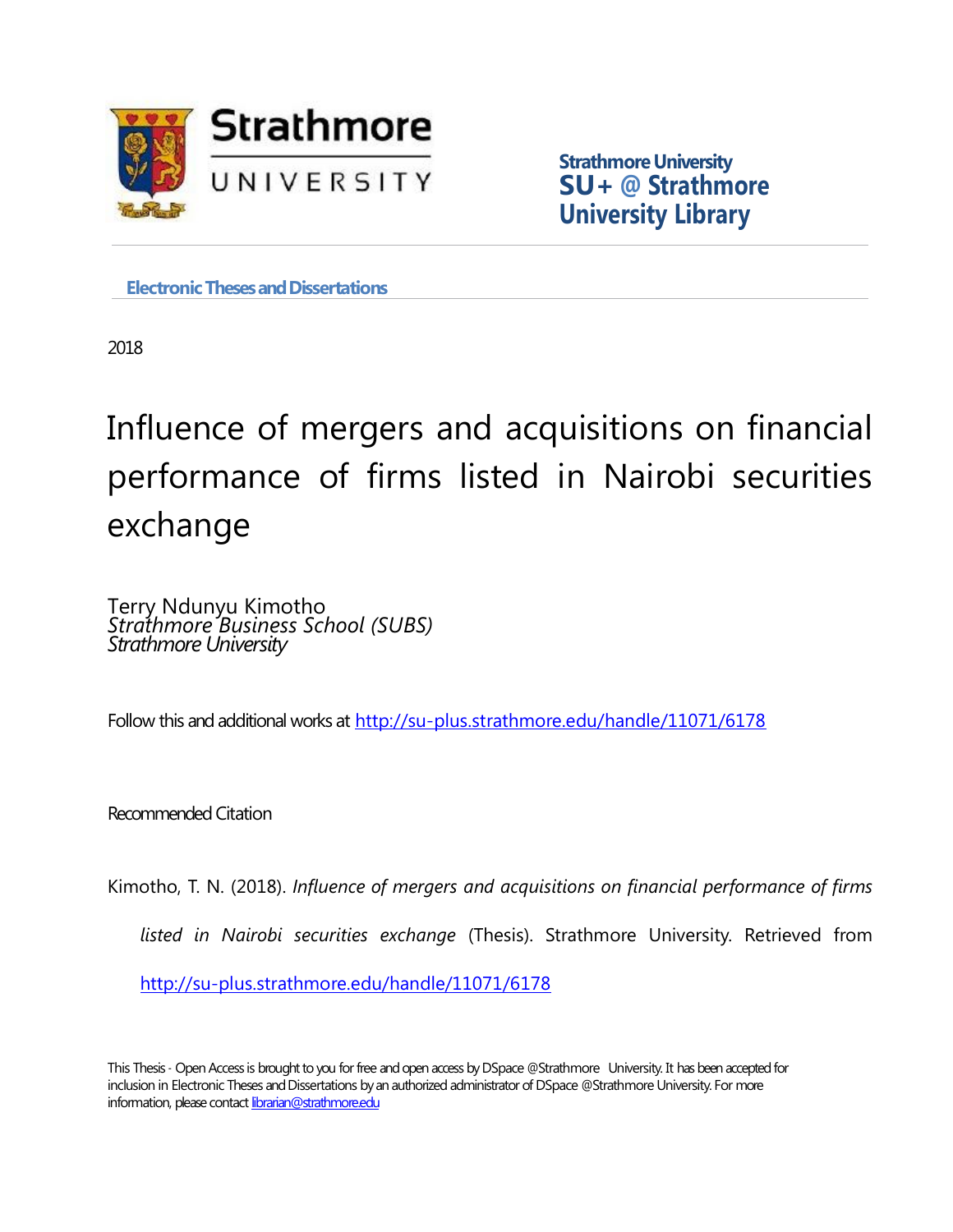# **INFLUENCE OF MERGERS AND ACQUISITIONS ON FINANCIAL PERFORMANCE OF FIRMS LISTED IN NAIROBI SECURITIES EXCHANGE**

# **KIMOTHO TERRY NDUNYU 060686 2018**

**A thesis submitted in partial fulfilment of the requirements For the Master's degree in Commerce Strathmore University**

> **School of Management and Commerce Strathmore University Nairobi, Kenya**

> > **June, 2018**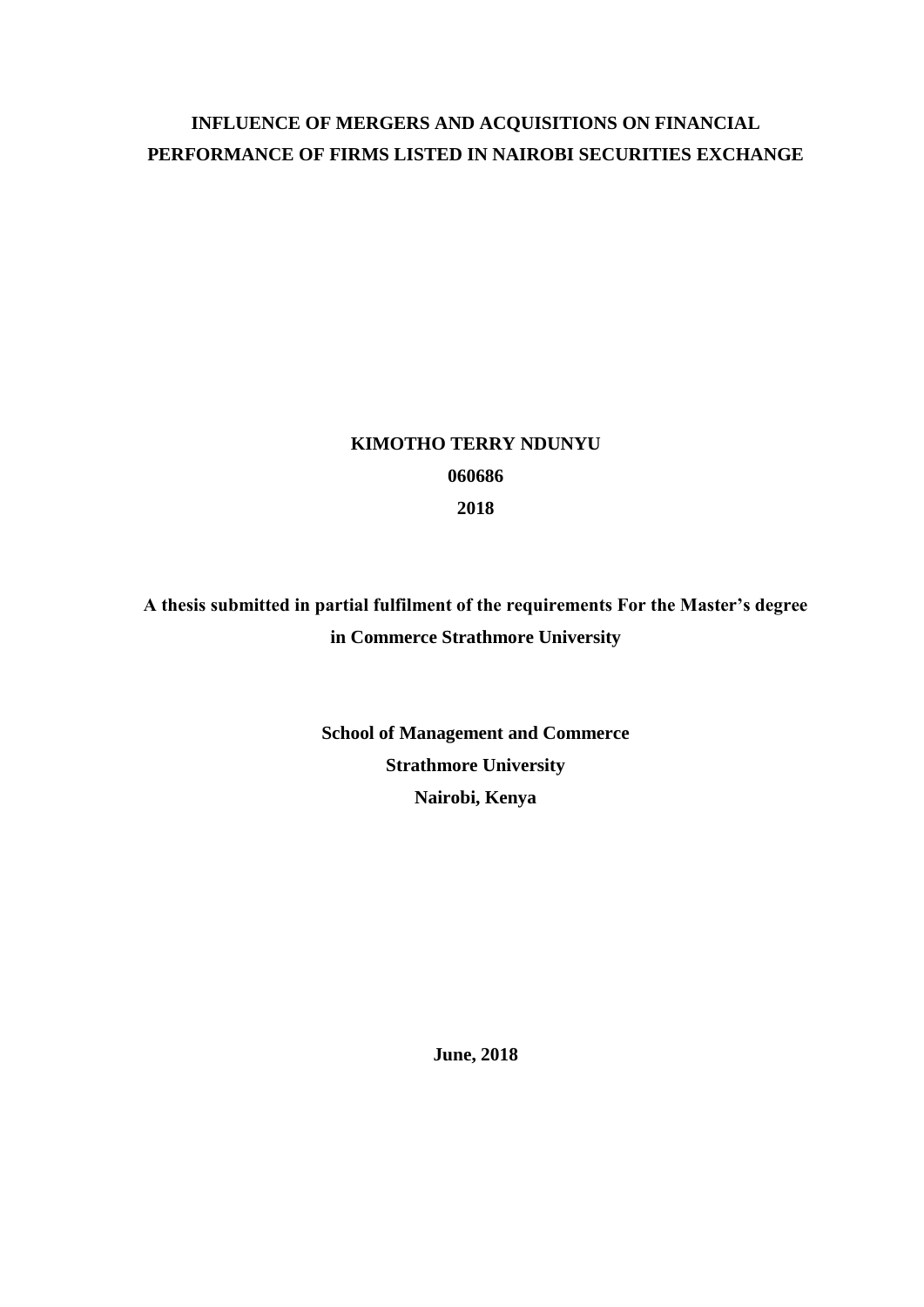# **DECLARATION**

<span id="page-2-1"></span><span id="page-2-0"></span>I declare that this work has not been previously submitted and approved for the award of a degree by this or any other University. To the best of my knowledge and belief, the thesis contains no material previously published or written by another person except where due reference is made in the thesis itself.

© No part of this thesis may be reproduced without the permission of the author and Strathmore University.

# **Kimotho Terry Ndunyu**

**………………………………………………………….. …………………………………………………………..**

# **Approval**

The thesis of Terry Ndunyu Kimotho was reviewed and approved by the following:

# **Dr. James Ndegwa,**

Senior Lecturer, School of Management and Commerce, Strathmore University

# **Prof. David Wang'ombe,**

Dean, School of Management and Commerce, Strathmore University

# **Professor Ruth Kiraka,**

Dean, School of Graduate Studies, Strathmore University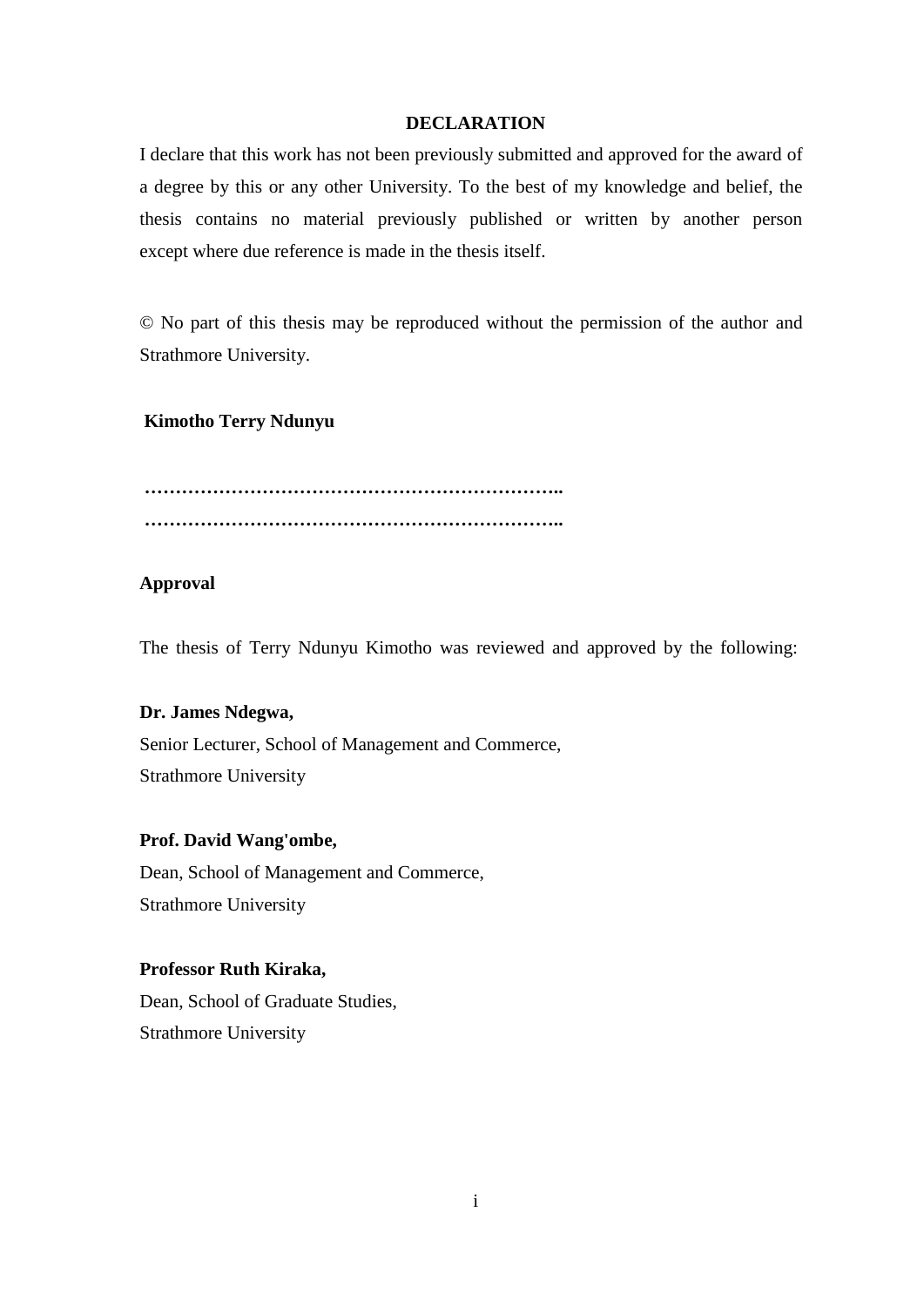# **DEDICATION**

To my parents Japheth Kimotho and Veronica Kimotho for always believing in me.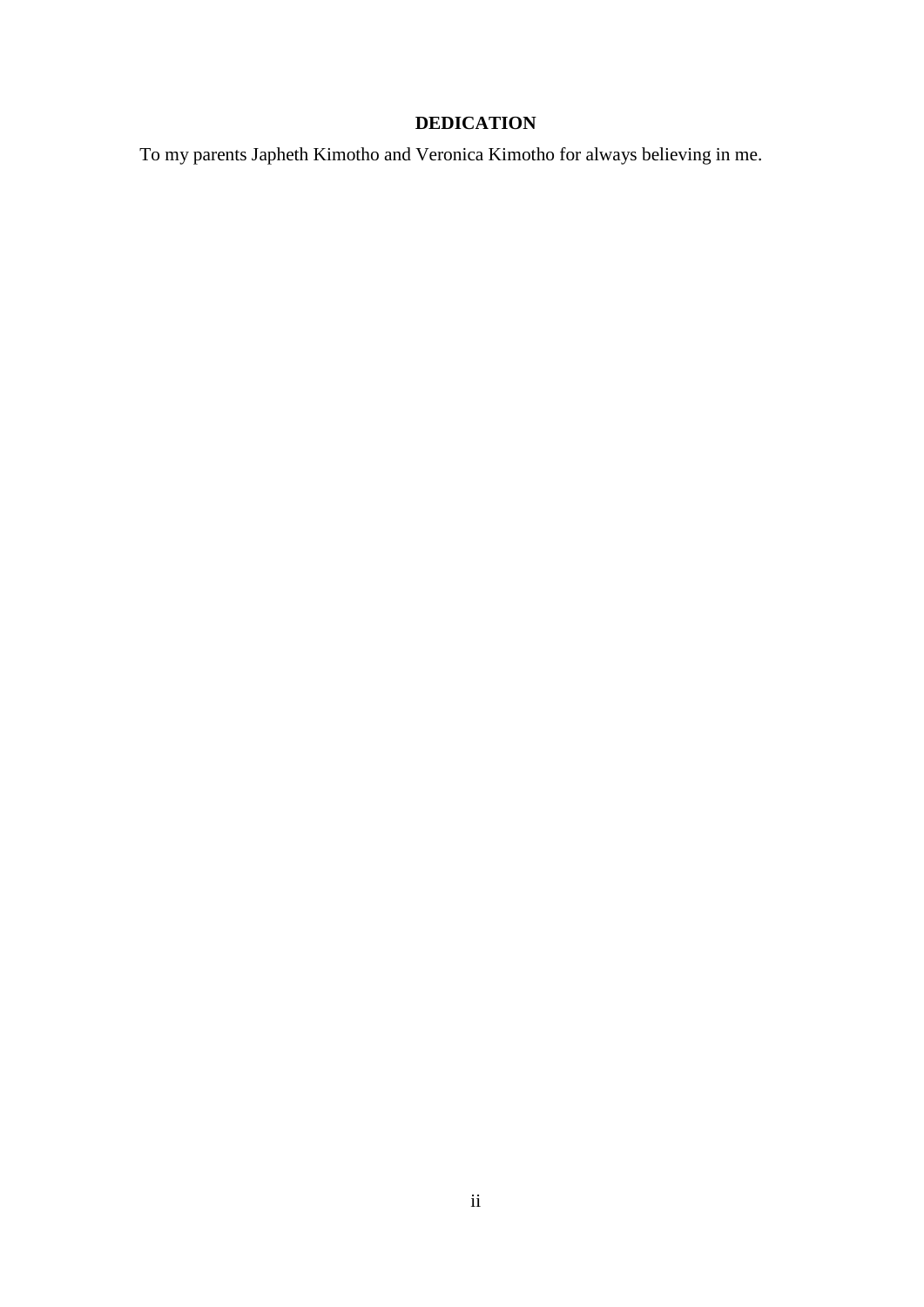#### **ACKNOWLEDGEMENTS**

<span id="page-4-0"></span>I thank God for taking me through the master's programme, nothing was impossible, and it was all because of him. Even when the road got tough he always gave me the strength to push through.

Secondly, I appreciate Dr. James Ndegwa for the great support and motivation. I thank you for all the emails which you never got tired of sending just to motivate me to finish my thesis. I appreciate all the time and effort that you put towards the completion of my thesis. May God bless you.

Thirdly I would like to appreciate my family and friends for the encouragement and support they gave me during this process. Special thanks to Japheth Kimotho, Veronica Kimotho and Samson Mainga.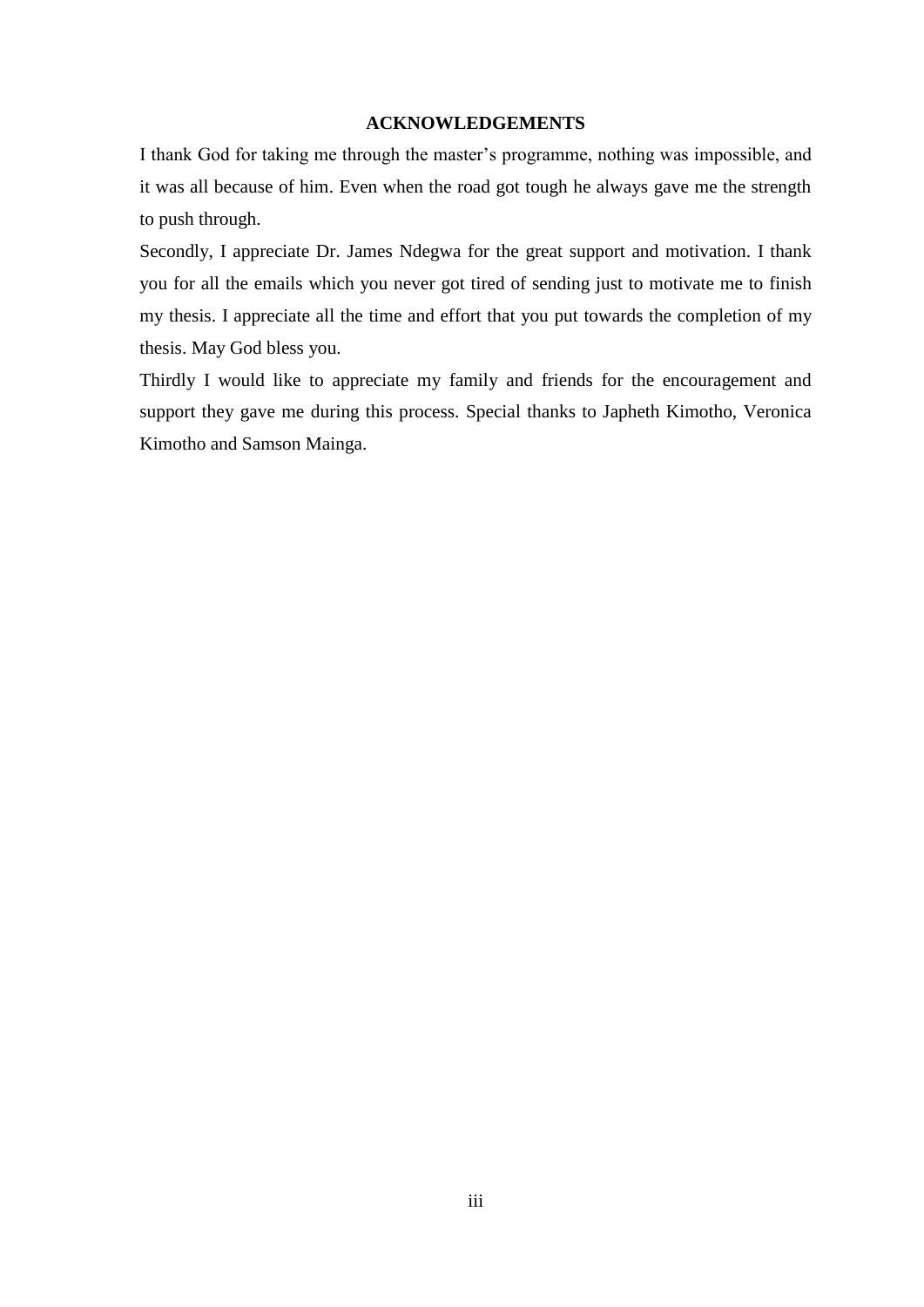#### **ABSTRACT**

<span id="page-5-0"></span>The objective of this study was to investigate the influence of Mergers and Acquisitions on financial performance of firms listed in the NSE. The study was guided by three specific objectives; to compare financial performance of NSE listed companies during Mergers and Acquisitions; to compare financial performance, synergy effects, risk diversification and market share of companies listed in the NSE during Mergers and Acquisitions; and to assess managerial perspectives regarding determinants of Mergers and Acquisitions of NSE listed companies. The study adopted the synergy theory and behavioural theories to guide the study. The study adopted positivist approach to research and utilised a descriptive research design. The study targets managers and heads of finance, risk and compliance, credit, internal audit, and operations departments of the 19 sampled firms. The target population of the study was 190 respondents. The established sample size was 129 respondents but the actual sample size was 102 participants. The study incorporated both primary and secondary data. A questionnaire was used to collect the primary data and secondary data was collected from financial statements of the sampled firms. The first stage of analysis was conducted using descriptive analysis of primary data which showed that market share had a higher overall mean score, followed by risks diversification, and synergy. The secondary analysis findings show a positive and statistically significant relationships between the synergy, risk diversification, market share and financial performance. The findings show that market share had the greatest effect on financial performance of the firms. The findings also show that there was a statistically significant difference between financial performance of sectors listed in the NSE pre-merger and post-merger. This difference was experienced in terms of their market share post-merger. This finding suggests that different sectors experienced changes in their financial performance before and after undergoing M&As. The study concludes that financial performance of firms increased in the post-merger era; that market share determined financial performance of NSE firms post-merger; and that market share was the greatest motivation for firms' to merge and acquire. The study recommends that companies with little market share should engage in M&As to improve their performance and maximize the shareholders wealth; that companies on different lines of production and different industries should engage in M&As to take diversify their risks; and that companies should therefor adopt this as part of their strategy to improve performance. The findings revealed that there was a statistically significance difference in the market share of firms post-merger. The study therefore suggests for further study to determine the difference of each sector in terms of market share after merger and acquisitions.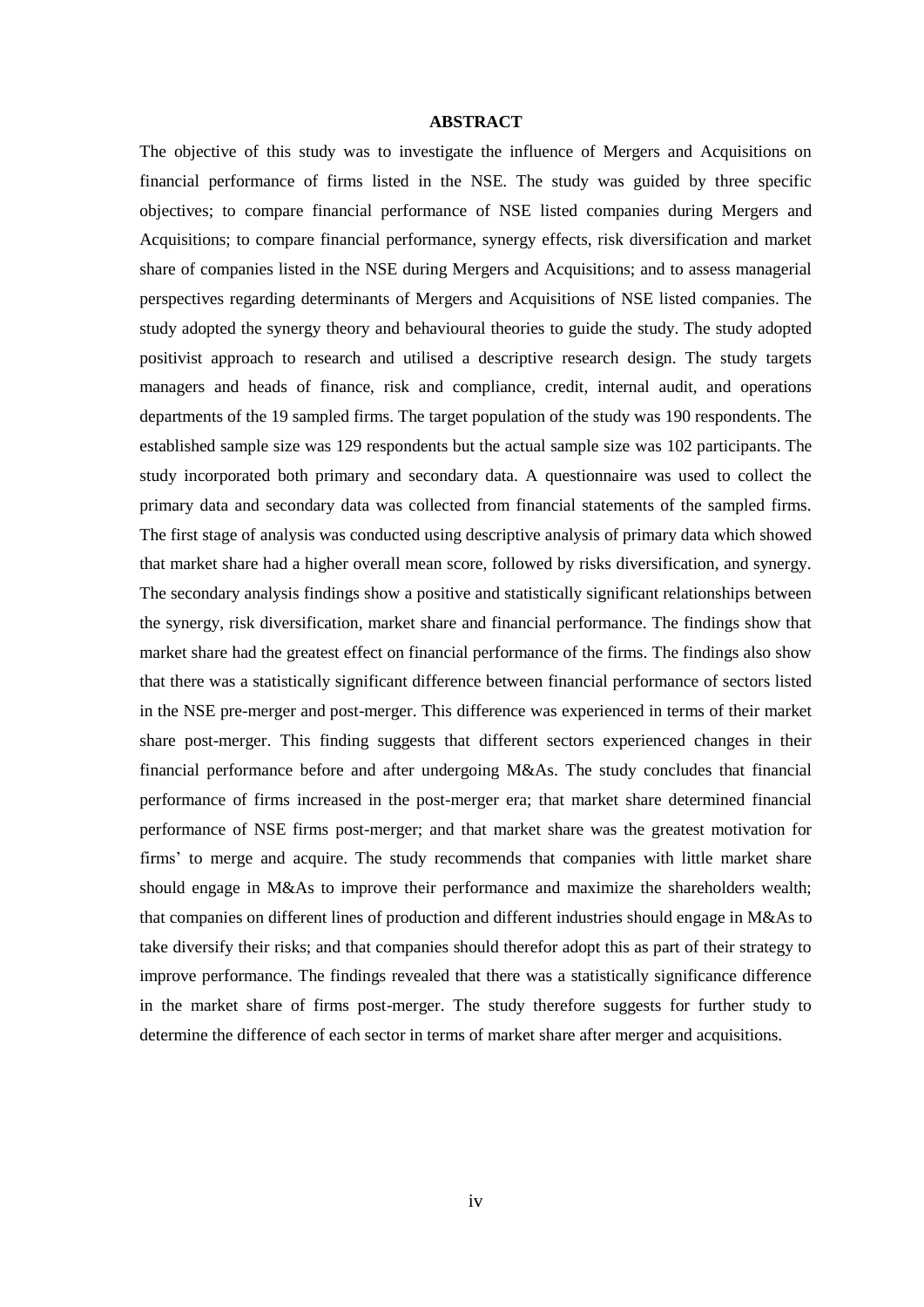<span id="page-6-0"></span>

| 1.1.2 Mergers and Acquisitions in the Nairobi Securities Exchange3 |  |
|--------------------------------------------------------------------|--|
|                                                                    |  |
|                                                                    |  |
|                                                                    |  |
|                                                                    |  |
|                                                                    |  |
|                                                                    |  |
|                                                                    |  |
|                                                                    |  |
|                                                                    |  |
|                                                                    |  |
|                                                                    |  |
|                                                                    |  |
|                                                                    |  |
|                                                                    |  |
|                                                                    |  |
|                                                                    |  |
|                                                                    |  |
|                                                                    |  |
|                                                                    |  |
|                                                                    |  |
|                                                                    |  |
|                                                                    |  |

# **TABLE OF CONTENTS**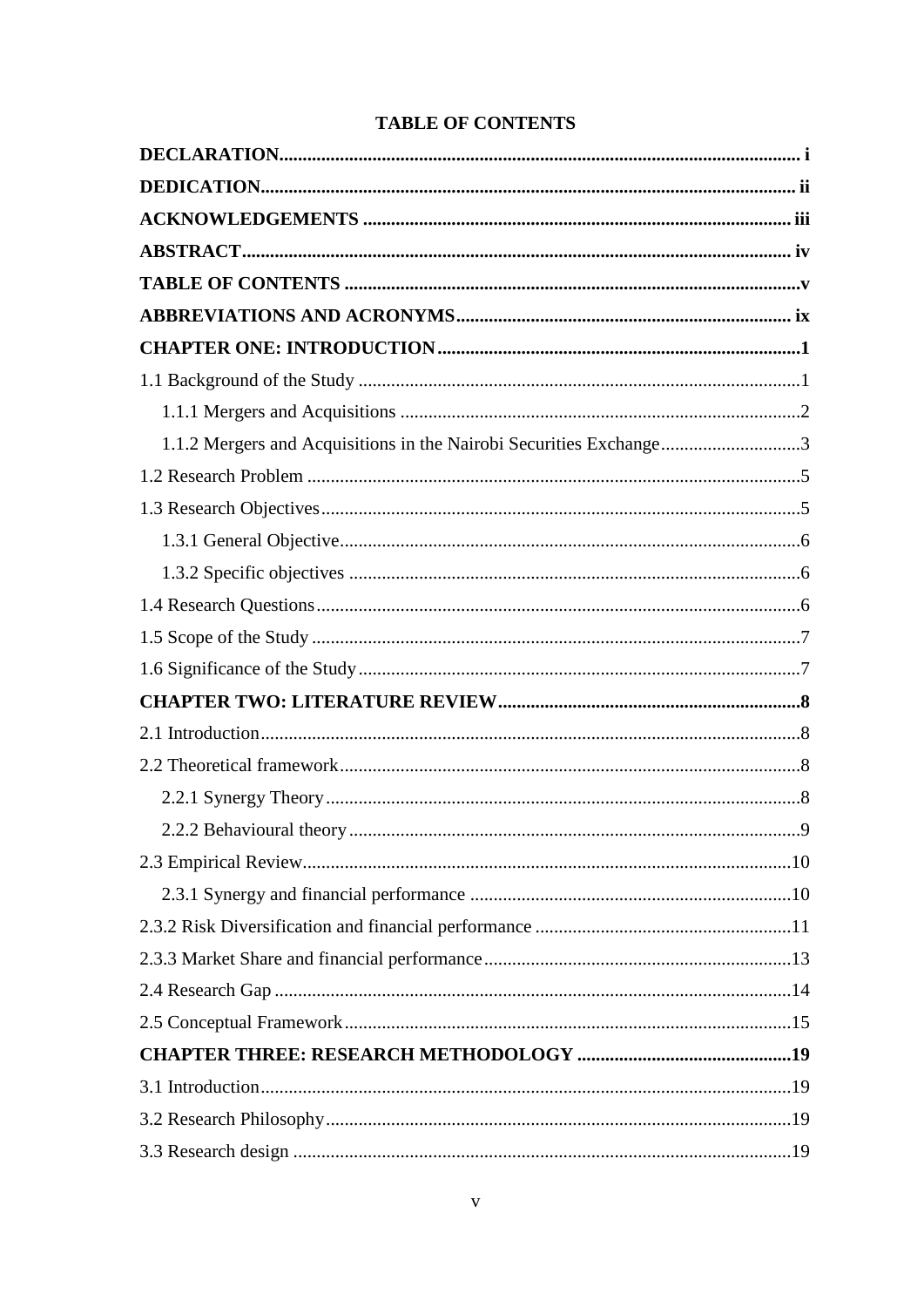| <b>CHAPTER FOUR: DATA ANALYSIS AND INTERPRETATION24</b>                               |  |
|---------------------------------------------------------------------------------------|--|
|                                                                                       |  |
|                                                                                       |  |
|                                                                                       |  |
|                                                                                       |  |
|                                                                                       |  |
|                                                                                       |  |
|                                                                                       |  |
|                                                                                       |  |
|                                                                                       |  |
|                                                                                       |  |
|                                                                                       |  |
| 4.8 Financial performance, synergy, market share, risk diversification among sector29 |  |
|                                                                                       |  |
|                                                                                       |  |
|                                                                                       |  |
|                                                                                       |  |
|                                                                                       |  |
|                                                                                       |  |
|                                                                                       |  |
|                                                                                       |  |
|                                                                                       |  |
| CHAPTER FIVE: DISCUSSIONS, CONCLUSIONS AND RECOMMENDATIONS                            |  |
|                                                                                       |  |
|                                                                                       |  |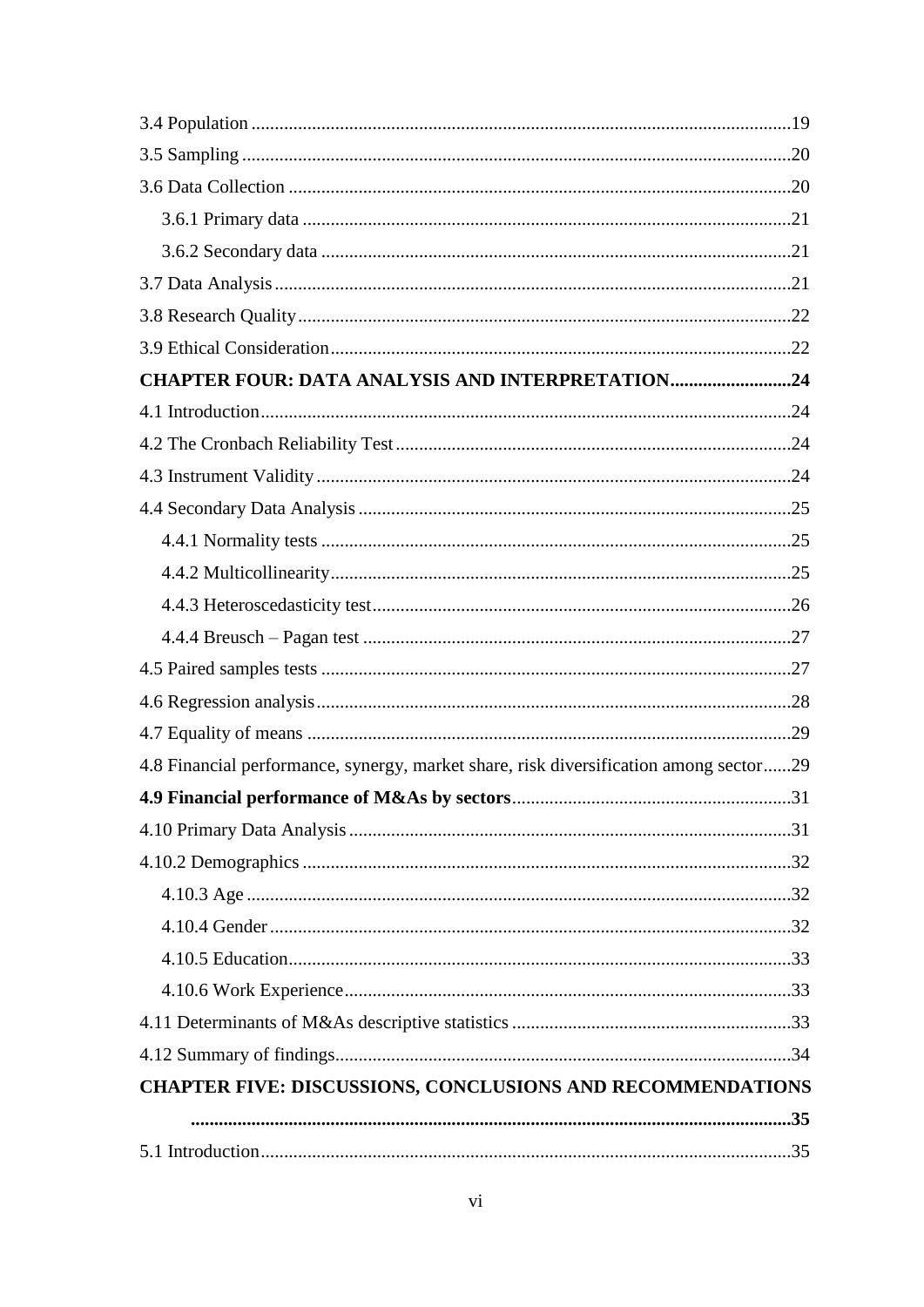| 5.2.1 Financial performance of NSE listed companies before and after M&As 35        |  |
|-------------------------------------------------------------------------------------|--|
| 5.2.2 Financial performance, synergy, market share, and risk diversification of NSE |  |
|                                                                                     |  |
| 5.2.3 Managerial perspectives regarding determinants of M&As in listed companies 37 |  |
|                                                                                     |  |
|                                                                                     |  |
|                                                                                     |  |
|                                                                                     |  |
|                                                                                     |  |
|                                                                                     |  |
|                                                                                     |  |
|                                                                                     |  |
| APPENDIX III: LISTED FIRMS IN MERGERS & ACQUISITIONS47                              |  |
|                                                                                     |  |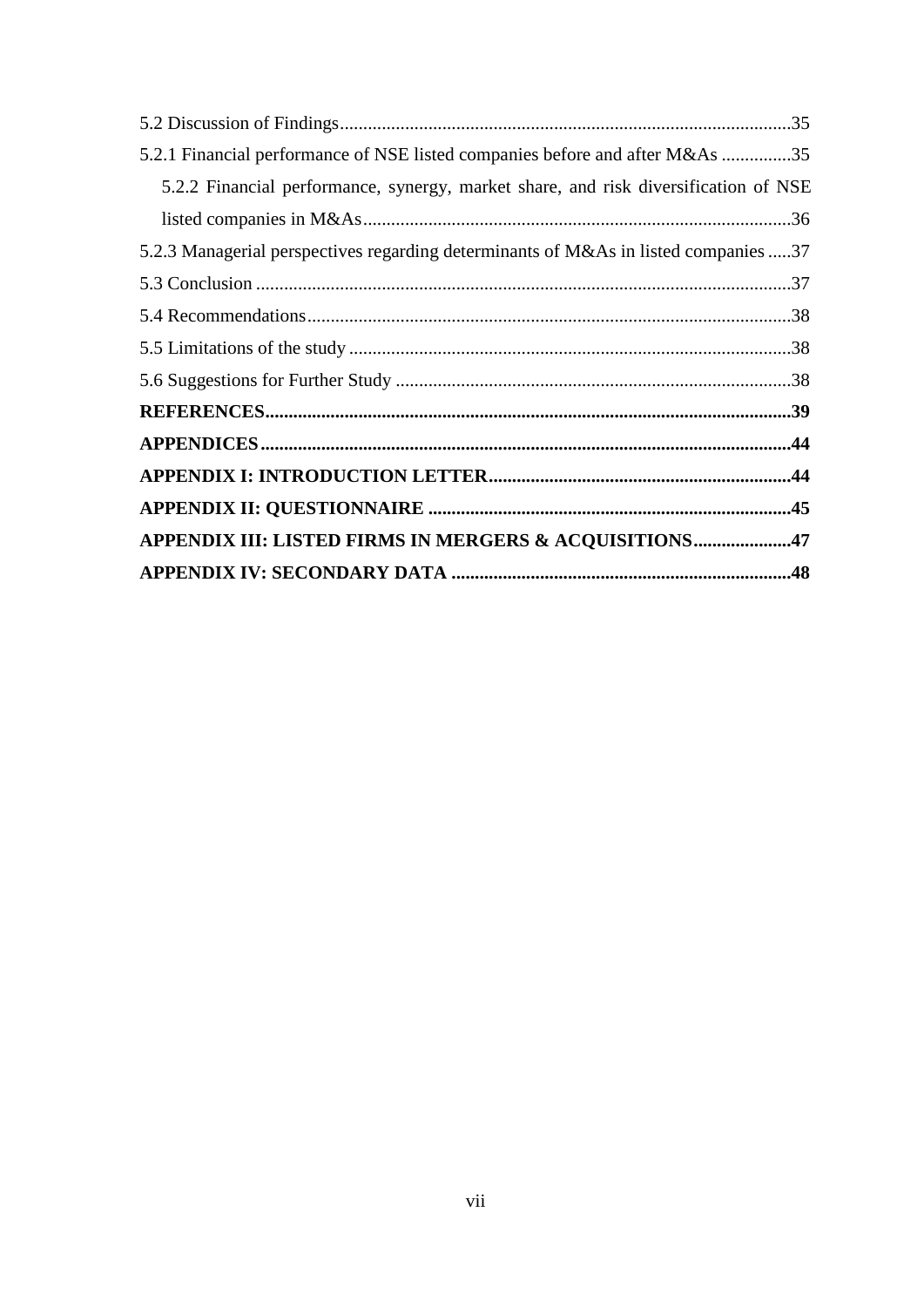# **LIST OF TABLES**

| Table 4.9: Sector financial performance, synergy, market share, risk diversification30 |  |
|----------------------------------------------------------------------------------------|--|
|                                                                                        |  |
|                                                                                        |  |
|                                                                                        |  |
|                                                                                        |  |
|                                                                                        |  |
|                                                                                        |  |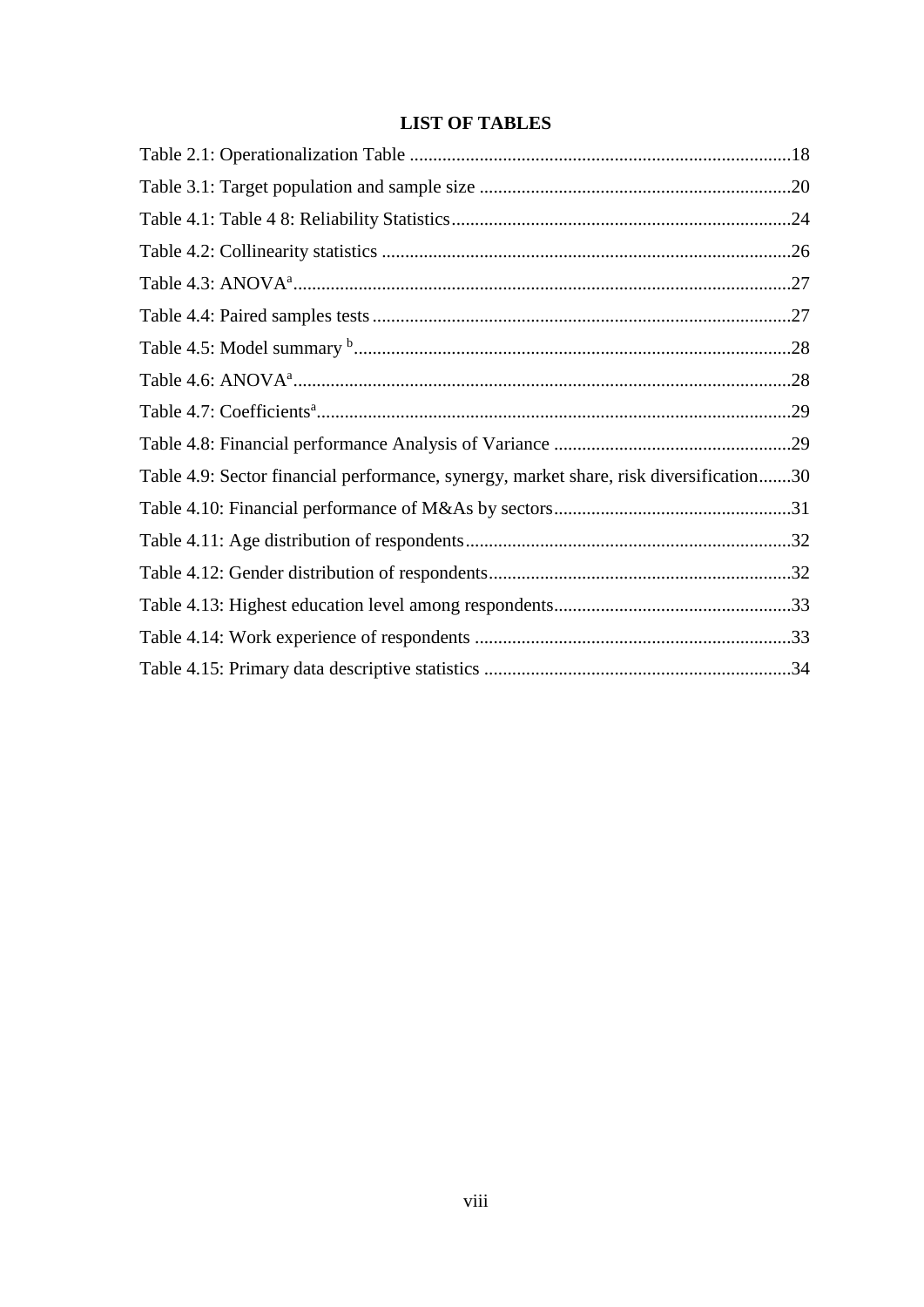# **ABBREVIATIONS AND ACRONYMS**

<span id="page-10-0"></span>

| <b>BAT</b>  | <b>Banks Association of Turkey</b>             |
|-------------|------------------------------------------------|
| <b>BRSA</b> | Banking Regulation and Supervision Agency      |
| <b>EPS</b>  | Earnings Per Share                             |
| <b>ISE</b>  | Istanbul Stock Exchange                        |
| M&As        | Mergers and Acquisitions                       |
| <b>NSE</b>  | Nairobi Securities Exchange                    |
| <b>ROA</b>  | <b>Return On Assets</b>                        |
| <b>ROE</b>  | Return On Equity                               |
| <b>SPSS</b> | <b>Statistical Package for Social Sciences</b> |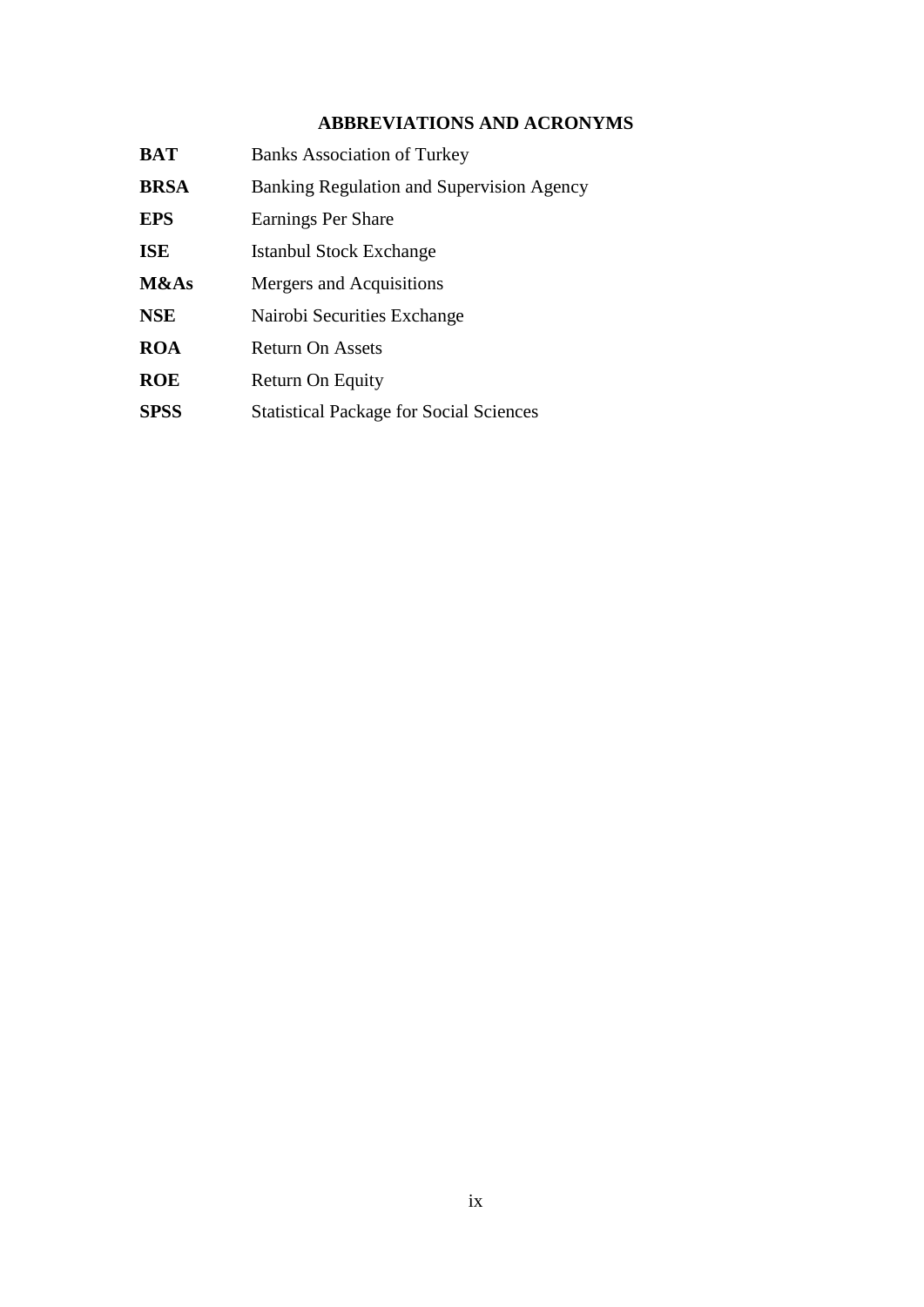#### **CHAPTER ONE: INTRODUCTION**

#### <span id="page-11-1"></span><span id="page-11-0"></span>**1.1 Background of the Study**

Businesses are constantly evolving with only the innovative once surviving. Those losing out to competition are often eliminated either through mergers, acquisitions, takeover or any other form of restructuring. Mergers and Acquisitions (M&As) are considered to be the most common ways businesses can restructure themselves and have played significant roles in the external development a good number of global firms. M&As form an important change agent (Depamphilis, 2010).

Mergers and Acquisitions have been very popular event since the 20th century. The main reason for Mergers and Acquisitions is that they are used in creating value to shareholders of the target and acquiring firms. Therefore, Mergers and Acquisitions are an essential tool for growth in the corporate world with most companies engaging in it as a growth strategy. According to Chatarjee and Banerjee (2013) growth can be best achieved through Mergers and Acquisitions. It can however be noted that various companies are motivated by different factors other than just growth.

Some Mergers and Acquisitions are simply motivated by the need to gain monopoly in a certain market or simply gain operational efficiency. It should however be noted that the determinants of Mergers and Acquisitions are not mutually exclusive, and a company may engage in one for various reasons. In developed nations, the number of Mergers and Acquisitions is higher compared to those developing including Kenya. However, Kimani (2012) noted that in the first seven months of 2012, the Kenya recorded a sharp rise in the number of Mergers and Acquisitions deals. This trend has continued to be witnessed as more and more companies get involved in M&As

In Kenya changes in the operating environment has resulted in firms listed in the Nairobi Securities Exchange, having to merge or acquire other firms in the industry. Firms in particular sectors have been seen to merger more than firms in other sectors. Reasons for their adopting Mergers and Acquisitions vary and theoretically it is assumed that Mergers and Acquisitions are motivated by the need for firms to meet the increased levels of share capital, to acquire synergies, increased market power through expansion of distribution network and market share, enhanced profitability, risk diversification and to benefit from best global practices among others (Kiarie, 2014).

It is interesting to find out which sectors in the Nairobi Securities Exchange are frequented by Mergers and Acquisitions. It will also be interesting to find out the drive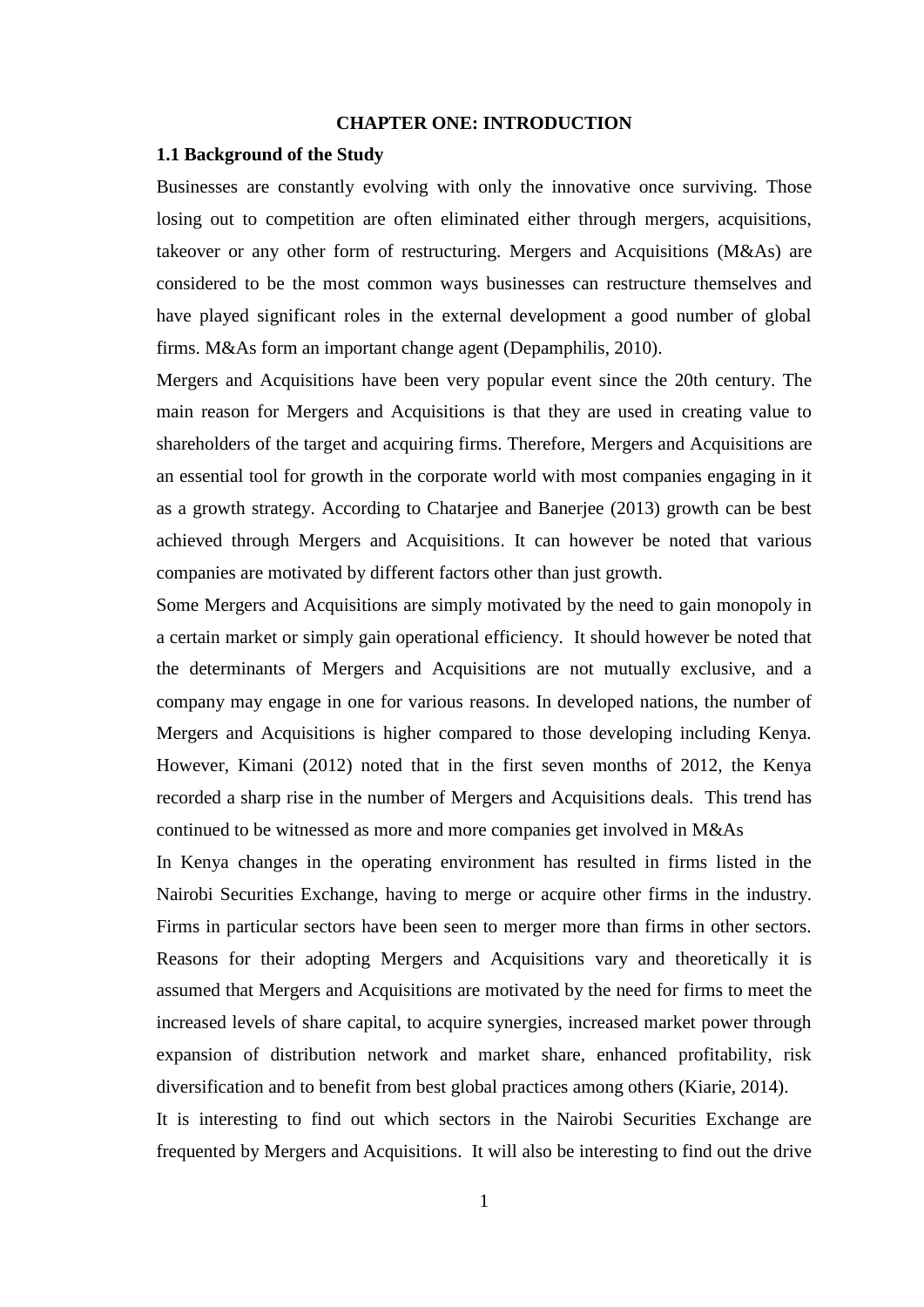to Mergers and Acquisitions for firms in the respective sectors. Are the motives the same across all the sectors, Why does one sector have more Mergers and Acquisitions than another one, and how do these motives affect the performance of the sectors after a merger (Mugo, 2017).

# <span id="page-12-0"></span>**1.1.1 Mergers and Acquisitions**

Mergers and Acquisitions are techniques which can be used to establish inter-firm linkages whereby firms purchase either a section or control interest of a different firm. A merger refers the joining of two or more firms into one while an acquisition is the act of an organization buying another with the aim of maintaining control (Hitt, Harrison, & Ireland, 2001). Similarly, Lee and Lieberman (2010) define acquisition as an act of taking over which is characterised by a change of control of an organization from a specific group of shareholders to another. The organization which makes the move to acquire or merge with another is termed as an acquiring company while the one being solicited by the acquiring company is known as target company (Machiraju, 2007).

The banking sector has has witnessed numerous Mergers and Acquisitions currently. Different studies show that M&As activities have mainly been observed in the the banking and insurance, oil, gas and electricity among others. Brealey (2006) argues that the year 2000 saw corporations within America experience more than 1.7 trillion dollars only on M&As. Therefore, it can be acknowledged that M&As can be used as means that lead to growth through progressing possessed organizational strengths and acquisition of a competitive edge that is enjoyed by a different firm.

Forcello et al. (2002) are in support of the theory that Mergers and Acquisitions act as ways to which reinforcement can be applied on the existing capabilities as well as having access to new set of valuable capabilities, considered to be difficult to imitate but can be integrated within an invisible section of a different firm. According to Luypaert (2008) Mergers and Acquisitions are perhaps the most common way in which corporate restructuring or business combination, which have played an important role in the external growth of a number of leading firms in the world and it is the fastest way to grow as value chains of the target firm already exist and operational.

Other than growth, different authors have concluded different motives behind Mergers and Acquisitions. The main reason why mergers and acquisition is popular nowadays is for the purpose of increasing the shareholder's value. This argument was supported by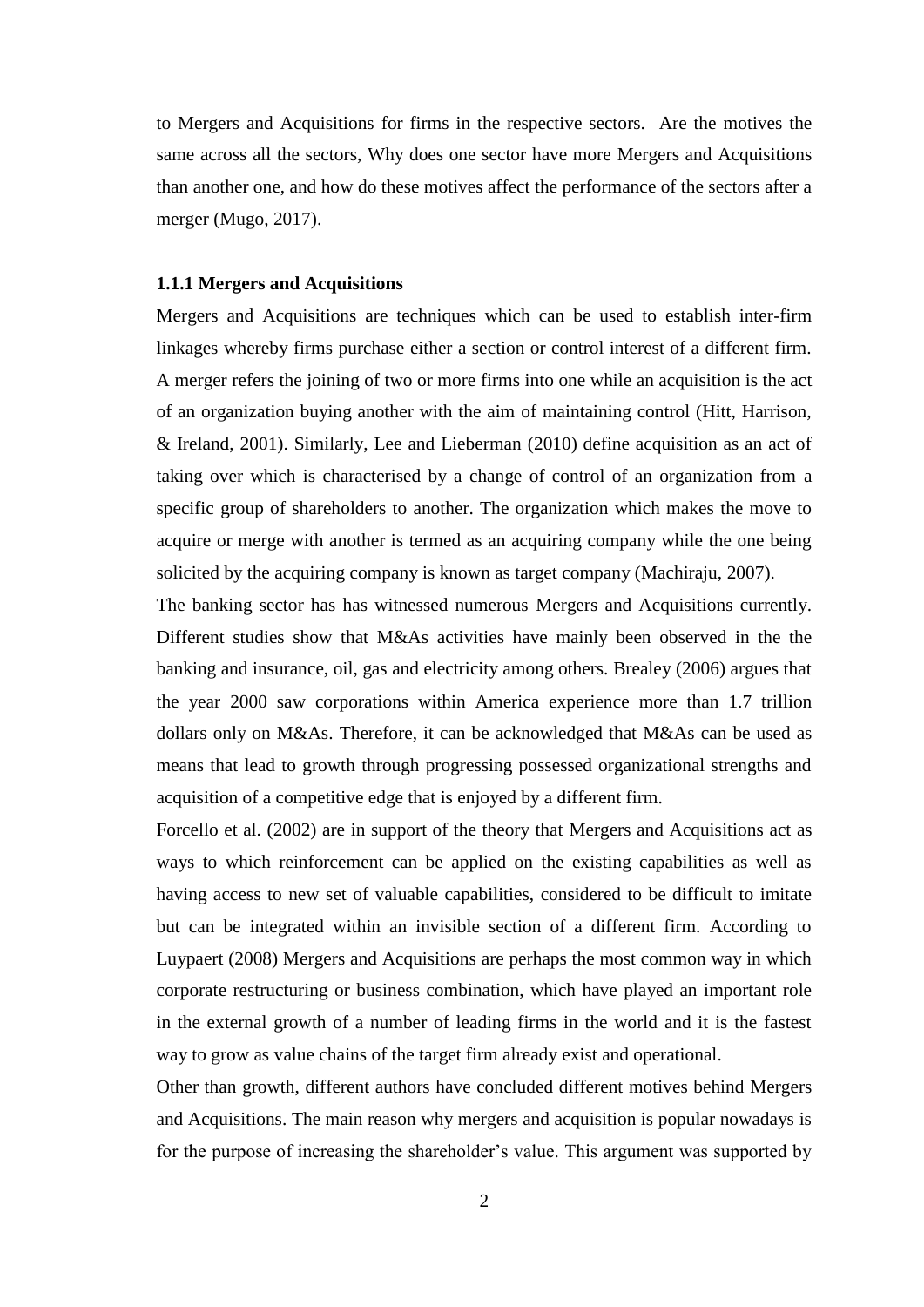Sharma (2009) who argued that the overall performance of firms that have merged increases since the shareholder's value is usually increased. On the other hand, Weston et al. (2005) noted that corporate and financial buyers were at a position to obtain superior performance.

Weber et al. (1996) was in support of this idea through his argument that the sole purpose why merging and acquiring was advisable was because it improved the overall performance through attaining synergy, between different business units that bring about a competitive advantage. Mergers and acquisition continue to be popular across the world since they bring about a competitive advantage by acquiring a larger market share and reduce the risks facing the business (Kemal, 2011).

Mergers and Acquisitions have not had the same success story in Kenya after numerous cases being witnessed of failures especially in the banking sector. As much as this has been the case, there are also reported incidents of Mergers and Acquisitions giving positive performances. As a result, most stakeholders have been left confused on whether to agree to Mergers and Acquisitions or not (Muniu, 2012).

The successful mergers can be attributed to the fact that carefully thought out postmerger policies have been adopted after a significant amount of time being dedicated to courtship (Very & Schweiger, 2001). The study is built on the premise that the success of M&As depends on the extent to which the motives are achieved. The performance of the Mergers and Acquisitions are measured in terms of the motives or the theories behind the formation of mergers and the level of achievability post-merger.

# <span id="page-13-0"></span>**1.1.2 Mergers and Acquisitions in the Nairobi Securities Exchange**

The Nairobi Securities Stock Exchange (NSE), founded in 1954, is considered to be amongst the leading African Exchange and maintains sixty years of heritage in listing equity and debt securities. The NSE is known to be a global trading facility for investors who seek the opportunity to gain exposure not only Kenya's but also Africa's economic growth.

The NSE has 65 listed companies from 13 different sectors according to the latest NSE daily report. Mergers and Acquisitions activities in Nairobi Securities exchange have been on the rise over the years, Access Kenya was acquired by Dimension Data Holdings, a premium provider of IT solutions and services in May 2013. Total Kenya acquired Chevron Kenya in 2009, CMC Motors Limited was acquired by Al Futtaim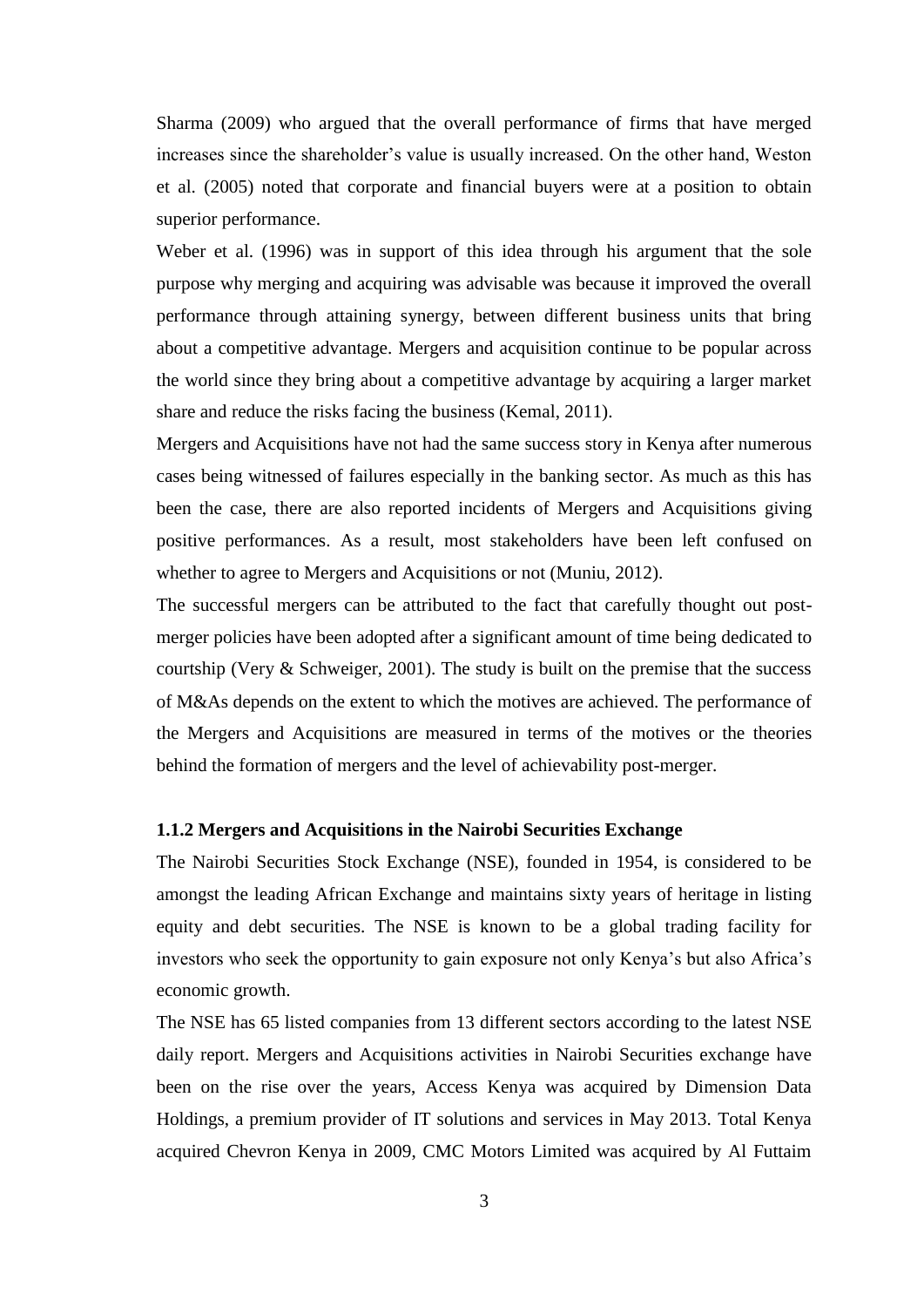which was closed during year 2014, TransCentury acquired Rift Valley Railways during the year 2006 just to mention a few of acquisitions deals (Standard Digital, 2013).

Mergers and Acquisitions activities in the financial sector are quite popular with several banks engaging in the activity. There are a number of mergers of commercial banks dating back in 1989 where 9 financial institutions merged together to form Consolidated Bank of Kenya Ltd. There have been a total of 33 mergers and 9 acquisitions in the Kenyan Banking Industry. Recent mergers are, Equatorial Commercial Bank and Southern Credit Bank to form Equatorial Commercial Bank Ltd (now Spire Bank) in 2010, which was later acquired by Mwalimu Sacco Society Ltd in 2014 and maintained the name, City Finance Bank Ltd and Jamii Bora Kenya Ltd to form Jamii Bora Bank 2010 and Savings and Loan (K) Limited and Kenya Commercial Bank Limited to form Kenya Commercial Bank Limited in 2010. Recent acquisitions are Giro Commercial Bank Ltd by I&M Bank Ltd, Fidelity Commercial Bank Ltd by SBM Bank Kenya Ltd and Habib Bank Kenya Ltd by Diamond Trust Bank Kenya Ltd all in 2017.

| No.                         | <b>Sector</b>                  | Number of M $\&$ A |
|-----------------------------|--------------------------------|--------------------|
|                             | <b>Banking</b>                 | 8                  |
| $\mathcal{D}_{\mathcal{L}}$ | <b>Commercial and Services</b> | 3                  |
| 3                           | Insurance                      | $\overline{2}$     |
| 4                           | <b>Energy and Petroleum</b>    | 2                  |
| 5                           | Manufacturing and Allied       | $\overline{2}$     |
| 6                           | Investment                     | $\overline{2}$     |
|                             | <b>Total</b>                   | 19                 |

**Table 1.1: Listed Firms in Mergers and Acquisitions by Sector** 

*Source: Author*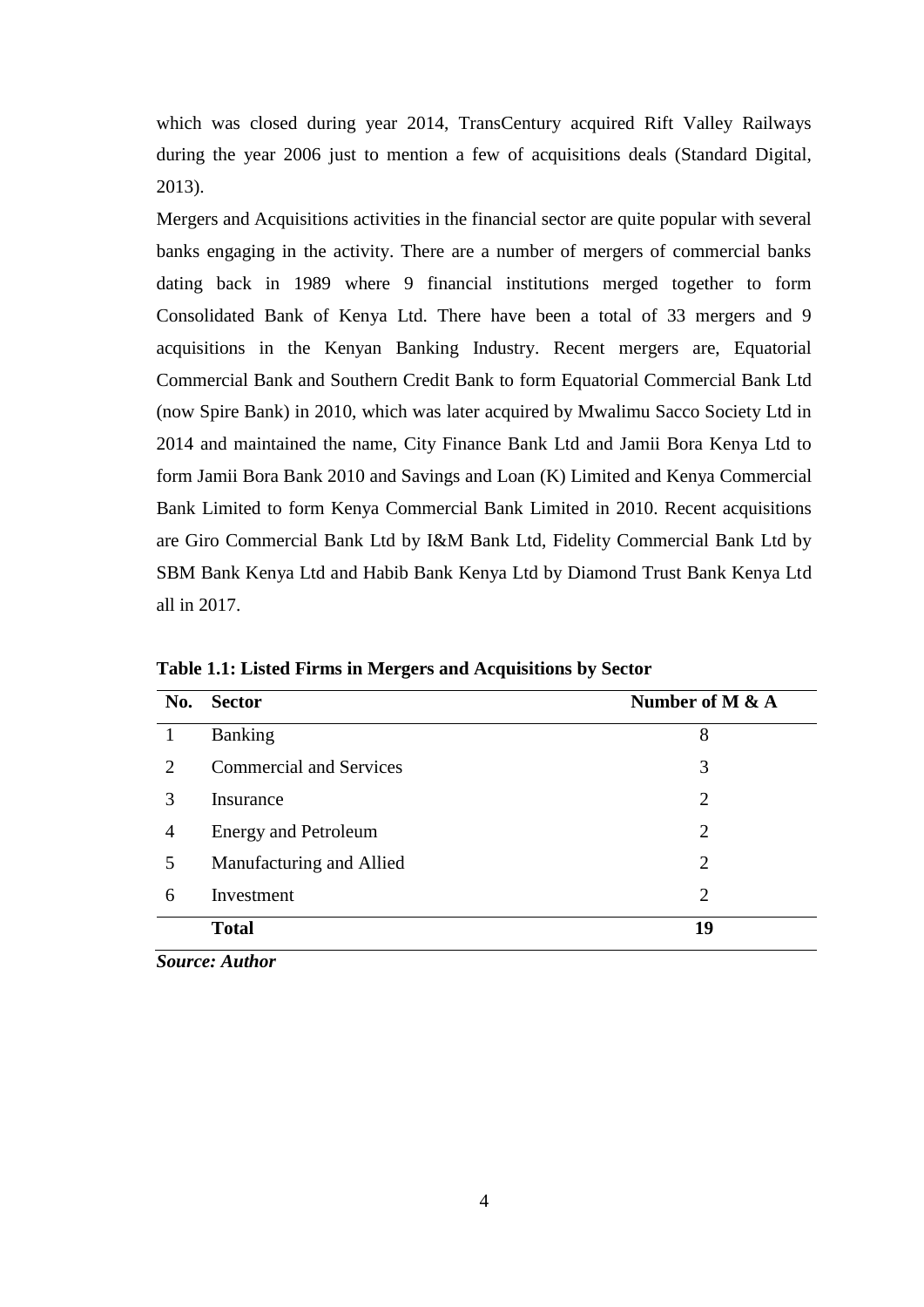#### <span id="page-15-0"></span>**1.2 Research Problem**

<span id="page-15-1"></span>Mergers and Acquisitions became a strategy of choice for organizations attempting to maintain a competitive advantage (Wullaerts, 2002) and also enhance growth potential. Mergers and Acquisitions have also been used by firms as a way of survival and to keep up with the evolving business industry. In 1989, financial institutions merged to form Consolidated Bank of Kenya Ltd. These banks were forced to merge in order to continue operations as they had fallen short of the minimum capital regulatory requirements set by the Central Bank of Kenya. The lack of a restructure would have forced the firms out of business.

The motivation for Mergers and Acquisitions has been well documented in the literature. Synergy, risk diversification, and market share are some of the most cited benefits or motives behind firms opting for Mergers and Acquisitions. Weston et al., (2005) argued that Mergers and Acquisitions create efficiency that is beneficial to both the acquirer and the client. Kenya has seen an increase in the number and frequency with which M&As are occurring and this has been experienced more in the financial sector, but trends show that more and more M&As are going to spill over to other sectors.

Various studies have been carried out in Kenya to establish the purpose for Mergers and Acquisitions in specific firms and sectors. A study by Njoroge (2007) was aimed at mergers and acquisition experiences by commercial banks within Kenya while Muthiani (2008) conducted another on cross cultural perspective Mergers and Acquisitions with a case of Glaxosmithkline Kenya Limited. A study on what effects Mergers and Acquisitions had on the financial performance of firms listed on the NSE was done by Kiplagat (2006) while perceptions of doctors on Mergers and Acquisitions in the pharmaceutical industry in Kenya was conducted by Nyagah (2007). The existing studies report only the determinants in one dimension. They do not do any comparison but give a report on the determinants for a particular firm or sector.

There is less evidence of studies that have been conducted on the effects of M&As on the financial performance of firms in different sectors. There is also little evidence, of studies that have been conducted to determine the motives of M&As on financial performance among sectors listed in the NSE.

The study gives a different perspective to the existing research and increases the knowledge of the investors of the NSE who can be able to form an informed decision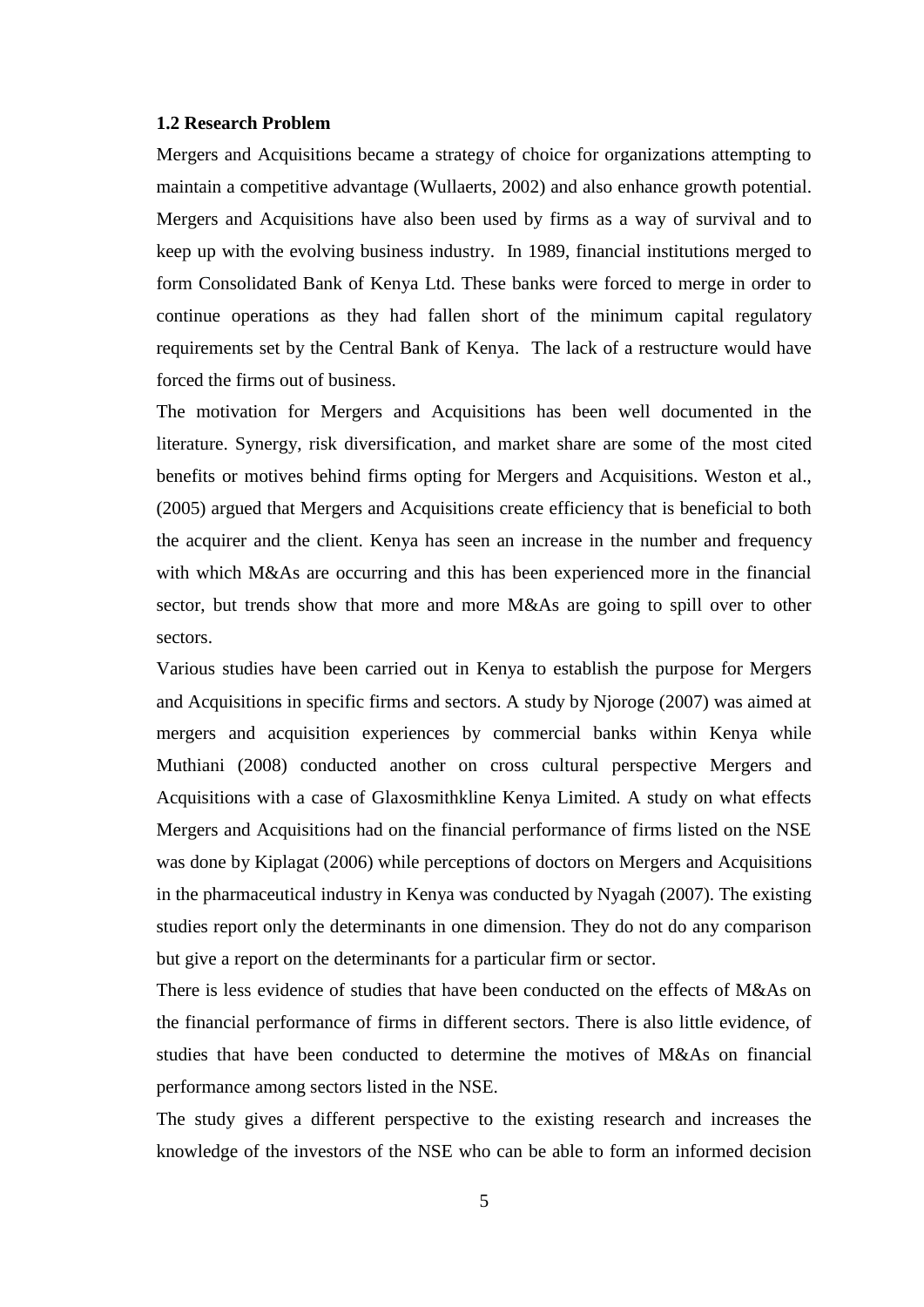on which sector to invest in based on the financial performance of Mergers and Acquisitions in the sector. The managers of the firms will also be informed of the motive which should be their anchor depending on the sector in which their firm belongs to. Most managers are known to make wrong decisions which later leads to failure of the Mergers and Acquisitions. This study aims to fill this gap by conducting an investigation on the influence of M&As on the financial performance of sectors and industries listed on the NSE. This study focussed on three motives for firms to go into M&A; that is, synergy, market share, and risk diversification and the impact of these factors on the financial performance of sectors listed in the NSE.

# **1.3 Research Objectives**

# <span id="page-16-0"></span>**1.3.1 General Objective**

The objective of this study was to investigate the influence of Mergers and Acquisitions on the financial performance of firms listed on the NSE.

## <span id="page-16-1"></span>**1.3.2 Specific objectives**

- i. To compare the financial performance of NSE listed companies before and after Mergers and Acquisitions;
- ii. To compare financial performance, synergy effects, risk diversification and market share of companies listed in the NSE before and after Mergers and Acquisitions; and
- iii. To assess managerial perspectives regarding determinants of Mergers and Acquisitions of NSE listed companies.

# <span id="page-16-2"></span>**1.4 Research Questions**

- i. What is the difference between financial performance of NSE listed companies before and after Mergers and Acquisitions;
- ii. What is the difference of the financial performance, synergy effects, risk diversification and market share of companies listed in the NSE before and after Mergers and Acquisitions; and
- iii. What is the managerial perspectives regarding determinants of Mergers and Acquisitions of NSE listed companies.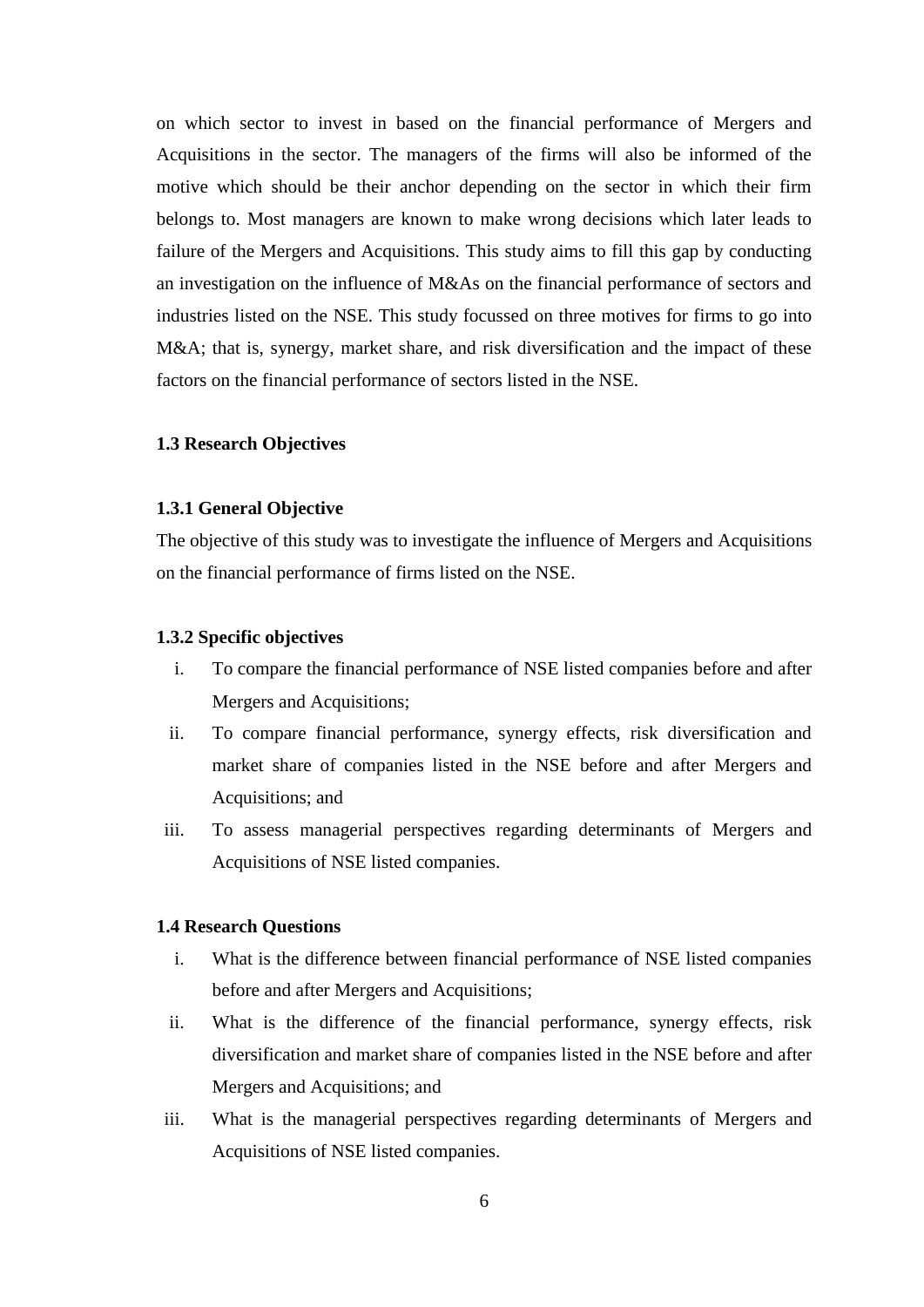#### <span id="page-17-0"></span>**1.5 Scope of the Study**

There are 64 listed firms in the Nairobi Securities Exchange as at January 2018. This study, however, is limited to 19 firms which have undergone Mergers and Acquisitions as at January 2018. The study targets heads and managers of finance, risk and compliance, risk and compliance, credit, internal audit, internal audit, and operations in each of the 19 firms. The study scope is three years before merger period and three year after the merger period for each of the companies. The study only uses Return on Assets (ROA) as an indicator for financial performance.

# <span id="page-17-1"></span>**1.6 Significance of the Study**

In theory researchers and academicians are groups who will benefit from the study in that they may identify the researcher gap and conduct further study on this topic. The research will also help in shedding some information which can be used to conduct other studies on the determinants of Mergers and Acquisitions not only in sectors within the NSE but also businesses in Kenyan economy and other economies in the world.

In practice the study will be used by the management of organizations who are agents of the shareholders and who their main aim is to maximize the wealth of the shareholders. The management will therefore gain insight on advantages and disadvantages of Mergers and Acquisitions. They will be able to know the kind of Mergers and Acquisitions they can use in order to accelerate the organisations growth.

The shareholders who are the owners of the firms are interested in the growth of the organization. With only an increase in shareholders' wealth is when the shareholders' will witness growth of the firm. The owners of the firm will therefore be looking to find out whether M&As are beneficial and if they lead to growth of shareholders' wealth.

The growth of the firms through Mergers and Acquisitions is beneficial to the government as this is an indicator of economic development. The government benefits through income growth from taxes paid and also general economic growth as the GDP generally goes up, there is decrease in inflation rate as well as improvement of general economic growth indicators in the country. The potential investors will be interested as they will be on the look out to see the companies undergoing Mergers and Acquisitions in order to make an investment decision on whether to invest or not.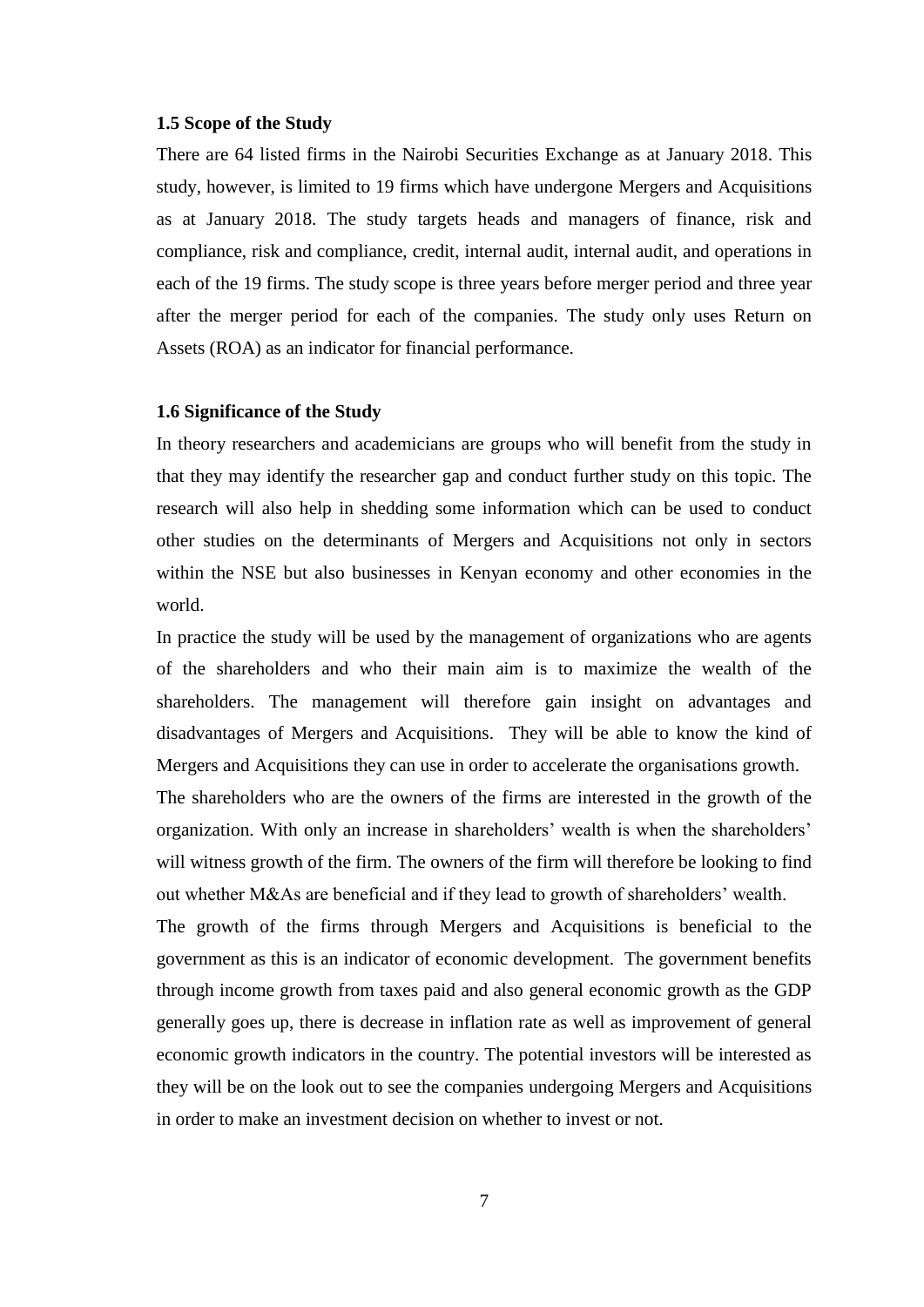#### **CHAPTER TWO: LITERATURE REVIEW**

#### <span id="page-18-1"></span><span id="page-18-0"></span>**2.1 Introduction**

This chapter presents a critical and in-depth evaluation of previous research related to the determinants of Mergers and Acquisitions of companies; it will contain theoretical literature and empirical literature. A theoretical review is important since it helps achieve an in-depth understanding of the existing information. Empirical literature will further assist in understanding past studies in the same field by different people and the recommendations therein.

# <span id="page-18-2"></span>**2.2 Theoretical framework**

This section of the chapter presents the theories that the study intends to use in understanding and explaining the study variables. The study adopted the synergy theory (Sirower, 1986), Agency theory (Jensen, 1986), and the behavioural theory (Roll, 1986).

# <span id="page-18-3"></span>**2.2.1 Synergy Theory**

According to the Synergy theory management of an organization achieves efficiency gains through a combination of efficiency targets with their businesses after which emphasize on elevating the target's performance (Sirower, 1986). Trautwein (1990) refers to the Synergy theory as the Efficiency Theory. The theory held that mergers were executed to achieve synergies from which different synergies can be achieved. One is the financial synergy that is focussed on reducing the capital costs attained through lowering systematic risks of an organization's investment portfolio through a number of activities increases its access to affordable capital as well as creating an internal capital market.

Second, operational synergies which can be realized from combining separate units or from knowledge transfer according to Porter, 1985. Thirdly, managerial synergies which can be attained when the acquiring firm managers possess managerial skills and knowledge which lack in the management of the firm being acquired. The financial synergy has recently been under immense scrutiny with the prominent argument being that there exists no proof that can either back lower systematic risks or advantages of internal capital markets. Moreover, it was established that operational and managerial synergies have no relationship with raising motivation levels for acquisitions.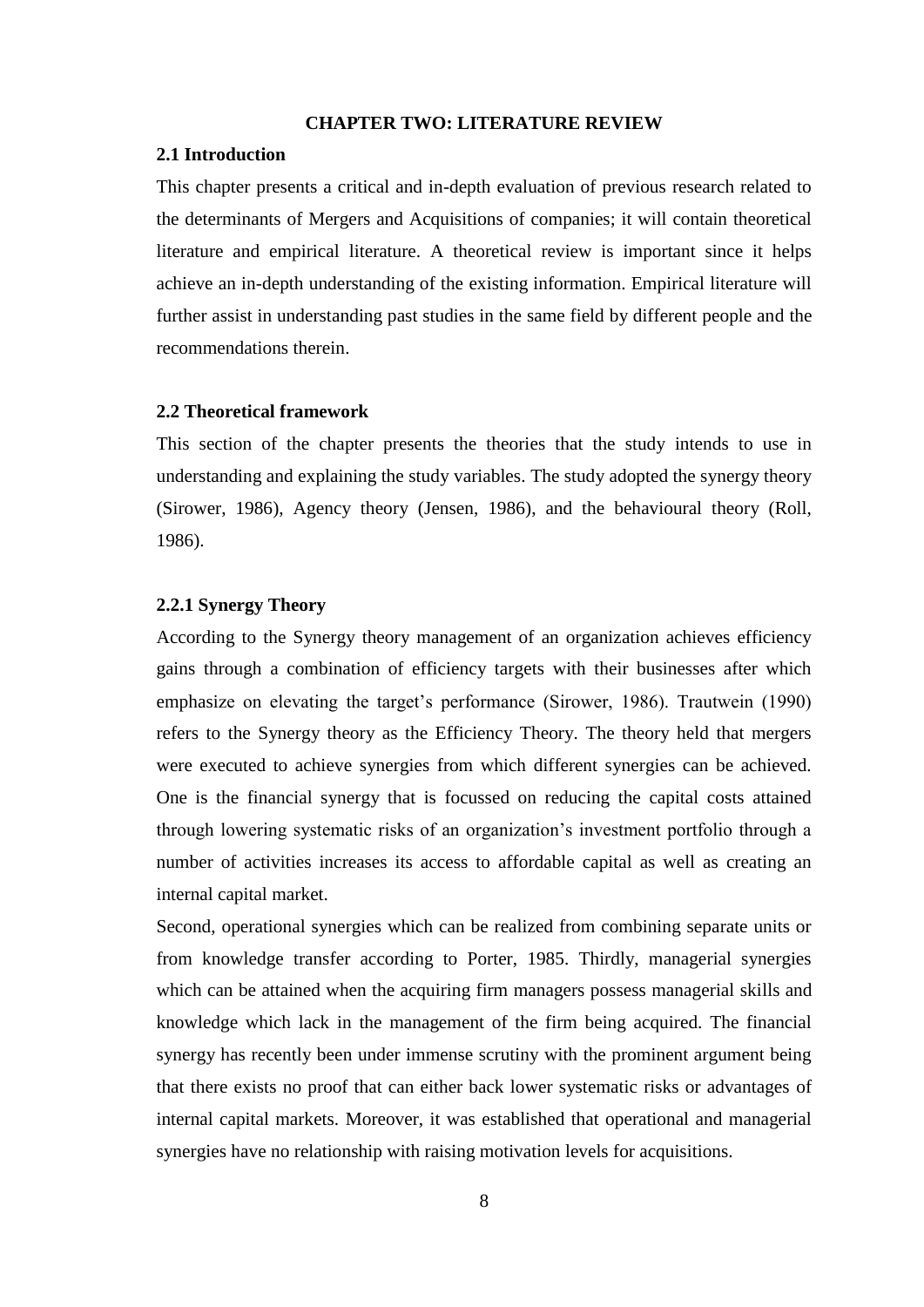The Synergy theory will inform this study as one of the most popular motive behind Mergers and Acquisitions is to achieve efficiency in the operations of the firm by taking advantage of the resources of the target company such as skills of the managerial team.

## <span id="page-19-0"></span>**2.2.2 Behavioural theory**

Roll (1986) argues that the hubris hypothesis states that management methodically are prone to error of optimism when evaluating merger opportunities as a result of having too much self-confidence. This implies that managerial motives are crucial in determining Mergers and acquisition outcomes since management can act in a way that maximizes their individual value and commit to empire building rather than focussing on their shareholders' value (Trautwein: 1990, Johnson-Selfridge & Zalewski, 2001).

Jensen (1986, 1988) insists that managers are most likely to invest the free cash flow in different project; acquisitions with negative NPV; if there lies a possibility of increasing personal value instead of maximizing that of the shareholder. The free cash flows, mainly within the reserves, should instead be paid out as dividends to shareholders if an organization intends to be not only effective but also maximize stock price. Managerial hubris can be perceived as an agency problem which comes about as a result of differentiating ownership and control, and the gap arising due to managerial and shareholders' interests as well as motives (Rau & Vermaelen, 1998; Jensen & Meckling, 1976).

A study on the stock returns of 191 acquiring companies from 1963 to 1981 by Lewellen and Rosenfeld (1985) concluded that there existed a strong correlation between unusual stock returns from Mergers and Acquisitions, and the management ownership levels within an acquiring organization. Moreover, it was discovered that a manger that holds large ownership within any firm is most likely to be less engaged in Mergers and acquisition which in turn reduces the acquirer's shareholder's wealth. Likewise, another study by Firth (1991) which focussed on link between executive reward and mergers and acquisition established that an increase in the shareholder's value led to executive rewards.

This was in contrast to situations where executives gained even when there was destruction of shareholders wealth. Outcomes from the study also raises eyebrows since managers via Mergers and Acquisitions still can make an effort of utilizing their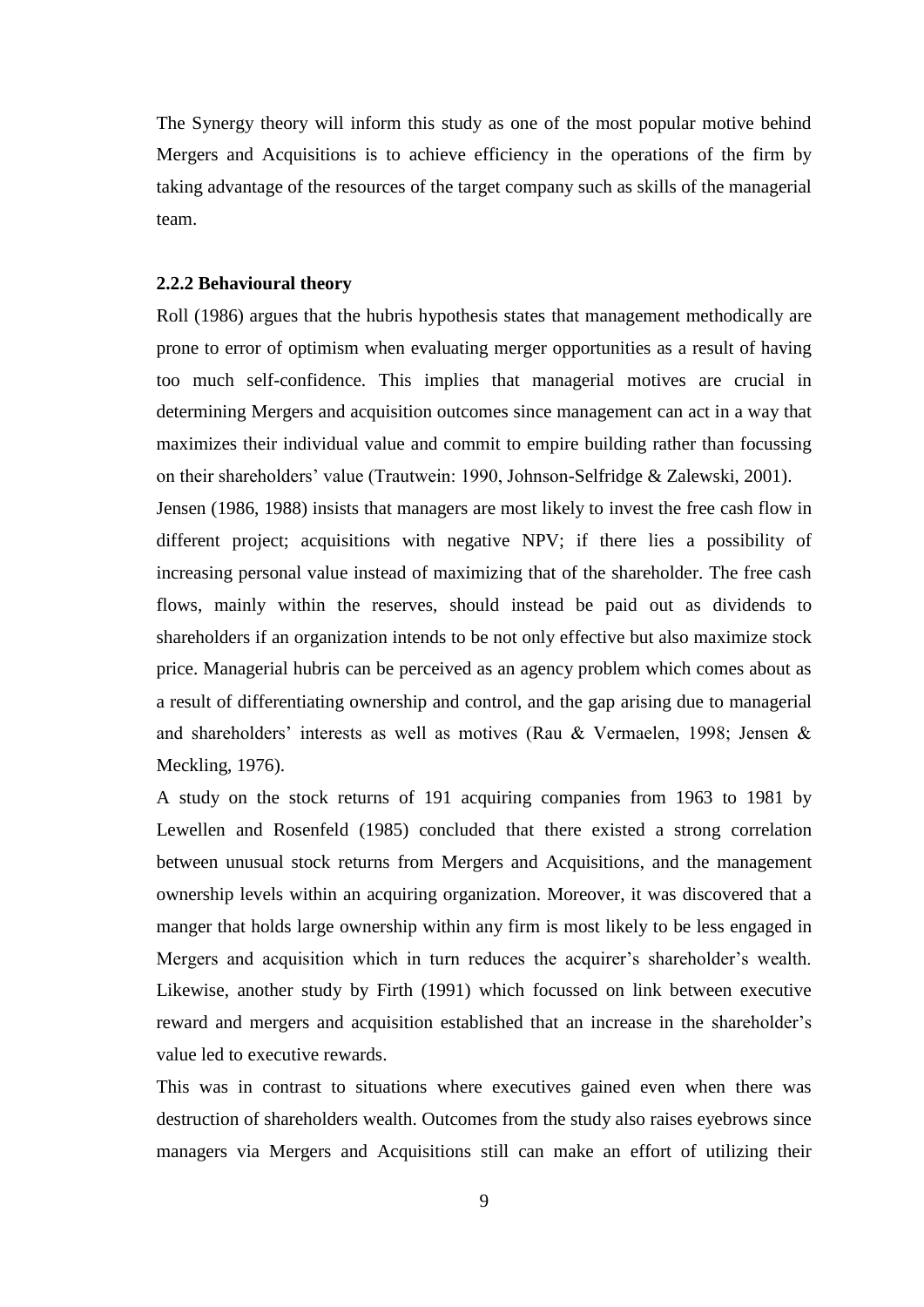individual value at their shareholders' expense. The Behavioural theory will inform this study as one of the motives that of Mergers and Acquisitions. Some managers engage into this due to advance their own benefit and not that of the shareholders. This is one of the major reasons blamed on failure of Mergers and Acquisitions.

# <span id="page-20-0"></span>**2.3 Empirical Review**

## <span id="page-20-1"></span>**2.3.1 Synergy and financial performance**

Synergy can be described as the situation where two organizations that combine their resulting institution obtain a higher value compared to the total of the previous firms, an argument which has so far been advanced with the aim of justifying mergers. For synergy to be achieved the costs from the combined firms have to be less than the total of each firm accrediting the reduction in economies of scale and scope (Chesang, 2002). Synergy has three main benefits which include the operating, financial and managerial synergies. Operating synergy is successfully employed by enhancing revenue while financial synergy is regarded as the impact to which a corporate merger has on the overall cost of capital to the acquiring organization thus the firms carry the possibility of having access to cheaper capital (Akenga & Olang, 2017).

A research on the effects of Mergers and Acquisitions when attaining synergy for commercial banks in Kenya was conducted by Misigah (2013). The study's population consisted of 15 banks which from the year 2000-2010 had successfully completed their merger and acquisition transactions. The ratios were analysed so as to provide a comparison of the effects mergers have on growth in assets, profitability and shareholders' value at both pre and post-merger periods. The outcomes implied that the banks undertook mergers due to the rise in stakeholders' value and profitability growth. Therefore, mergers were significantly contributed to rise in profitability and synergy.

Fatima and Shehzad (2014) further conducted a research to determine the effects of M&As of insurance firms' financial performance within Pakistan from which analysis was conducted on only six financial ratios. The study sample consisted of ten firms which from 2007 to 2010 were already into mergers. A three-year pre and post-merger data points obtained from the firms after which their averages were compared. The findings found no relationship between synergy and financial performance.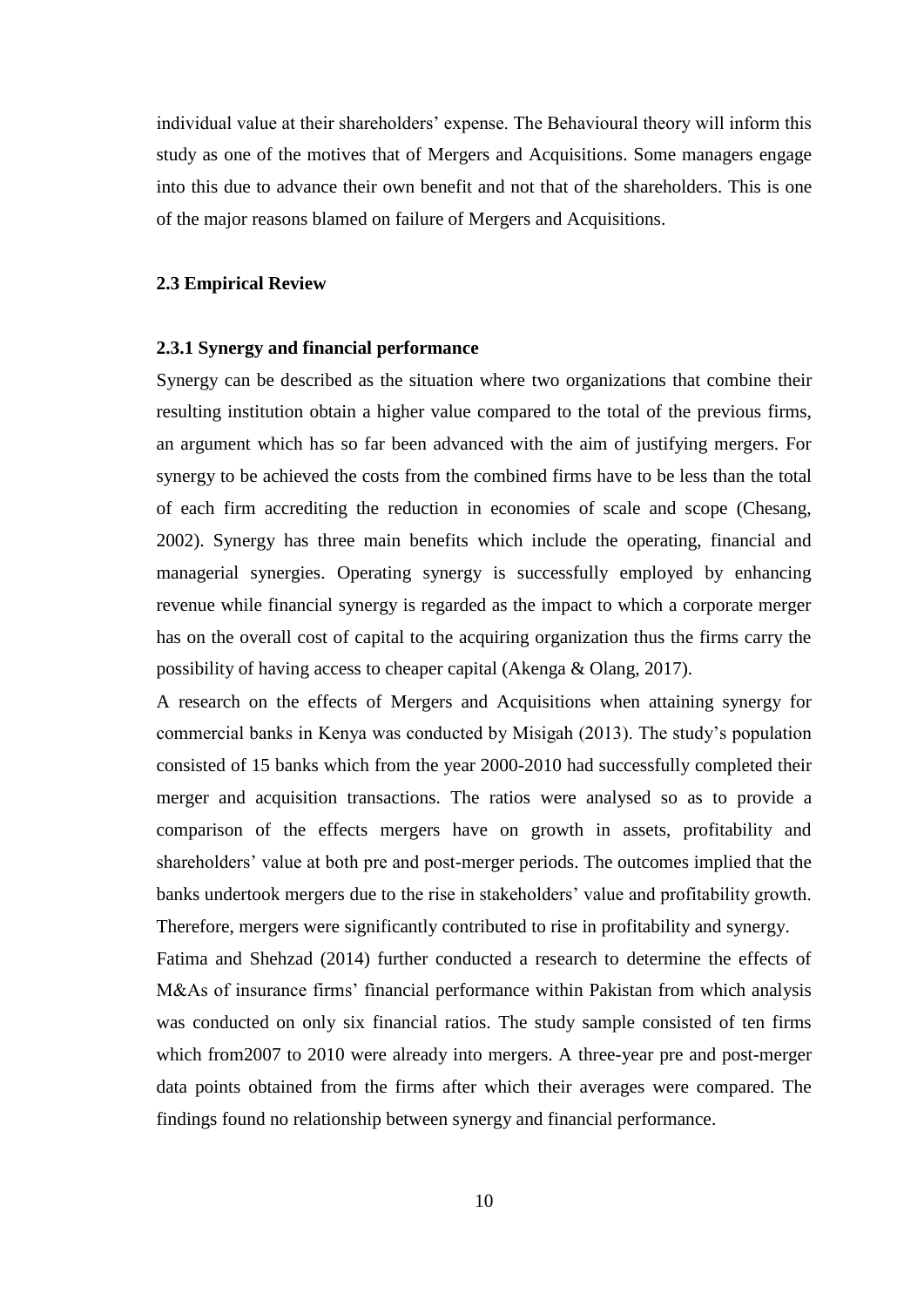Junge (2014) studied the changes in operating performance brought by the synergy types after the merger. The sample consisted of 420 mergers which occurred from 1988 to 2008. The results indicated an improvement in overall operating performance. Mergers which aimed at achieving efficiency synergy portrayed a steady performance improvement compared to those that aimed at synergy from complementary resources.

A study by Ogada, Njuguna, and Achoki (2016) was conducted to determine the effect synergy had on financial performance of merged institutions within Kenya's financial service sector. A mixed research design was used and data was obtained from forty firms which had already done their merger processes by 2013. Study findings showed there existed a firm correlation between performance, operating synergy and financial synergy as well as a performance post-merger improvement.

Akenga and Olang (2017) carried out a research to establish the effects of Mergers and Acquisitions Kenya's commercial banks' financial performance. Influences of asset growth, shareholders value and synergy on financial performance were the aspects that were being measured. The study adopted a causal research design. It adopted a census method which involved studying all the 6 merged banks from the year 2010 to 2017. Secondary data such as audited annual reports of commercial banks that had been published were used in the study. Descriptive and inferential statistics were used to analyse data at 5 % significance level. The results revealed that Mergers and Acquisitions portrayed a significant impact on shareholders' value and assets of the Kenyan banks that had already merged.

# <span id="page-21-0"></span>**2.3.2 Risk Diversification and financial performance**

The activities of M&A can be viewed as way of corporate diversification. Most organizations are always after minimizing the risk and exposure to a number of volatile segments in an industry through coming up with different sectors to their corporate umbrella. Diversification entails the entry of new markets by a firm. An increase in the number of businesses an organization operates in in relation to products, geographical markets or knowledge (Chandler, 2012; Jarrell, Brickley, & Netter, 2014).

However, other studies show evidences that M&As did not lead to risk diversification for organisations. One such study is that by Agrawal, Jaffe, and Mandelker (1992) which proves the existence of negative returns of firms which dwell on increasing corporate diversification after going through the cross-border M&A transactions dating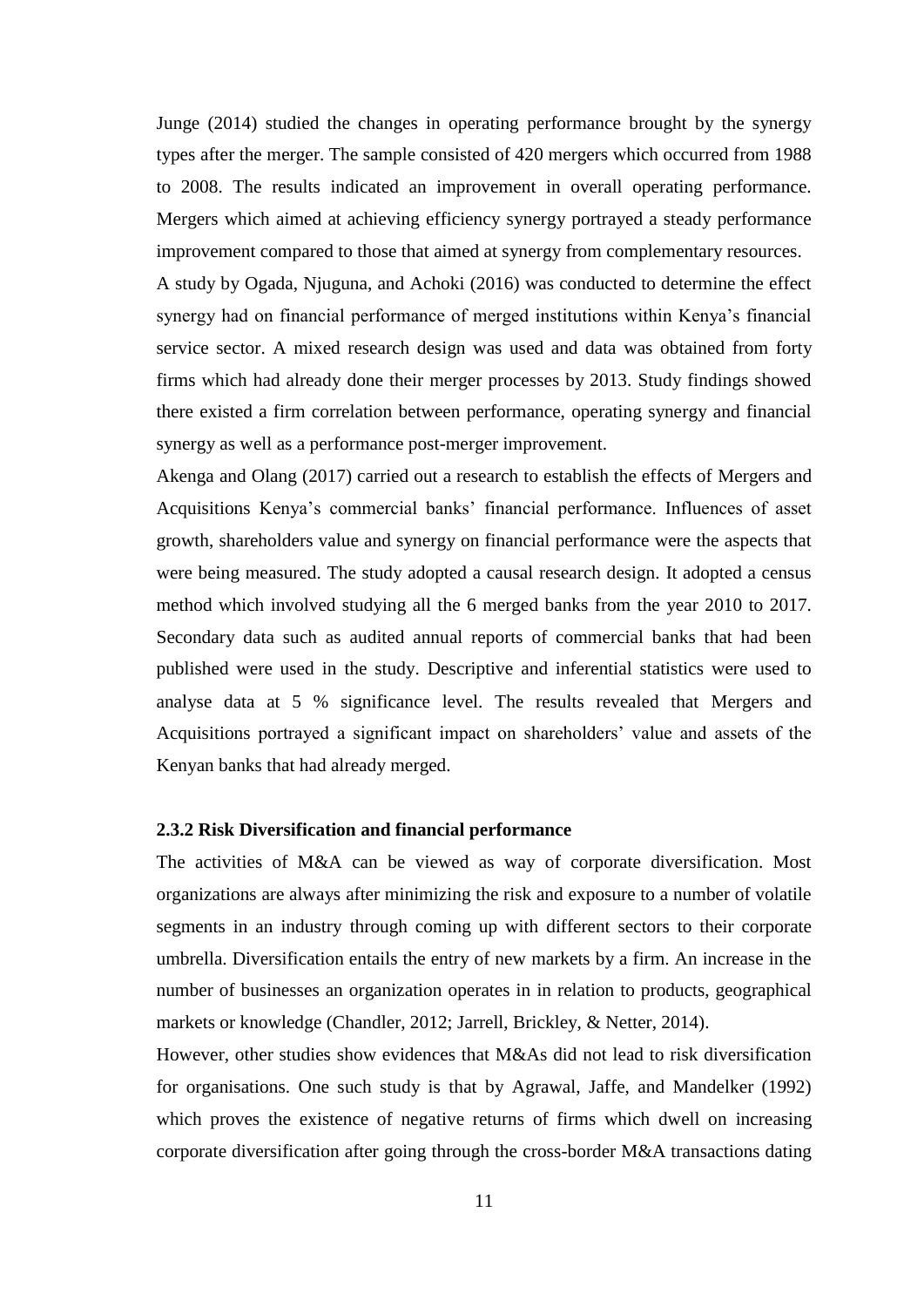from 1990 to 1999 it was concluded by Errunza and Miller (2008) that US acquirer firms' excess values shrank in the first two years after the acquisition. Moreover, they established that US acquires went through a significant post-merger after being involved in unrelated M&As.

Yigit (2012) examined how Turkish banks diversified and how it affected their performance via Mergers and Acquisitions. The sample consisted of fifty banks of which data was obtained from Banking Regulation and Supervision Agency (BRSA), The Banks Association of Turkey (BAT) and Istanbul Stock Exchange (ISE) determine the link between credit diversification and performance. Return on Assets (ROA) and Return on Equity (ROE) were used in the study as a measure of performance while Herfindahl Index (HI) was used as a measure f diversification. It was established that ROA and ROE were explained by diversification.

A different research by Walker (2000) concluded that related acquisitions did not have any significant impact compared to unrelated acquisitions for targets and acquirers. The sample consisted of 278 US M&A announcements from 1980 t0 1996. Meanwhile, Graham, Lemmon and Wolf (2002) used Compustat data obtained from 365 firms which made acquisitions and were in control of the existing characteristics of the firms that had been acquired from 1980 to 1995. It was established that entirely all the characteristics clearly explained how reduction occurred in the excess value of acquiring firms immediately after the merger irrespective of the form of acquisition and firm.

Ogada, Achoki, and Njuguna (2016) carried out a research on how financial performance of merged institutions was affected by diversification in Kenya. The study adopted a mixed methodology research design. The study population included all 51 merged financial service institutions in Kenya. Purposive sampling was used. Questionnaires were used as primary data while templates were used as secondary data. The researcher used quantitative techniques in analysing the data. Descriptive analysis for the study included the use of means, frequencies and percentages. Inferential statistics such as correlation analysis was also used. Panel data analysis was also applied. Further, a pre and post-merger analysis was used. The study found no significant effect on financial performance of merged institutions.

An examination by Mugo (2017) was conducted to determine the effects of merger and acquisition on financial performance in the commercial banking sector. The study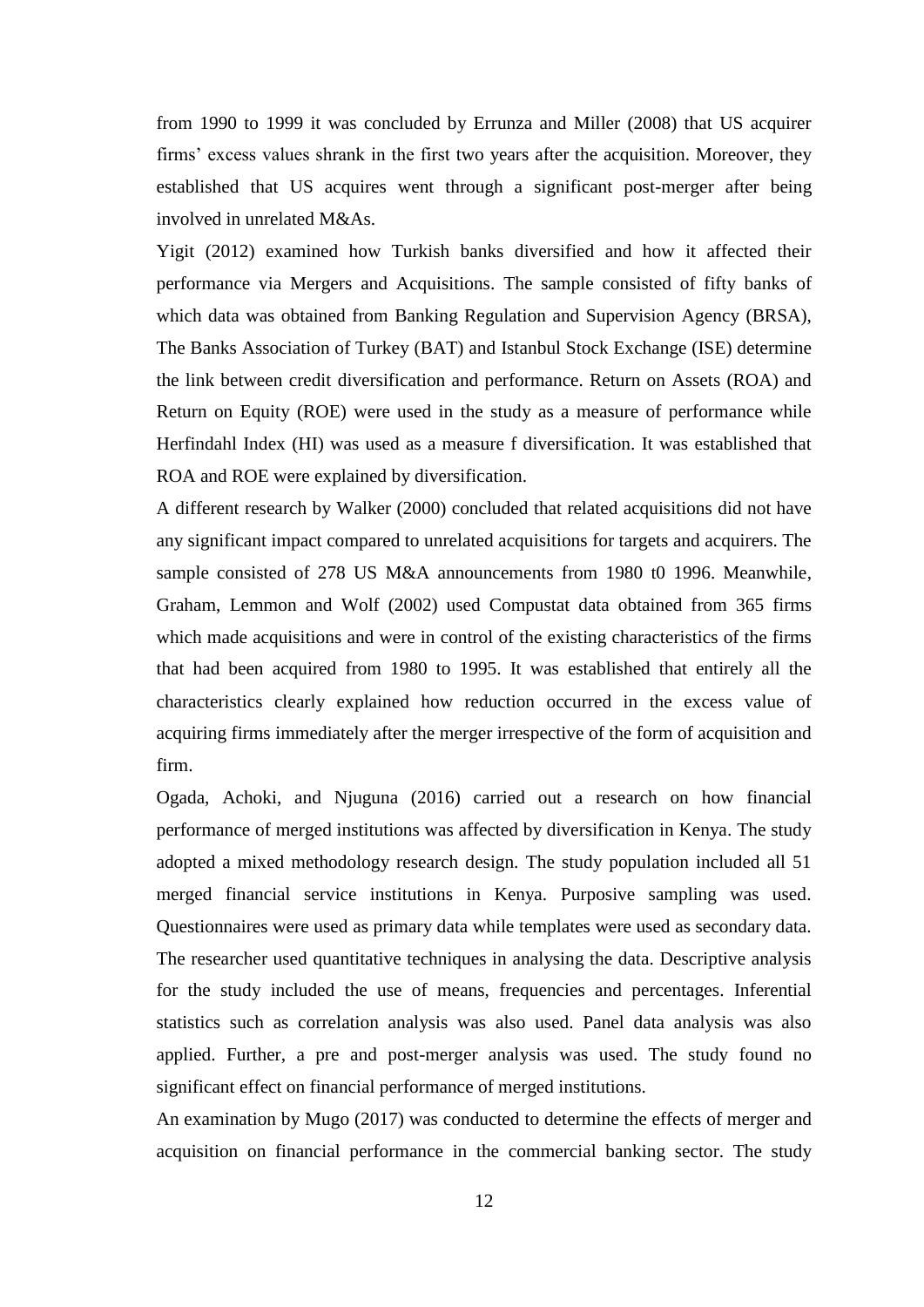mainly dwelt on the financial performance banks in Kenya that had initially merged from 1999 and 2005. Comparative analysis was done on both the pre and post-merger periods to check whether mergers had made any significant improvements after merging. Financial statements for five years prior to and after the merger provided secondary data which was analysed with the aid of statistical tools. The findings suggested a linear relationship between risk diversification and financial performance.

#### <span id="page-23-0"></span>**2.3.3 Market Share and financial performance**

Through Mergers and Acquisitions, companies undergoing Mergers and Acquisitions will be able to extend their market share and revenue base hence increase their profitability. Kiplagat (2006) conducted his research to determine how the financial performances of companies listed at the NSE were affected by Mergers and Acquisitions. Forty-eight firms listed on the NSE served as the population while twenty were used as the sample. Half of the firms in the sample had merged while the other had not and were still in operation during the duration counterparts were emerged. The study concluded that concluded that mergers improved the performance of companies listed at the NSE. His findings are in line with the theory that companies engage in Mergers and Acquisitions to achieve growth and increase their profitability.

A study conducted by Nyagah (2007) focussed its attention on Kenya's pharmaceutical industries concerning how doctor's perceived mergers and acquisition. The study population was of doctors within Nairobi and a sample size of fifty doctors was selected. Study findings showed that many respondents agreed to the fact that merged pharmaceuticals firms were profit driven. Moreover, many respondents agreed to these firms being domineering and arrogant. On the other hand, the disregarded the idea of merged pharmaceuticals being caring partners. The findings indicate that there is significant relationship between growth and increase in market share and the occurrence of Mergers and Acquisitions.

Ashfaq, Usman, Hanif, and Yousaf (2014) conducted a research to determine what impact merger and acquisition activity had towards post-merger financial performance of firms in Pakistan's' non-financial sector. The study sample comprised of sixteen firms that had engaged in merger and acquisition from 2000 to 2009 and moreover appeared in the Karachi stock exchange list. The impact of merger and acquisition was analysed through absolute and relative financial performance. The post-merger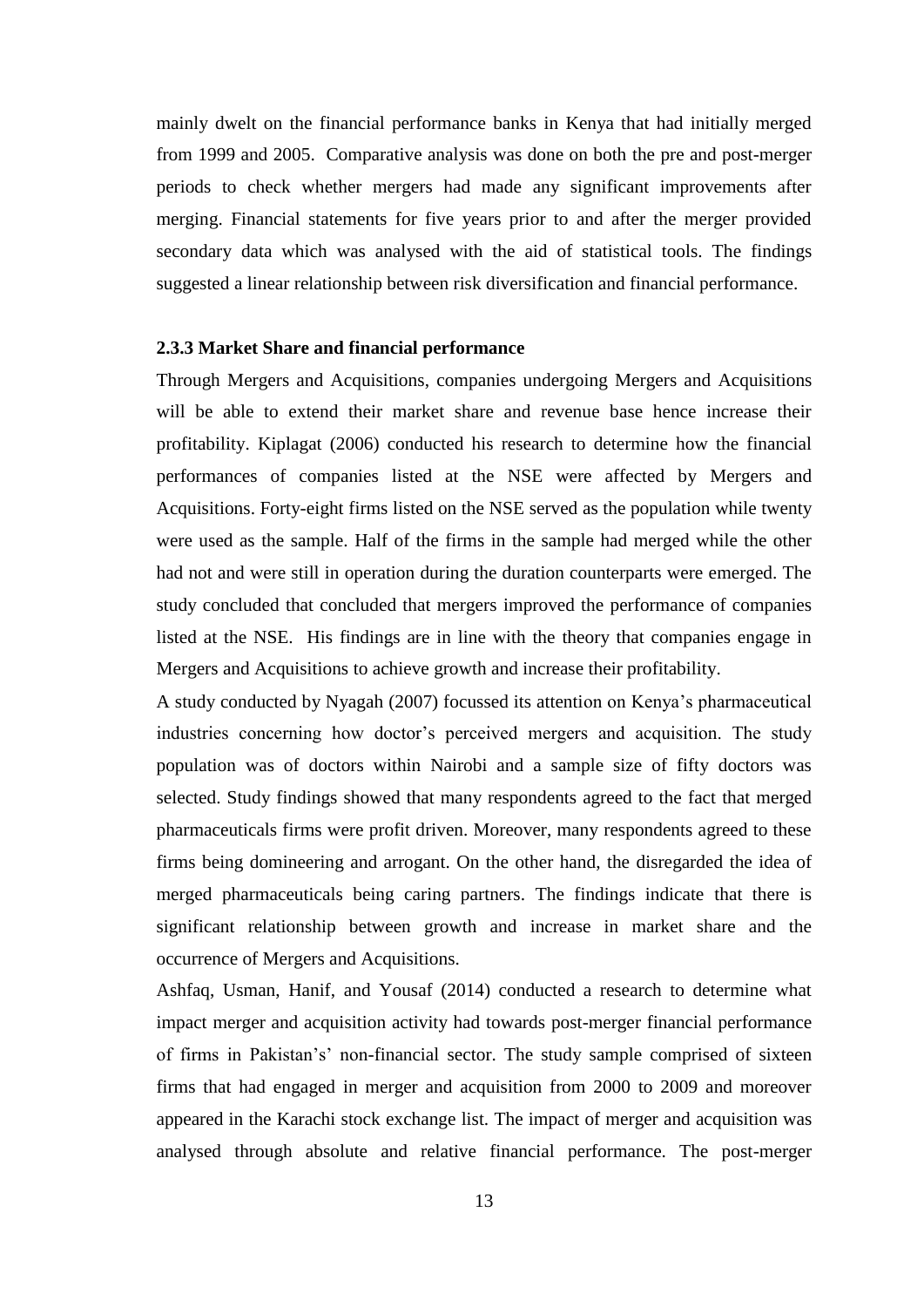financial performance was measured using ratios such as the return on equity, return on assets and earnings per share. The findings indicated that companies to maintain their market share in the presence of international competitor.

A study by Ghosha and Dutta (2014) in India aimed at degree of change on performance levels of the firms in the telecom sector. Comparison between the post and pre-merger phase was done through HR and different financial parameters such as the human capital return on investments. The outcomes of the study were mixed. A study by Ndora (2010) on the effects of M&A towards financial performance was conducted on insurance firms in Kenya. From a population of forty two registered firms the study used a sample of six that had already merged from 1995 to 2005. The firms' information about the five years prior and after the merger was analysed after which the outcome was tabulated. It was concluded that M&A resulted in an increase in market share and financial performance.

Ombaka and Jagongo (2018) conducted a study on Mergers and Acquisitions effect on financial performance among selected commercial banks. The population of a study consisted of 9 banks that have merged or acquired in the period 2010 to May 2017 in Kenya. This included 3 mergers and 6 acquisitions. The study used both primary and secondary data and established that operational synergy, differential efficiency, risk diversification and market share development significantly influence Kenyan commercial banks financial performance when they are considered as indicators of Mergers and Acquisitions.

A study aimed at identifying how growth of Kenyan banks is affected by M&A was conducted by Misigah (2013) of which it comprised of a population of fifteen banks which between 2000 and 2010 had merged. Comparison of the effects of mergers on asset growth, financial performance and shareholder's value before and after the merger period was conducted through a comparative analysis. From the respondents it was determined that the core reason that led to banks to undertake mergers was associated to the growth in the total number of shareholders' value and overall financial performance. A significant growth was possible due to the synergistic effect.

# <span id="page-24-0"></span>**2.4 Research Gap**

Several studies have been done on Mergers and Acquisitions. These studies have produced mixed conclusions with some finding firms that merge gain significantly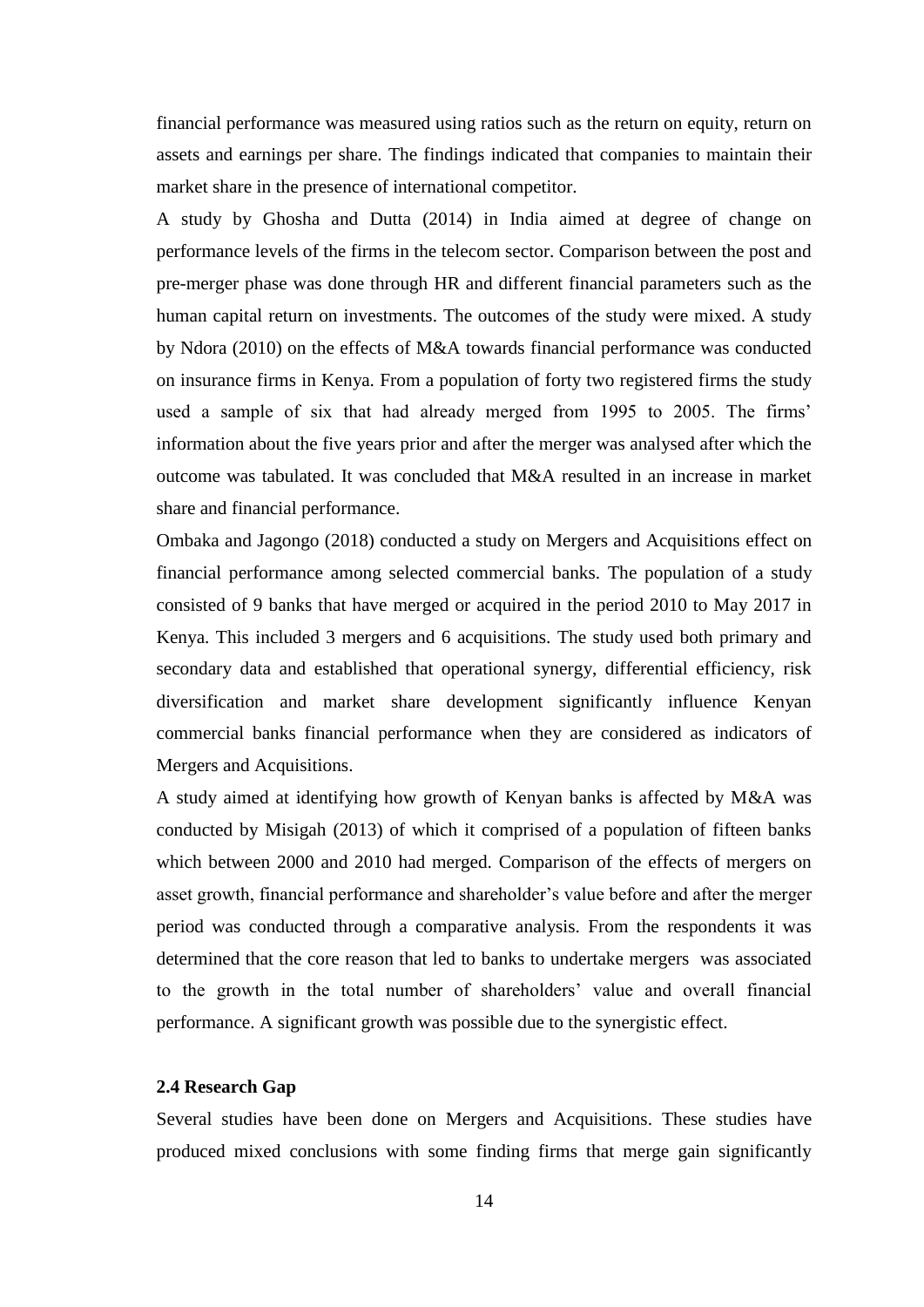while others arguing that the mergers played no positive role on overall performance. The studies have also concluded various motives behind Mergers and Acquisitions especially in companies listed in the NSE and individual sectors. There seems to be no study which compares the determinants across the sectors listed in the NSE. There also seem to be no evidence of why some sectors experience more Mergers and Acquisitions that others. It's also uncertain whether sectors with more Mergers and Acquisitions perform better than those without. Making a final conclusion based on the existing literature is rather impossible thus exists a need for more studies to be conducted on different sectors so that there could be generalized findings which could apply to other economies sharing similar characteristics.

## <span id="page-25-0"></span>**2.5 Conceptual Framework**

The conceptual framework (Figure 2.1) shows the independent and dependent variables and how these were measured synergy was measured by calculating an average increase of Earnings per Share (EPS) before and after M&A; risk diversification was measured by calculating the average of market betas before and after the merger; and market share will be measured by calculating an average of firm revenue over industry revenue before and after merger. The dependent variable (financial performance) was measured by calculating an average of Return on Assets (ROA) of sampled firms. The sectors in the NSE are also included as a part of the independent variables.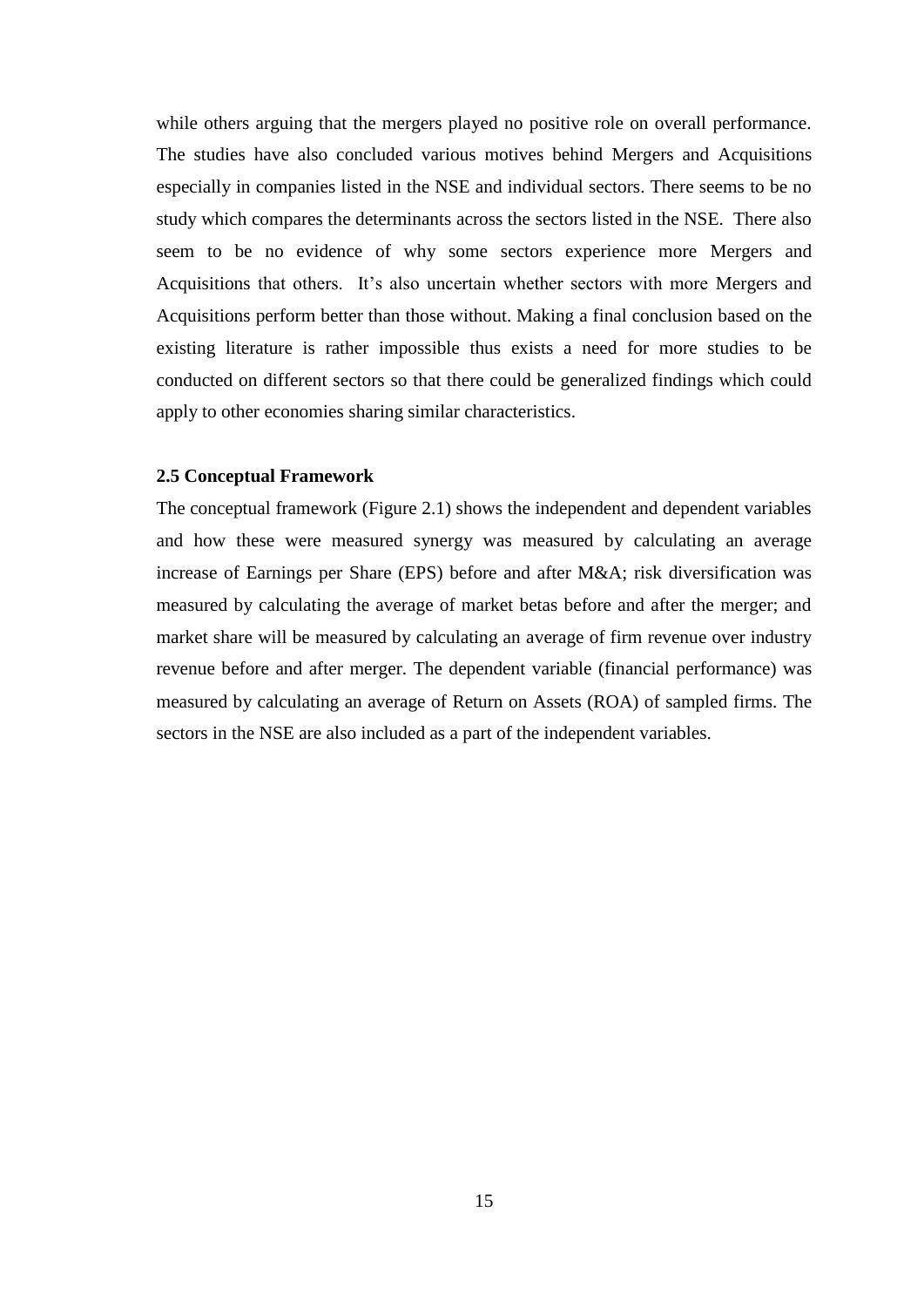

# **Figure 2.1: Conceptual Framework Source: Author**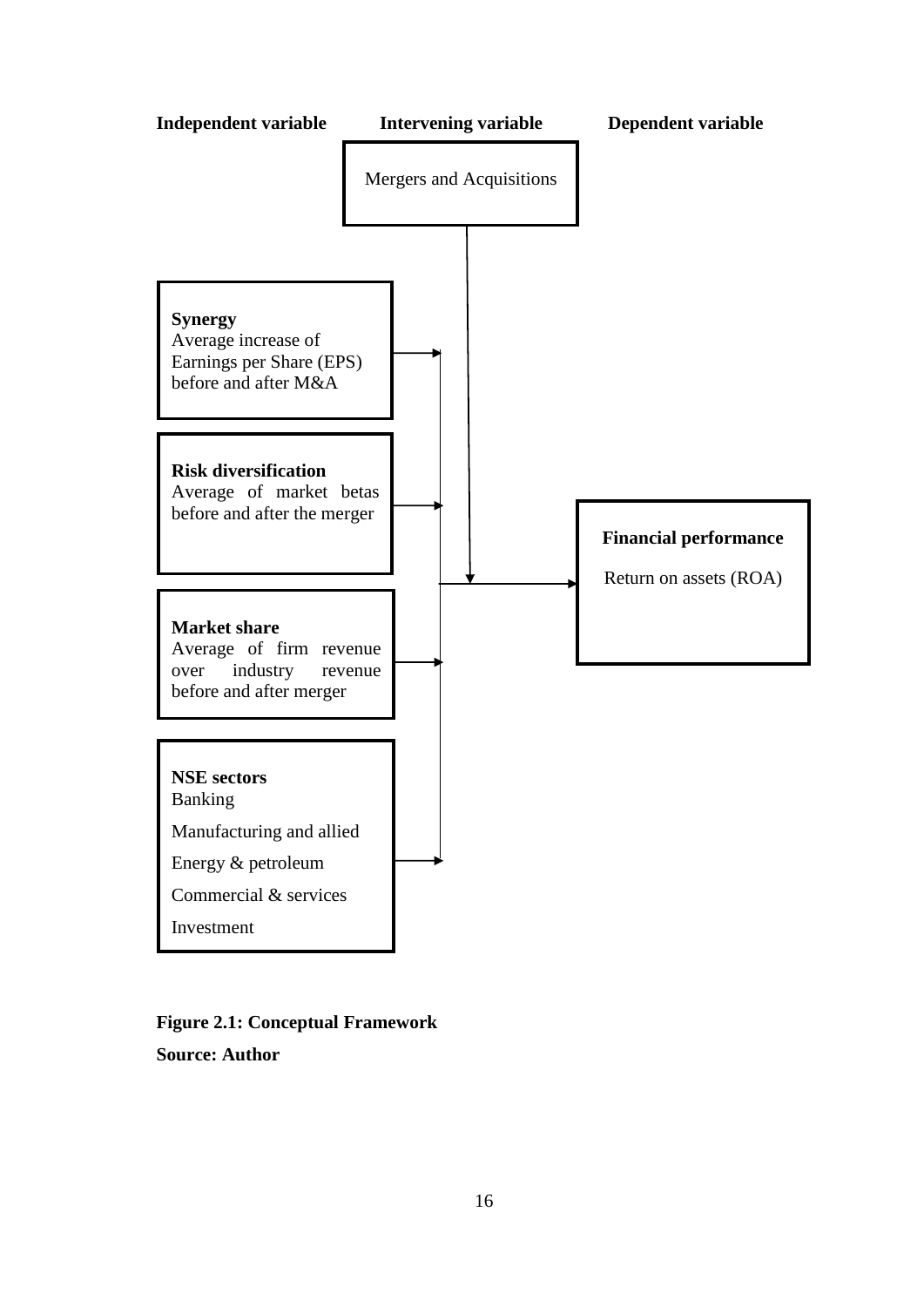#### **2.6 Operationalisation table**

The operationalisation table shows the variable information of the study. The independent and dependent variables are listed and the indicators that the study intends to measure are presented therein. The indicators are borrowed and adapted for this study from the literature review. For primary data, the study used likert scale items to measure synergy, risk diversification, and market share. For secondary data, the study will use Return on Assets (ROA), increase in Earnings per Share (EPS) to measure synergy, market Beta to measure risk diversification, and market share was measured using firm revenue against industry revenue. The intervening variable for the study was Mergers and Acquisitions.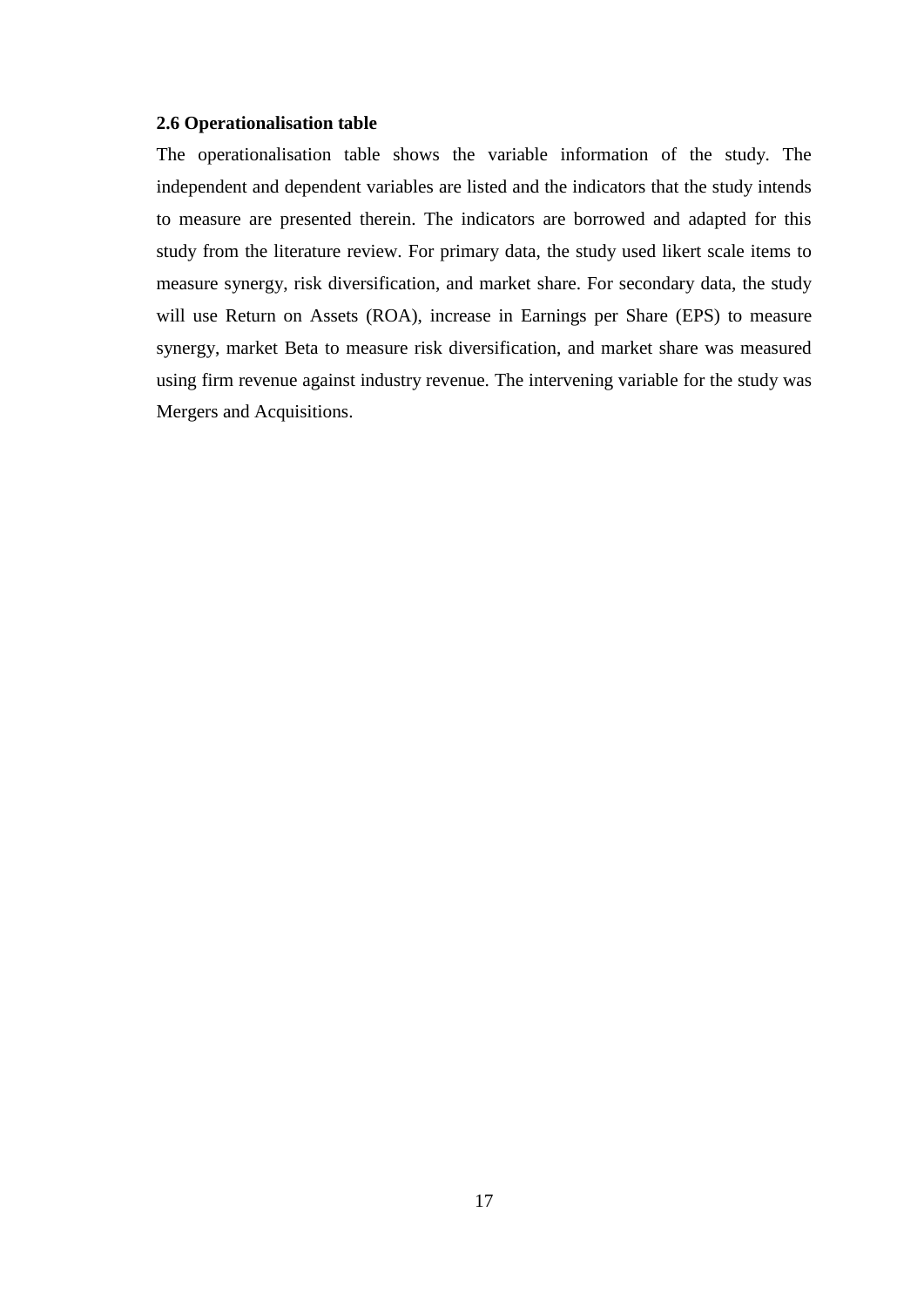<span id="page-28-0"></span>

| <b>Variables</b> | <b>Operational definition</b> | <b>Indicators</b>                             | <b>Measurement</b> | <b>Citation</b>           |
|------------------|-------------------------------|-----------------------------------------------|--------------------|---------------------------|
|                  |                               |                                               | <b>Scale</b>       |                           |
| Synergy          | Reduced Cost of production    | Average increase of Earnings per Share (EPS)  | Ratio              | $\&$<br>Olang<br>Akenga   |
|                  | Increased production yield    | before and after M&A                          |                    | (2017);                   |
|                  |                               |                                               |                    | Ombaka<br>$\&$<br>Jagongo |
|                  |                               |                                               |                    | (2018)                    |
| <b>Risk</b>      | Growth in product base        | Average of firm betas before and after the    | Ratio              | Ogada et al. (2016);      |
| diversification  |                               | merger                                        |                    | Maditinos, Theriou, &     |
|                  |                               |                                               |                    | Demetriades (2009)        |
|                  |                               |                                               |                    |                           |
| Market share     | New customer base             | Average of firm revenue over industry revenue | Ratio              | Ndora (2010);             |
|                  | Increase in order of existing | before and after merger                       |                    | Ombaka<br>$\&$<br>Jagongo |
|                  | customer base                 |                                               |                    | (2018)                    |
|                  |                               |                                               |                    |                           |
|                  |                               |                                               |                    |                           |
| Financial        | Increase in profitability     | Return on Assets (three years before merger   | Ratio              | Audited<br>Financial      |
| performance      |                               | and three years after merger)                 |                    | Results                   |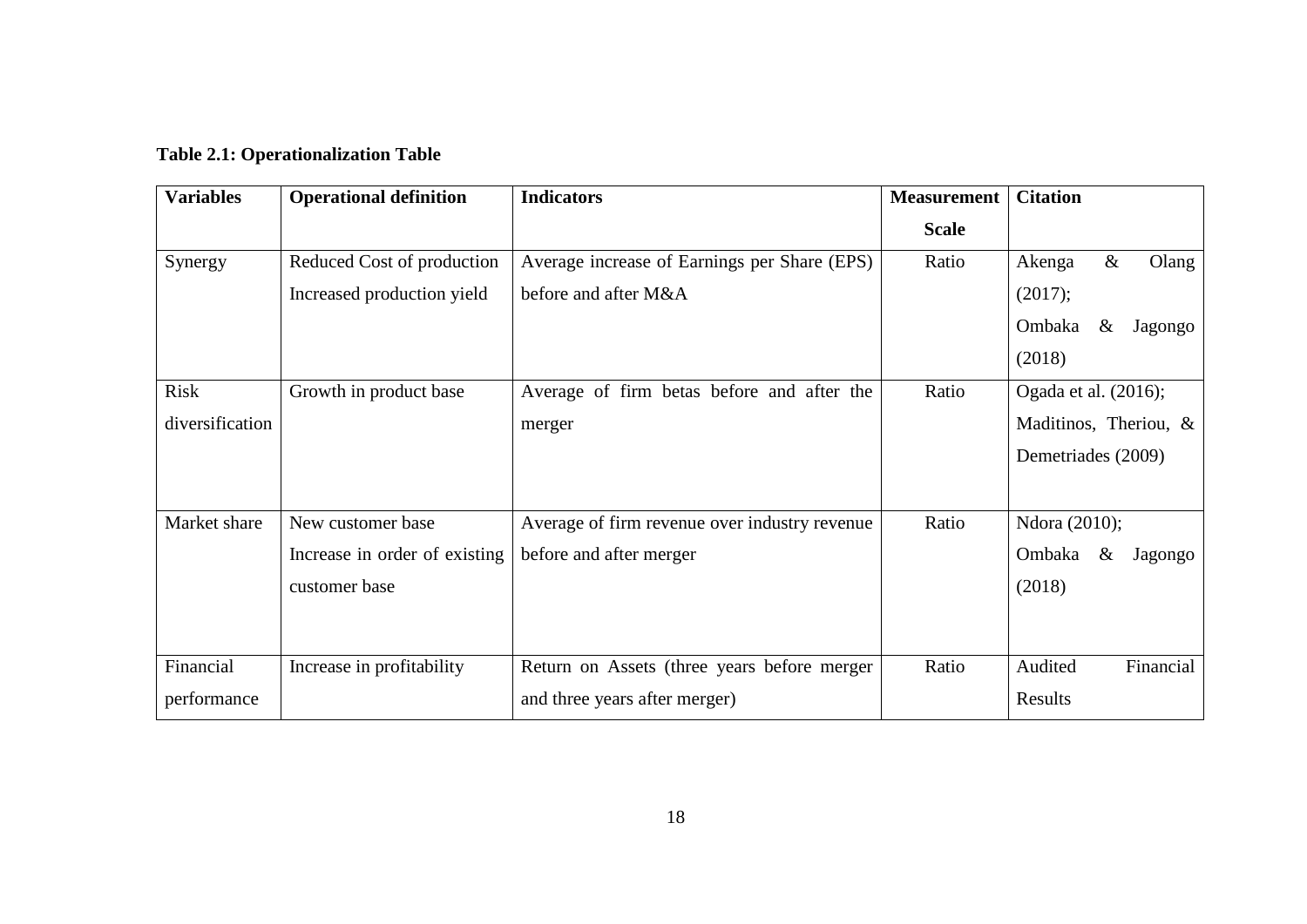## **CHAPTER THREE: RESEARCH METHODOLOGY**

#### <span id="page-29-1"></span><span id="page-29-0"></span>**3.1 Introduction**

This chapter presents the research design, population of the study, sample size and method, data collection method and the data analysis methods. The chapter presents a blueprint of how the study was conducted from data collection to the point of analysing and concluding the research findings.

#### <span id="page-29-2"></span>**3.2 Research Philosophy**

The study adopted positivist approach to research. The aim of positivist studies is to consistently be rational and use logical approaches to seek objectivity (Carson, Gilmore, Perry, & Gronhaug, 2001). The positivist approach emphasises that researchers should be detached from the study and use statistical and mathematical procedures so as to make inferences from the study. The positivist approach was appropriate for this study as it used secondary data to determine relationship between variables. The use of secondary quantitative data allowed the researcher to be impartial when conducting the study and be objective. The positivist approach allows the researcher to conduct the research in a value-free way, and stay impartial to the subject of the research (Saunders, Lewis, & Thornhill, 2009).

# <span id="page-29-3"></span>**3.3 Research design**

The study employed a descriptive research design as it seeks to obtain information regarding the variables. The objective of the descriptive research design is to describe the way things are or the way in which they exist in a particular time. Descriptive studies are able to give a systematic description that is accurate and factual as possible which is applicable to a research phenomenon. According to Kothari (2008), the descriptive research approach is applicable when describing the features of a phenomenon in a specific situation. The design was helpful in obtaining data on the current status of merged companies within the sectors listed in the NSE.

# <span id="page-29-4"></span>**3.4 Population**

The population for the study was the 19 firms listed in the Nairobi Securities Exchange (NSE) that have undergone Mergers and Acquisitions. The target population of the study is staff of firms listed in the NSE that have been in engaged in a merger and acquisition.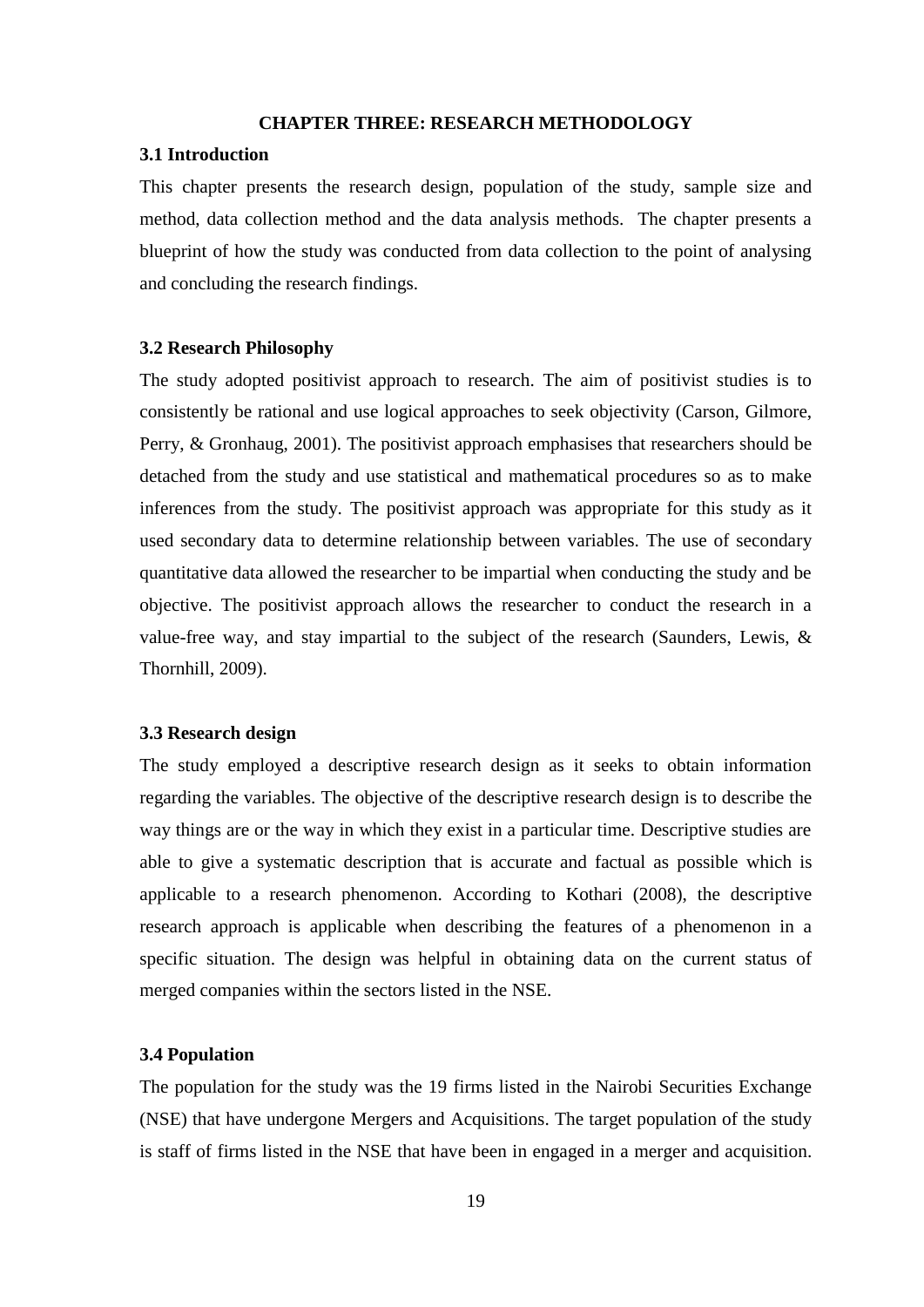The study targets managers and heads of finance, risk and compliance, credit, internal audit, and operations departments in the firms as shown in Table 3.1.

|              | <b>Categories</b>           | Population | Sample size |
|--------------|-----------------------------|------------|-------------|
| 1            | Head of Finance             | 19         | 13          |
| 2            | <b>Manager Finance</b>      | 19         | 13          |
| 3            | Head of Risk and Compliance | 19         | 13          |
| 4            | Manager Risk and Compliance | 19         | 13          |
| 5            | Head of Credit              | 19         | 13          |
| 6            | <b>Manager Credit</b>       | 19         | 13          |
| 7            | Head of Internal Audit      | 19         | 13          |
| 8            | Manager Internal Audit      | 19         | 13          |
| 9            | <b>Head of Operations</b>   | 19         | 13          |
| 10           | <b>Manager Operations</b>   | 19         | 13          |
| <b>Total</b> |                             | <b>190</b> | 129         |

<span id="page-30-2"></span>**Table 3.1: Target population and sample size** 

**Source: Researcher (2018)**

# <span id="page-30-0"></span>**3.5 Sampling**

Sampling is the process of selecting a portion of the target population to be interviewed in a study. The study used probability sampling techniques to select the sample and identify the size of the sample. Stratified random sampling was used to categorize the population into different strata. The study uses Yamane (1967) sampling formula; where the formula uses a 95% confidence level and  $p = 0.5$  to determine the sample size for the study. The sample study established at 129 respondents.

$$
n = \frac{N}{1 + N (e)^2}
$$
  
n = 
$$
\frac{190}{1 + 190 (0.05)^2}
$$

#### <span id="page-30-1"></span>**3.6 Data Collection**

The study adopted both primary and secondary sources of data. The primary data was collected from respondents using a questionnaire and secondary data was collected from audited financial statements. This section elaborates the data collection methods. The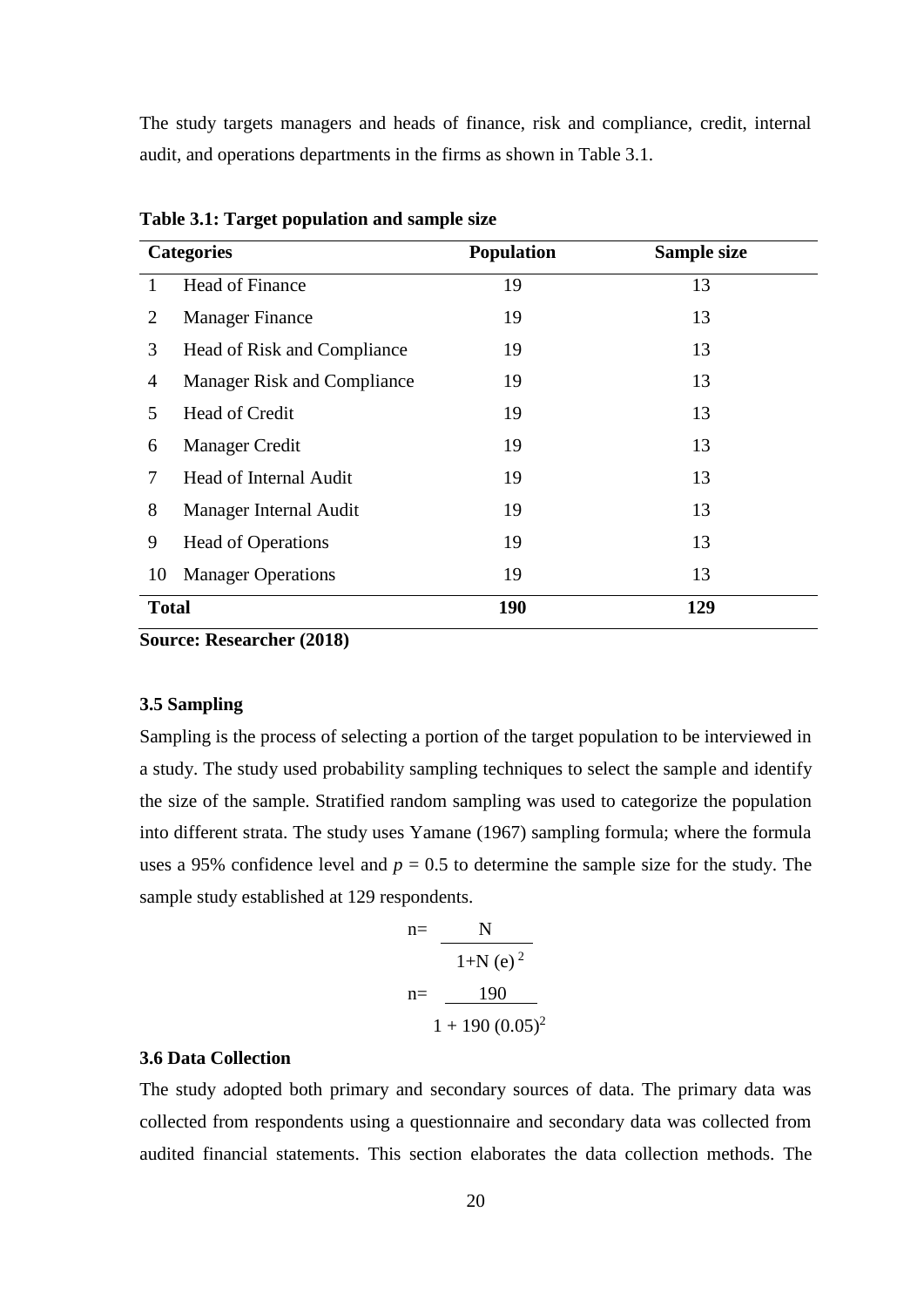primary data was used to gather perceptions of managers on the influence of M&As on financial performance whereas secondary data was used to collect objective data on the influence of M&As on financial performance.

# <span id="page-31-0"></span>**3.6.1 Primary data**

The study collected primary data through administering questionnaires to respondents. The questionnaires had four sections. The first section of the questionnaire had the demographic profile of the respondents, and sections on synergy, risk diversification, and market share. The statements for each of the independent variables was borrowed from previous studies.

## <span id="page-31-1"></span>**3.6.2 Secondary data**

Secondary data were used for the dependent variable where a data collection sheet was used to collect the market share (company revenue/sector revenue), risk diversification (Market Beta), synergy (increase in Earnings per Share [EPS]), and financial performance (ROA) of the 19 firms in the NSE that had undergone mergers and acquisition. This information was collected from audited financial reports of the firms three years before Mergers and Acquisitions and three years after the merger and acquisition. This is because most of the previous researchers have used 3 years (Marangu, 2011; Mboroto, 2013).

# <span id="page-31-2"></span>**3.7 Data Analysis**

The study used the Statistical Package for Social Sciences (SPSS) Version 23 to analyse the data. The primary data from the questionnaires was coded and captured into SPSS. The data from financial statements was also picked from annual financial reports of the sampled firms and entered into the statistical software. The first stage of analysis was conducted using descriptive analysis of the data. This was done using frequencies and percentages for the nominal data (demographic information). Mean and standard deviation were used to analyse the interval data from the likert scale items. A Paired samples t-test are used for comparing means between pre-merger and post-merger financial performance (Derrick, Toher, & White, 2017).

The study used ANOVA analysis to compare the financial performance of firms premerger and post-merger and to determine the difference in sectors on risk diversification,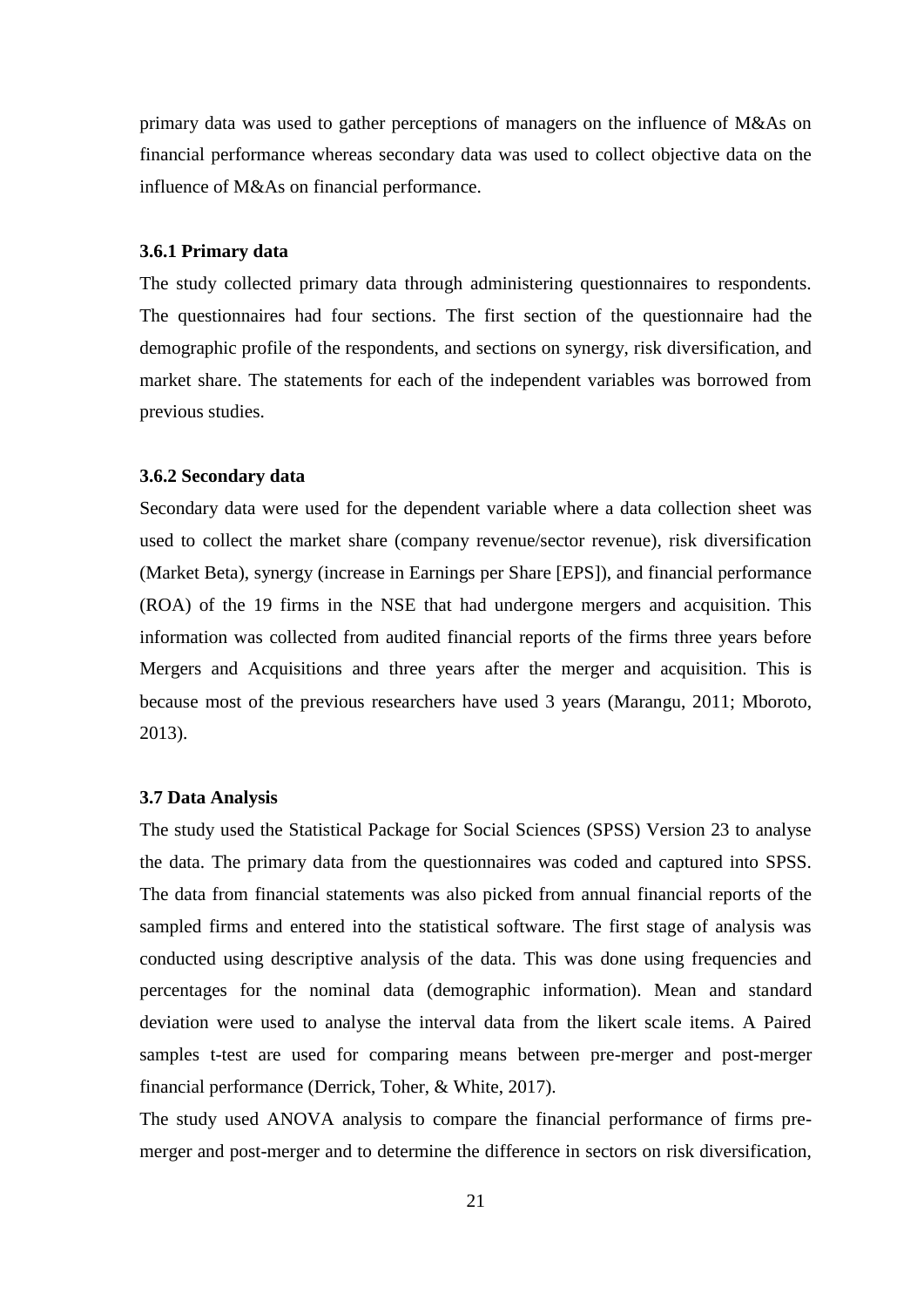financial performance, synergy, and market share. Diagnostic tests were done prior to doing the regression analysis. Specifically, Normality tests, Multicollinearity tests, Heteroscedasticity test, and the Breusch – Pagan test.

Multiple linear regression analysis was conducted to measure the amount of change the predictor variables have on a response variable. These tests were done at 95 % confidence level. The proposed regression model for the study was therefore;

$$
Y = a + bX_1 + cX_2 + dX_3 + \epsilon_J
$$

Where:

 $Y = Financial$  performance

 $a = constant, b, c, and d are coefficients of X<sub>1</sub>, X<sub>2</sub>, and X<sub>3</sub> respectively.$ 

 $X_1$  = Synergy

 $X_2$  = Risk diversification

 $X_3$  = Market share

 $\varepsilon_I$  = Error term

## <span id="page-32-0"></span>**3.8 Research Quality**

The study used different techniques in order to enhance the quality of the study. The researcher borrowed measurement items from previous studies that had already been established as reliable. Second, the study used both primary and secondary data to enhance the validity of the instrument. Advice and guidance was also sought from the university supervisor and instructions from the proposal defense panel were incorporated into the final instrument. The instrument was piloted among 5 managers and heads of respective departments and these were not included in the final sample of the study. Cronbach's Alpha was used to check the reliability of the research instrument using SPSS. A Cronbach Alpha of 0.82 was achieved for the instrument which is adequate. Tavakol and Dennick (2011) recommend a Cronbach value > 0.7 as adequate.

#### <span id="page-32-1"></span>**3.9 Ethical Consideration**

The research process was planned, reviewed and commenced in a manner that ensures the integrity and quality of the research. The research aimed to present truth and knowledge. The research as carried out in an impartial and truthful manner with data used solely for academic purpose. The privacy of respondents was maintained by ensuring respondents identity are not revealed. Permission was sought from respondents ahead of their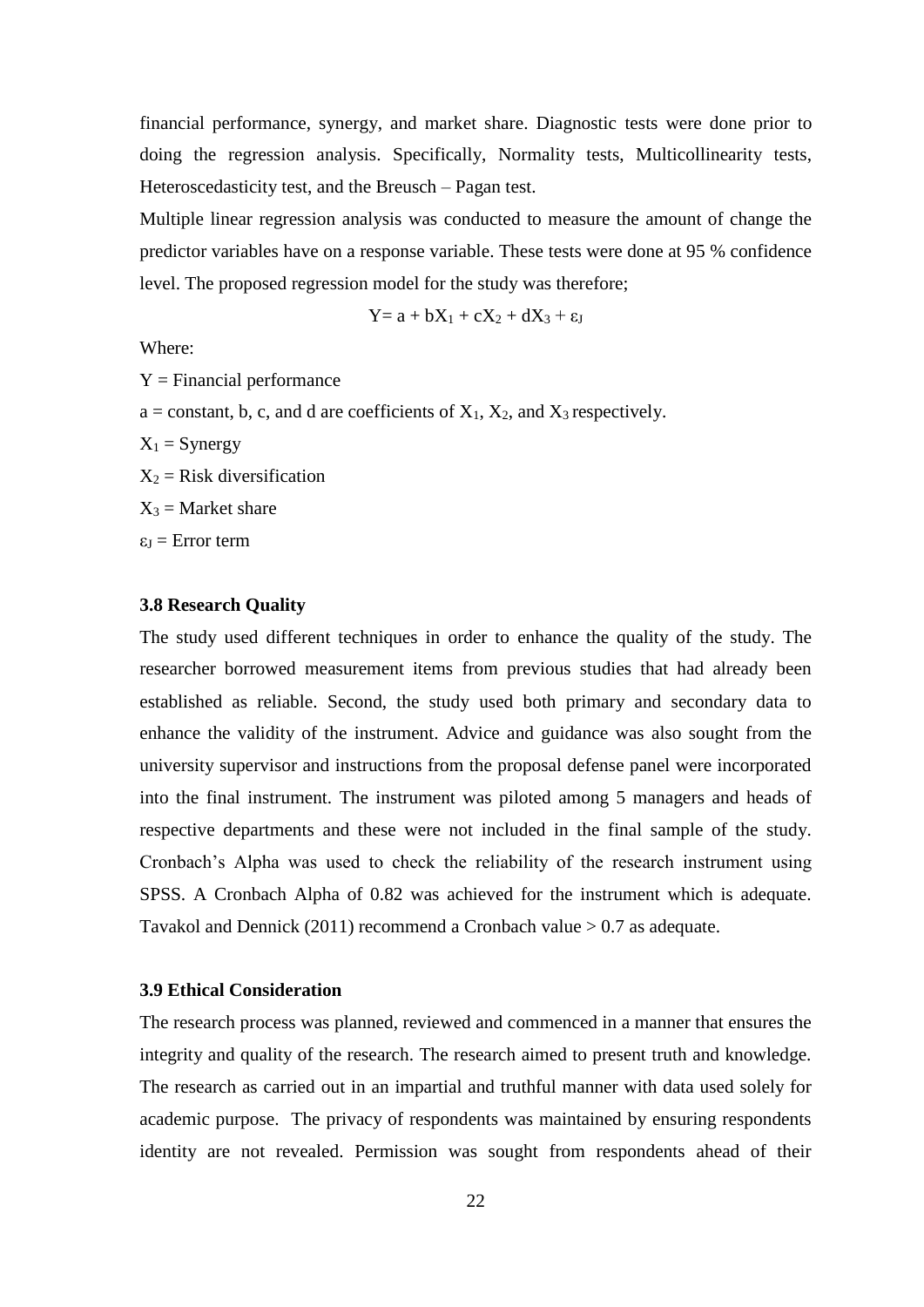involvement with the researcher emphasizing that contribution is strictly voluntary. The participants were made aware of their privileges and security and the right to pull out from the process without any penalties.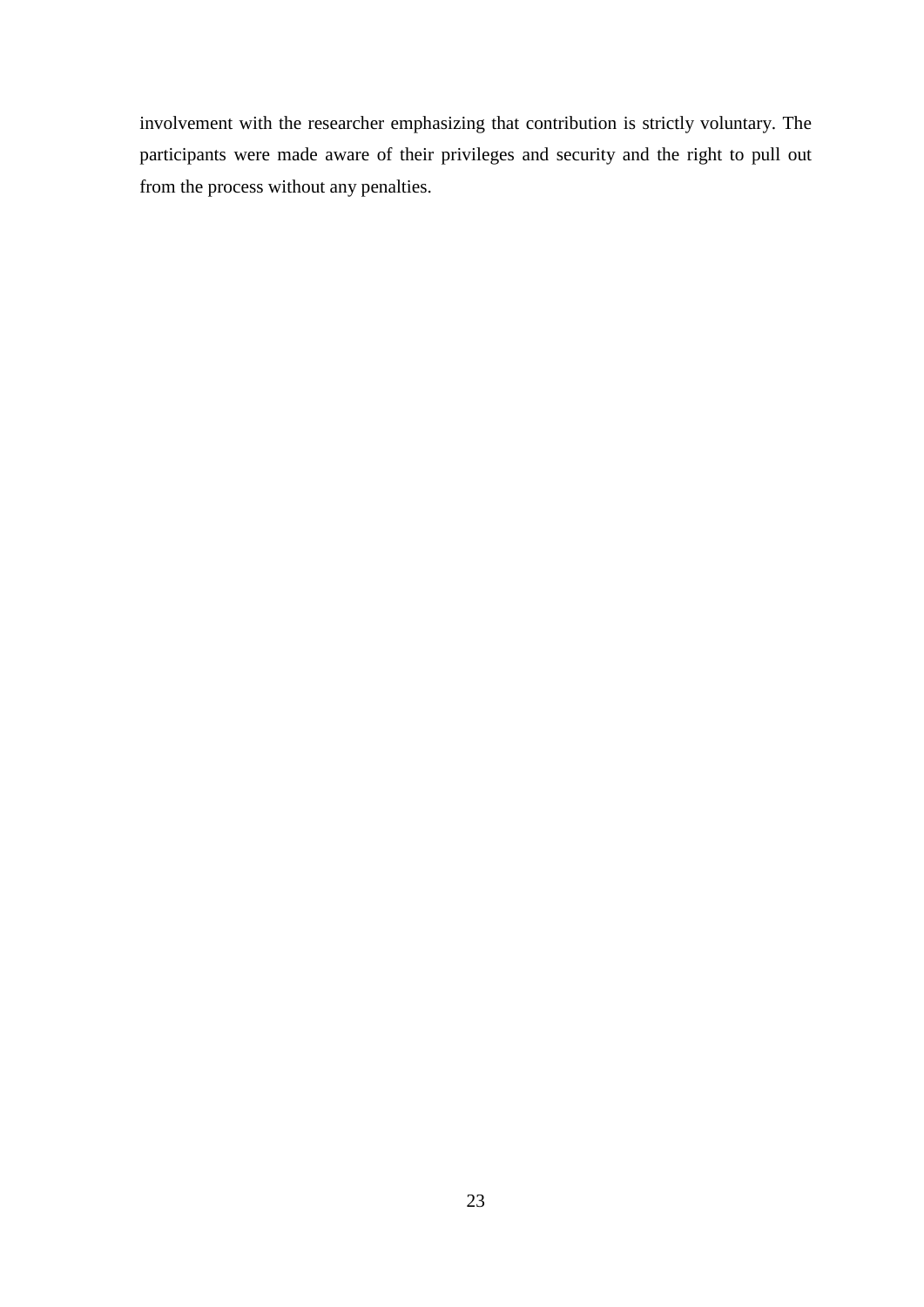#### **CHAPTER FOUR: DATA ANALYSIS AND INTERPRETATION**

#### <span id="page-34-1"></span><span id="page-34-0"></span>**4.1 Introduction**

This chapter presents the results and interpretation of the study findings. The data was analysed using descriptive statistics and inferential statistics. The chapter is presented in sections that include the response rate, background information of respondents, descriptive statistics of the independent variables, and inferential statistics showing the relationships between independent and dependent variables.

# <span id="page-34-2"></span>**4.2 The Cronbach Reliability Test**

The reliability of the study was done using SPSS Version 23 using the Analyze > Scale > Reliability Analysis function. Table 4.1 shows the results from the reliability test which show that the Cronbach Alpha value for the instrument was 0.897. The reliability of synergy on 0.853, risk diversification was 0.797, and market share on 0.817 Cronbach Alpha values. The rule of thumb is that the closer the value is to 1 is the more reliable an instrument is deemed reliable. The reliability of each variable is over 0.7 and this is adequate and thus all variables are included in the analysis.

| <b>Item</b>          | <b>Cronbach's Alpha</b> | N of Items |
|----------------------|-------------------------|------------|
| Synergy              | 0.853                   | ৲          |
| Risk diversification | 0.797                   | 5          |
| Market share         | 0.817                   | 5          |
| Overall              | 0.897                   | 15         |

<span id="page-34-5"></span>**Table 4.1: Table 4 8: Reliability Statistics** 

# **Source: Survey data (2018)**

# <span id="page-34-3"></span>**4.3 Instrument Validity**

<span id="page-34-4"></span>The validity of the study was established by using instruments and research methods that have been adopted in past studies. The validity of the primary data was established by borrowing the questionnaire items from past studies (Akenga & Olang, 2017; Ombaka & Jagongo, 2018; Ogada et al., 2016; Maditinos et al., 2009; Ndora, 2010; Ombaka & Jagongo, 2018). The validity of the secondary data was established by collecting data from audited financial reports which are a source of authority for calculating synergy, market share, risk diversification, and financial performance of NSE listed firms.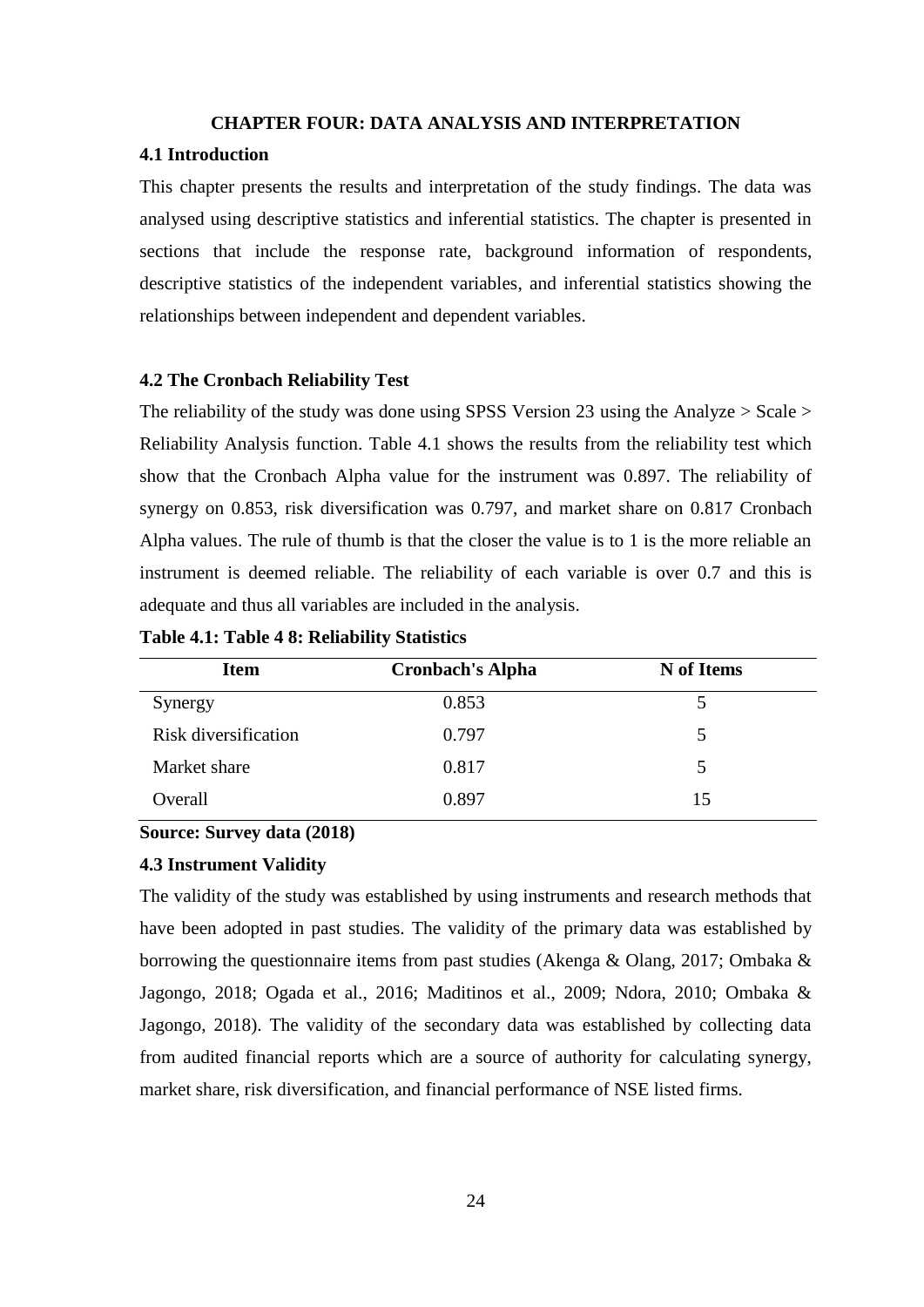## **4.4 Secondary Data Analysis**

This section of the analysis presented the analysis of the secondary data collected from audited financial reports of the sampled organisations in the NSE. The secondary data collected was on synergy, risk diversification, market share, and financial performance of firms which was an average of three years before and after M&As.

#### <span id="page-35-0"></span>**4.4.1 Normality tests**

The study conducted a diagnostic test for the variables to determine the normality of the data before conducting inferential statistical analysis. Figure 4.1 shows the spread of data for the variables which shows that majority of the data was within the normal curve which means that random variables underlying the data set were normally distributed.



<span id="page-35-1"></span>**Figure 4.1: Normality of data**

#### **4.4.2 Multicollinearity**

Multicollinearity is detected by examining the tolerance for each independent variable. Tolerance is the amount of variability in one independent variable that is no explained by the other independent variables, and it is in fact  $1-R^2$ . Tolerance values less than  $0.10$ indicate collinearity and VIF values of more than 5 or 10 indicate multicollinearity (Belsley, Kuh, Welsch, 2004). Table 4.2 shows that the tolerance values are all greater than 0.10 and VIF values are all less than 5, thus concluding that there was no multicollinearity between the independent variables that would affect the outcome of the regression analysis.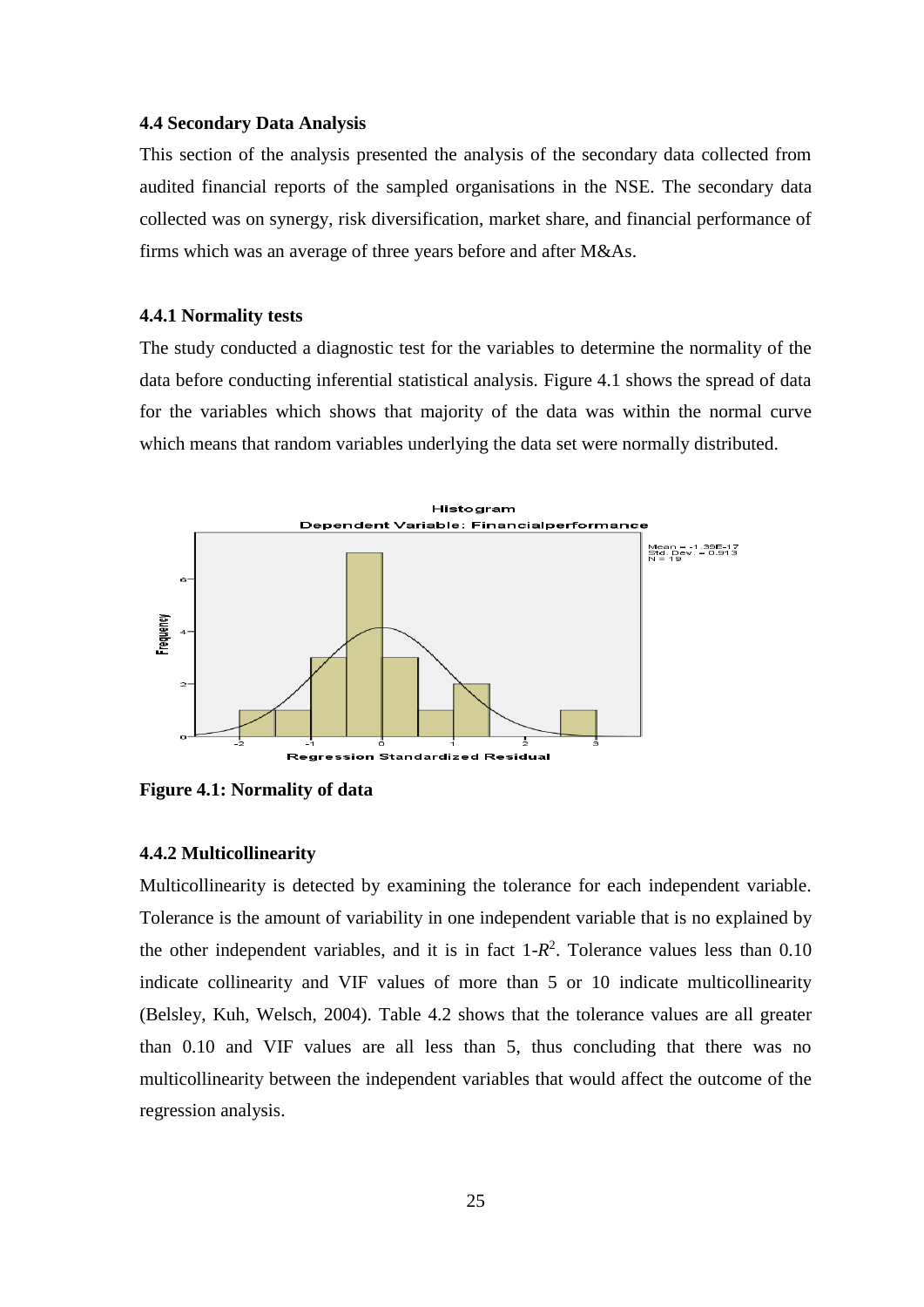|       |                      | <b>Collinearity statistics</b> |       |  |
|-------|----------------------|--------------------------------|-------|--|
| Model |                      | Tolerance                      | VIF   |  |
|       | Synergy              | .977                           | 1.024 |  |
|       | Risk diversification | .935                           | 1.069 |  |
|       | Market share         | .941                           | 1.063 |  |

### <span id="page-36-1"></span>**Table 4.2: Collinearity statistics**

<span id="page-36-0"></span>**Source: Survey data (2018)** 

# **4.4.3 Heteroscedasticity test**

The rule of thumb in interpreting the heteroscedasticity is that when a clear pattern exists there is a heteroscedasticity problem and when there is no pattern that means that there is no heteroscedasticity problem. Figure 4.2 shows the results of the heteroscedasticity test which indicates that there is no clear pattern from the data points which leads us to conclude that there is no heteroscedasticity problem.

Scatterplot





**Figure 4.2: Heteroscedasticity test Source: Survey data (2018)**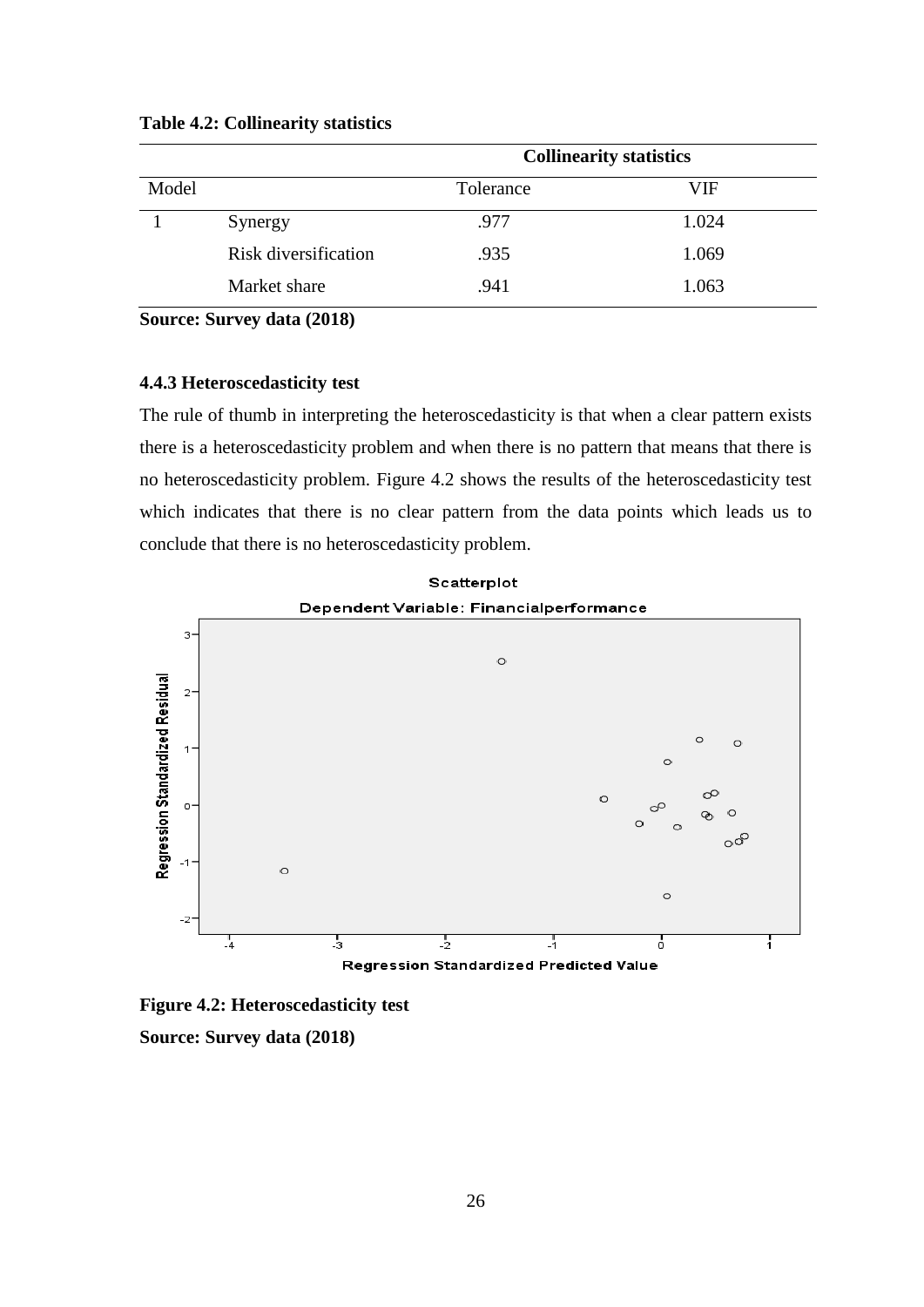# <span id="page-37-0"></span>**4.4.4 Breusch – Pagan test**

The study conducted the Breusch-Pagan (BP) for heteroscedasticity and Table 4.3 shows the results from the ANOVA which indicate a p value of more than  $0.05$  ( $p = 0.063$ ) which means that there is no heteroscedasticity problems in the data.

| <b>Model</b> | <b>Sum of Squares</b> | df | <b>Mean</b>   | F     | Sig.              |
|--------------|-----------------------|----|---------------|-------|-------------------|
|              |                       |    | <b>Square</b> |       |                   |
| Regression   | 12.503                |    | 12.503        | 3.947 | .063 <sup>b</sup> |
| Residual     | 53.858                | 17 | 3.168         |       |                   |
| Total        | 66.361                | 18 |               |       |                   |

# <span id="page-37-3"></span>**Table 4.3: ANOVAa**

a. Dependent Variable: g

b. Predictors: (Constant), Unstandardized Predicted Value

# <span id="page-37-1"></span>**4.5 Paired samples tests**

Table 4.4 shows the results of the t-test which show that the mean difference between ROA before and after the mergers was -0.36439. The results show that the calculated value of t (7.000) for N=19 firms is significant at 0.05 level of significance ( $p = 0.031$ ). This means that there is a statistically significant difference between pre-merger and postmerger financial performance (ROA).

# <span id="page-37-4"></span>**Table 4.4: Paired samples tests**

| <b>Paired Differences</b> |            |        |        | t      | df              | Sig.  |    |      |
|---------------------------|------------|--------|--------|--------|-----------------|-------|----|------|
|                           | Mean       | Std.   | Std.   |        | 95% Confidence  |       |    |      |
|                           |            | Dev.   | Error  |        | Interval of the |       |    |      |
|                           |            |        | Mean   |        | Difference      |       |    |      |
|                           |            |        |        | Lower  | Upper           |       |    |      |
| Pre-merger                | $-0.36439$ | .46561 | .05206 | .46801 | .26078          | 7.000 | 18 | .031 |
| Post-merger               |            |        |        |        |                 |       |    |      |

<span id="page-37-2"></span>**Source: Survey data (2018)**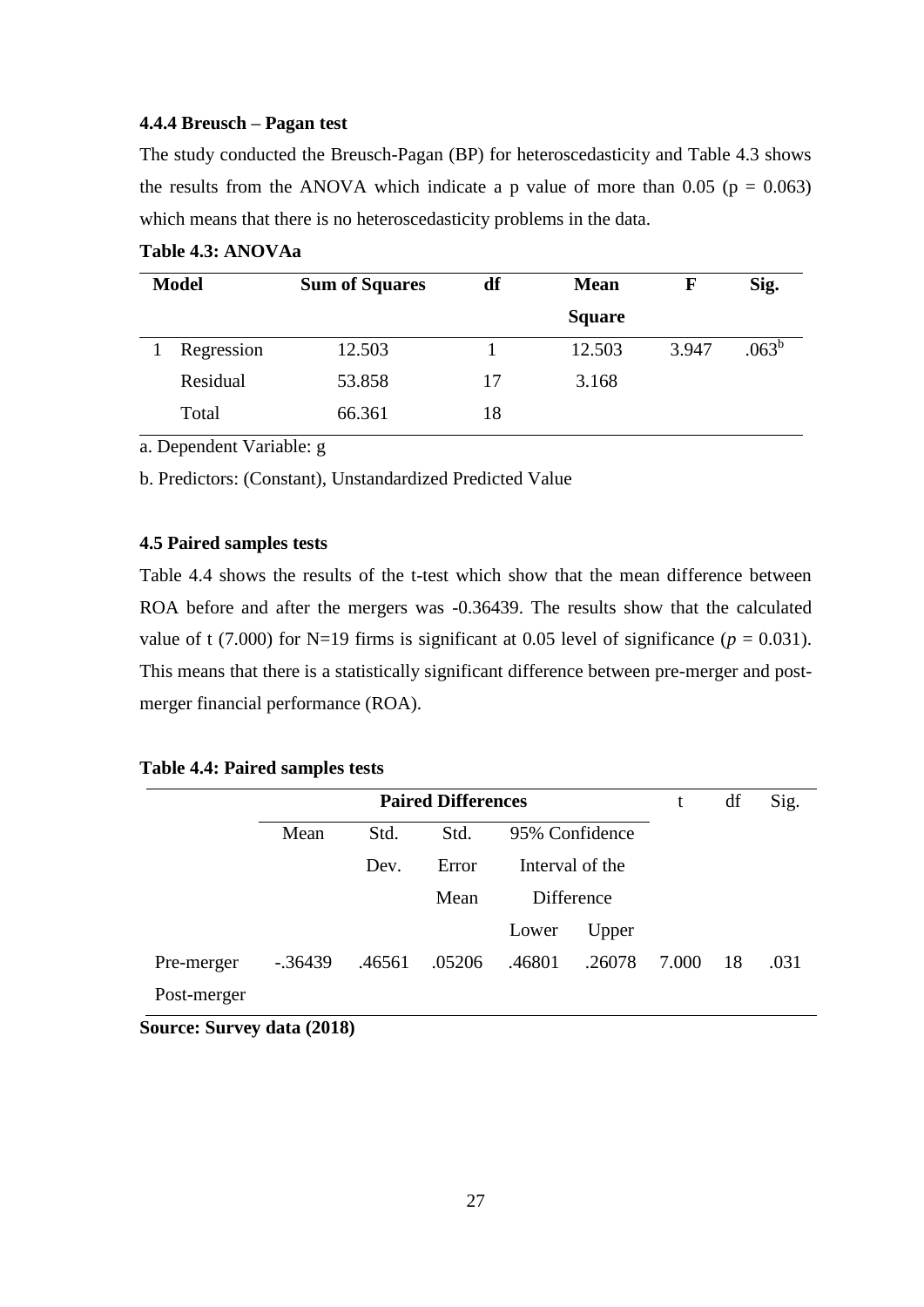## **4.6 Regression analysis**

A multiple regression analysis was conducted, and Table 4.5 shows the results of the model summary which indicate that the correlation coefficient (R) was 0.743 and the coefficient of determination  $(R^2)$  was 0.552. This means that synergy, risk diversification, and market share explained 55.2 % change in financial performance.

<span id="page-38-0"></span>**Table 4.5: Model summary b**

| <b>Mode</b> |                | R             | <b>Adjusted R Square</b> | <b>Std. Error of the Estimate</b> |
|-------------|----------------|---------------|--------------------------|-----------------------------------|
|             |                | <b>Square</b> |                          |                                   |
|             | $.743^{\circ}$ | .552          | .410                     | 181321                            |

a. Predictors: (Constant), Market Share, Risk Diversification, Synergy Table 4.6 show the results of the analysis of variance (ANOVA) which is used to determine the significance of the model. The findings show that the model was significant with p values of less than 0.05 and F statistics of 21.681 which means that the model was statistically significant.

| <b>Model</b> |            | <b>Sum of Squares</b> | df | <b>Mean Square</b> |        | Sig.              |
|--------------|------------|-----------------------|----|--------------------|--------|-------------------|
|              | Regression | .067                  | 3  | .022               | 21.681 | .006 <sup>b</sup> |
|              | Residual   | 3.222                 | 15 | .033               |        |                   |
|              | Total      | 3.289                 | 18 |                    |        |                   |

# <span id="page-38-1"></span>**Table 4.6: ANOVA<sup>a</sup>**

a. Dependent Variable: Financial Performance

b. Predictors: (Constant), Market Share, Risk Diversification, Synergy

Table 4.7 shows the regression coefficients of the model which show that there was a positive and statistical effect of market share on financial performance with a coefficient of 0.228 and a p value of 0.000; risk diversification with a coefficient of 0.164 and p value of 0.009; and synergy with a coefficient of 0.117 and a p value of 0.015.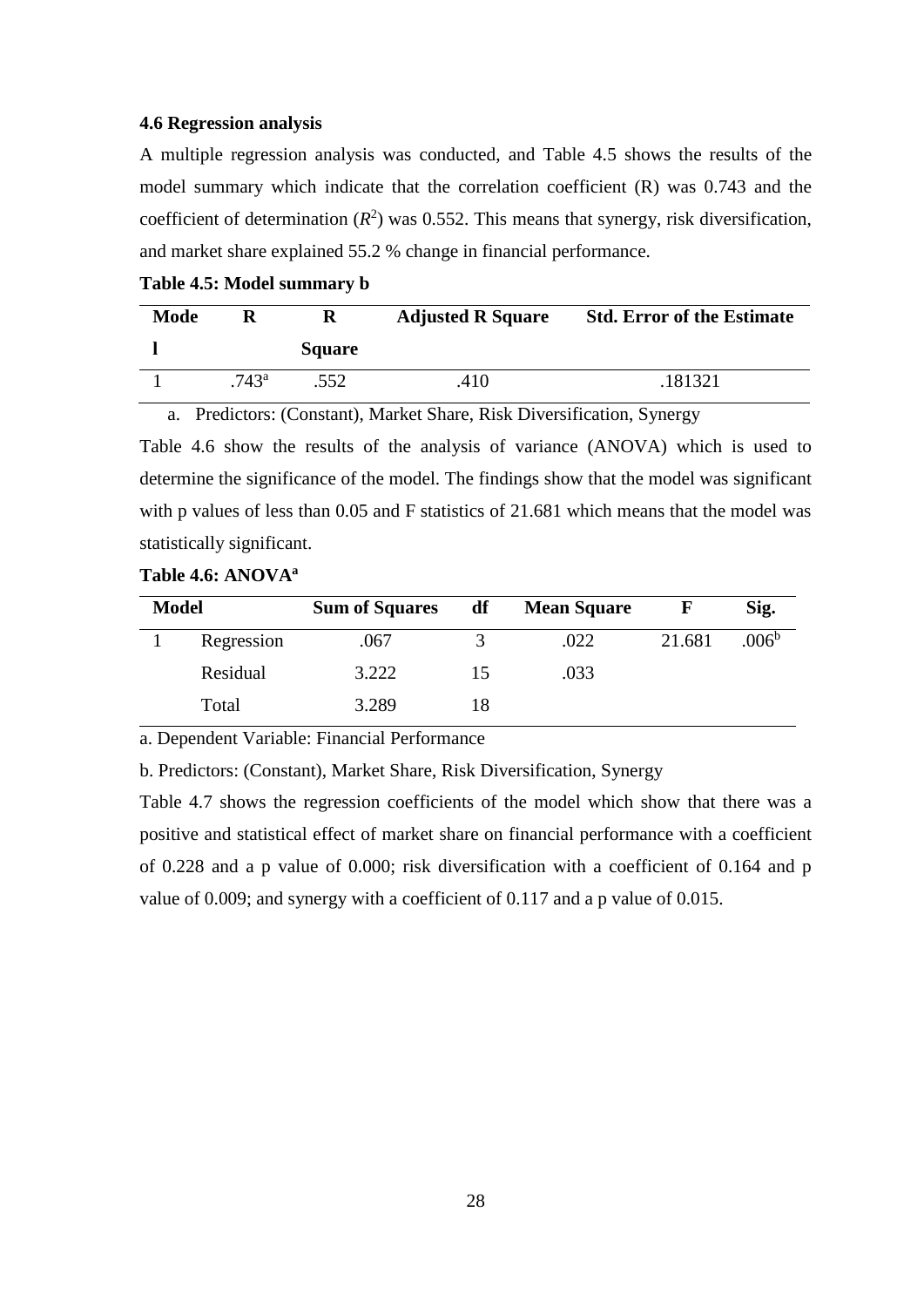| <b>Model</b>                | <b>Unstandardized</b> |            | <b>Standardized</b> |      | Sig. |
|-----------------------------|-----------------------|------------|---------------------|------|------|
|                             | <b>Coefficients</b>   |            | <b>Coefficients</b> |      |      |
|                             | B                     | Std. Error | <b>B</b> eta        |      |      |
| (Constant)                  | 2.013                 | .149       |                     | .089 | .929 |
| <b>Risk Diversification</b> | .117                  | .043       | .054                | .393 | .015 |
| Synergy                     | .164                  | .031       | .114                | .940 | .009 |
| Market share                | .228                  | .043       | .088                | .652 | .000 |

## <span id="page-39-2"></span>**Table 4.7: Coefficients<sup>a</sup>**

<span id="page-39-0"></span>a. Dependent Variable: Financial performance

# **4.7 Equality of means**

An ANOVA test was conducted to establish the equality of means for the independent variable (financial performance) from the different sectors listed in the NSE. Table 4.8 shows that the F statistics was positive  $(F = 2.354)$  and the significance level was above 0.05 ( $p = 0.099$ ). This means that we reject the null hypothesis that there is no statistical difference between financial performance of sectors that have been involved in M&As.

|                       | Sum of         | df | <b>Mean</b>   | F     | Sig. |
|-----------------------|----------------|----|---------------|-------|------|
|                       | <b>Squares</b> |    | <b>Square</b> |       |      |
| <b>Between Groups</b> | 355.665        | 5  | 71.133        | 2.354 | .099 |
| <b>Within Groups</b>  | 392.754        | 13 | 30.212        |       |      |
| Total                 | 748.419        | 18 |               |       |      |

<span id="page-39-3"></span>**Table 4.8: Financial performance Analysis of Variance** 

<span id="page-39-1"></span>**Source: Survey data (2018)** 

**4.8 Financial performance, synergy, market share, risk diversification among sector** 

The study sought to compare financial performance, synergy effects, risk diversification and market share of companies listed in the NSE before and after Mergers and Acquisitions. The study conducted an ANOVA one sample test on the dependent and independent variables. Table 4.9 shows the results and report that there was a positive and significant difference among the sectors in terms of market share  $(F (5, 13) = 3.251, p =$ 0.031). This finding suggests that market share of NSE listed companies were significantly different for each of the sectors included in the sample. This means that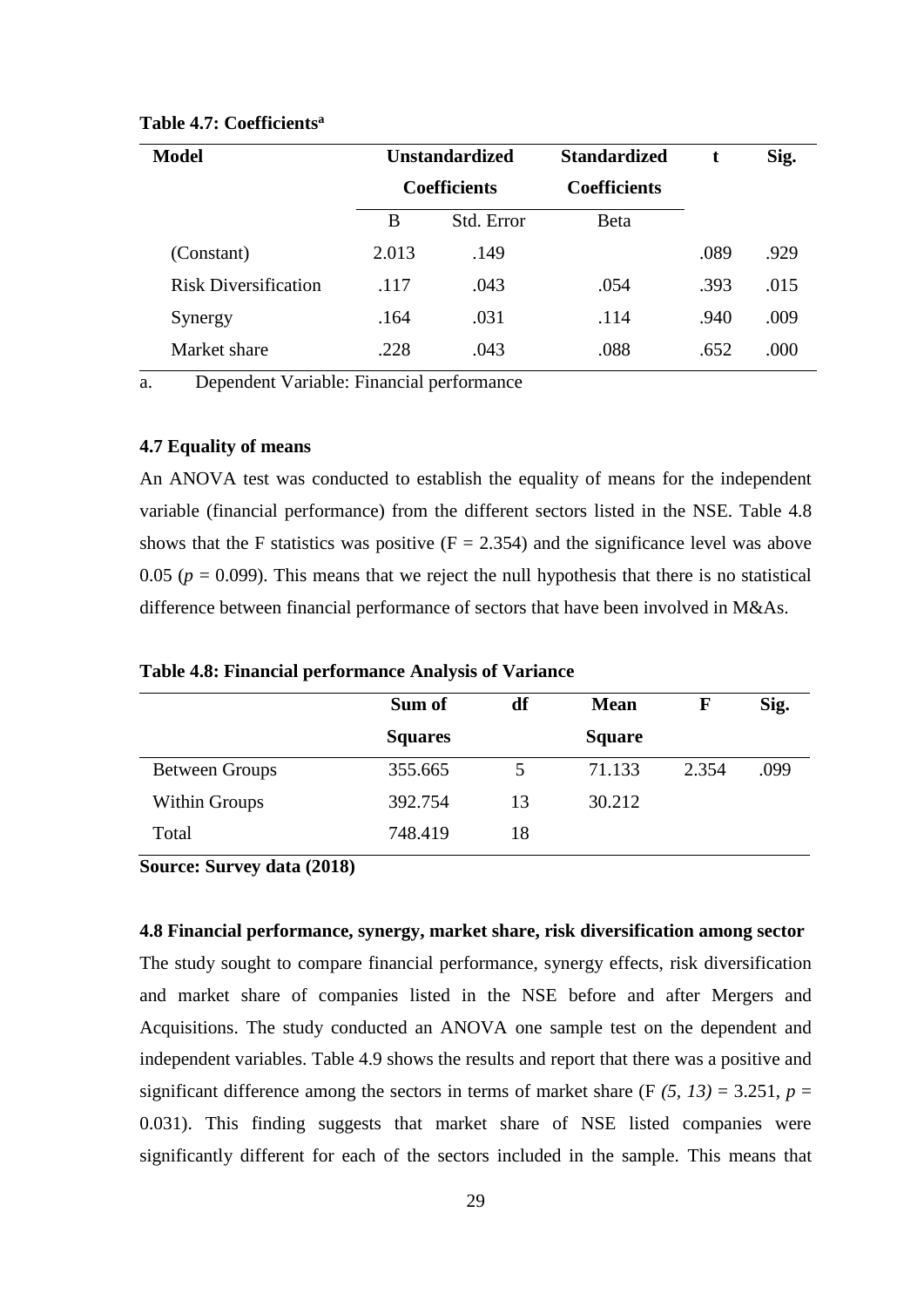there is need for further study to determine the difference of each sector in terms of market share after merger and acquisitions.

|                 |                | Sum of         | df | <b>Mean</b>   | $\mathbf{F}$ | Sig. |
|-----------------|----------------|----------------|----|---------------|--------------|------|
|                 |                | <b>Squares</b> |    | <b>Square</b> |              |      |
| <b>Risk</b>     | <b>Between</b> | 2.300          | 5  | .460          | 1.319        | .316 |
| Diversification | Groups         |                |    |               |              |      |
|                 | Within         | 4.535          | 13 | .349          |              |      |
|                 | Groups         |                |    |               |              |      |
|                 | Total          | 6.835          | 18 |               |              |      |
| Synergy         | <b>Between</b> | 1100.127       | 5  | 220.025       | 1.338        | .309 |
|                 | Groups         |                |    |               |              |      |
|                 | Within         | 2138.410       | 13 | 164.493       |              |      |
|                 | Groups         |                |    |               |              |      |
|                 | Total          | 3238.537       | 18 |               |              |      |
| Market          | <b>Between</b> | 7209.391       | 5  | 1441.87       | 3.521        | .031 |
| share           | Groups         |                |    | 8             |              |      |
|                 | Within         | 5323.865       | 13 | 409.528       |              |      |
|                 | Groups         |                |    |               |              |      |
|                 | Total          | 12533.25       | 18 |               |              |      |
|                 |                | $\overline{7}$ |    |               |              |      |
| Financial       | <b>Between</b> | 355.665        | 5  | 71.133        | 2.354        | .099 |
| performance     | Groups         |                |    |               |              |      |
|                 | Within         | 392.754        | 13 | 30.212        |              |      |
|                 | Groups         |                |    |               |              |      |
|                 | Total          | 748.419        | 18 |               |              |      |

<span id="page-40-1"></span>**Table 4.9: Sector financial performance, synergy, market share, risk diversification**

<span id="page-40-0"></span>**Source: Survey data (2018)**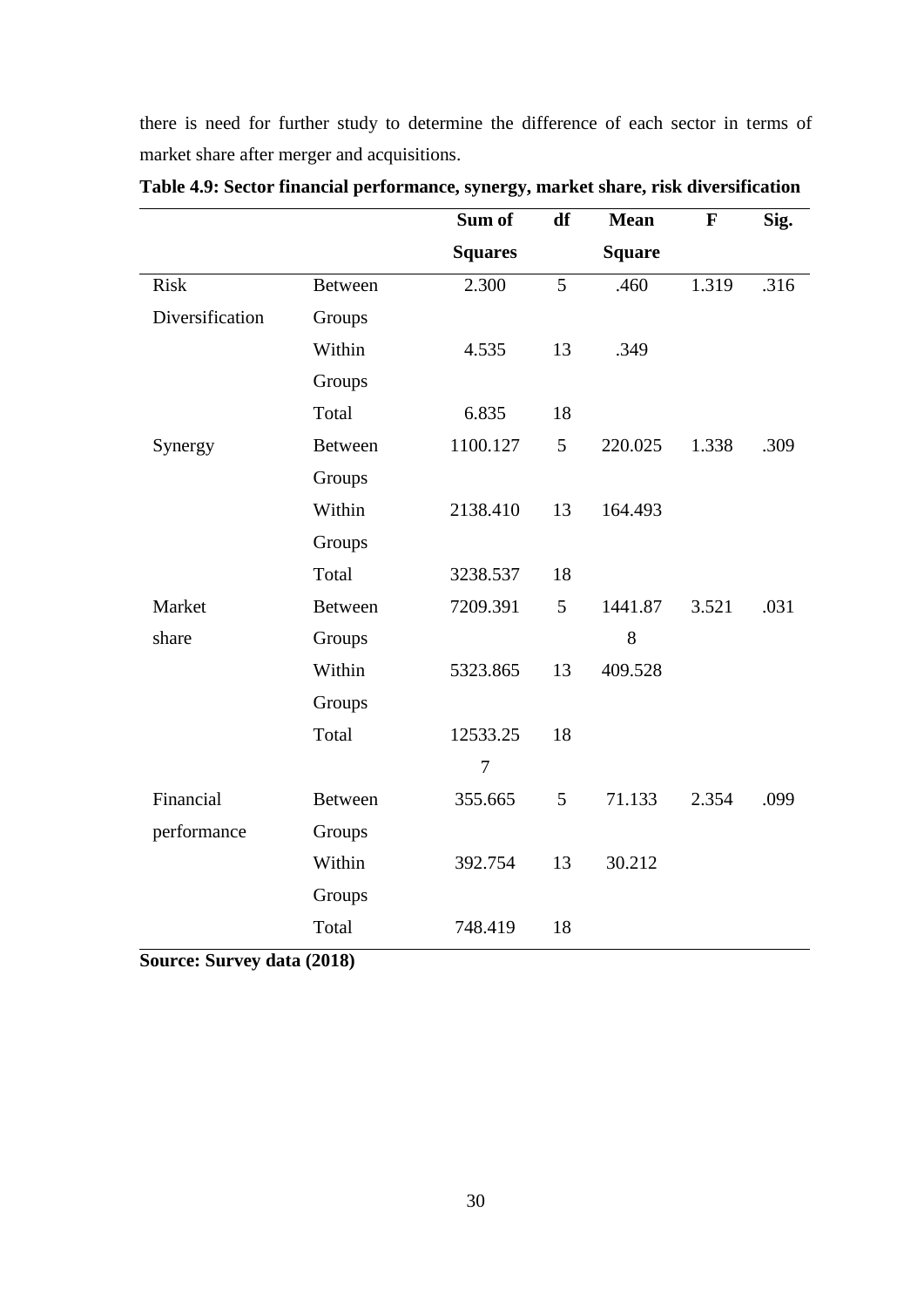# **4.9 Financial performance of M&As by sectors**

The study compared means between the different sectors in the Nairobi Securities Exchange. Table 4.18 shows that highest mean of financial performance was in the energy and petroleum sector which had a high return on assets compared to the other sectors. This means that M&As in the energy and petroleum sector had a large impact on their financial performance.

| <b>Financial performance</b> |             |                |                       |  |
|------------------------------|-------------|----------------|-----------------------|--|
| <b>Sector</b>                | <b>Mean</b> | N              | <b>Std. Deviation</b> |  |
| <b>Banking</b>               | 2.1950      | 8              | 1.09466               |  |
| Commercial & Services        | 3.6500      | 3              | 9.04290               |  |
| Insurance                    | 5.2000      | 2              | .98995                |  |
| Energy & Petroleum           | 9.5400      | 2              | 3.05470               |  |
| Manufacturing & Allied       | 6.0900      | $\overline{2}$ | 6.57609               |  |
| Investment                   | $-7.8450$   | 2              | 12.93298              |  |
| <b>Total</b>                 | 2.8674      | 19             | 6.44817               |  |

<span id="page-41-2"></span>**Table 4.10: Financial performance of M&As by sectors**

<span id="page-41-0"></span>**Source: Survey data (2018)**

# **4.10 Primary Data Analysis**

This section of the analysis presents the findings from the analysis of the primary data. A structured questionnaire was used to collect data from managers and heads of department on the effects of synergy, risk diversification, and market share on financial performance of M&As. The demographic information and variables information descriptive statistics are presented in this section.

## **4.10.1 Response Rate**

<span id="page-41-1"></span>The sample size of the study was 190 respondents. Out of the 190 questionnaires administered, the study was able to collect back 102 questionnaires which met the criteria for conducting analysis. This means that the study was able to achieve a response rate of 72.3 %. Nulty (2008) recommends for a response rate of above 50 % as adequate in research. This means that our response rate is adequate.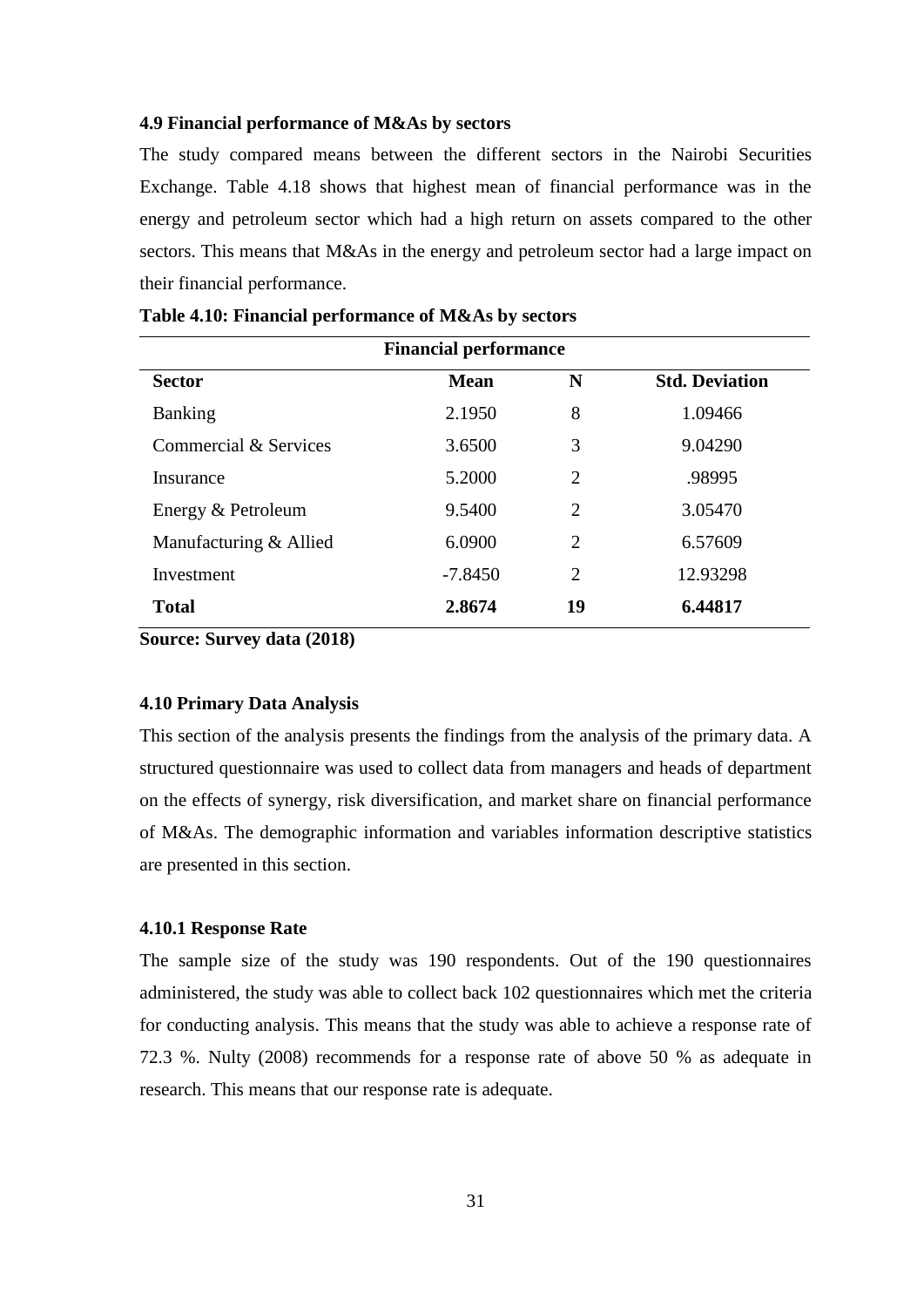# **4.10.2 Demographics**

The study asked respondents to indicate their background profiles which included information on their age, gender, highest education level, and work experience. These findings are presented in this section.

# <span id="page-42-0"></span>**4.10.3 Age**

In regard to their age, the findings show that most of the respondents were in ages 41-50 years representing 39.2 % of the sample, respondents in ages 31-49 years accounted for 31.4 % of the sample, 24.5 % were above 50 years, and 4.9 % were in ages 20-30 years as shown in Table 4.11.

| Age            | <b>Frequency</b> | <b>Percent</b> |  |
|----------------|------------------|----------------|--|
| $20-30$ years  | 5                | 4.9            |  |
| $31-40$ years  | 32               | 31.4           |  |
| $41-50$ years  | 40               | 39.2           |  |
| Above 50 years | 25               | 24.5           |  |
| <b>Total</b>   | 102              | 100.0          |  |

#### <span id="page-42-2"></span>**Table 4.11: Age distribution of respondents**

<span id="page-42-1"></span>**Source: Survey data (2018)** 

# **4.10.4 Gender**

Table 4.12 shows that male respondents accounted for 59.8 % of the sample and female respondents accounted for 40.2 % of the sample. This finding suggests that there are more male managers than female managers in the sampled industries.

<span id="page-42-3"></span>

|  |  | Table 4.12: Gender distribution of respondents |  |  |
|--|--|------------------------------------------------|--|--|
|--|--|------------------------------------------------|--|--|

| Gender       | <b>Frequency</b> | <b>Percent</b> |  |
|--------------|------------------|----------------|--|
| Male         | 61               | 59.8           |  |
| Female       | 41               | 40.2           |  |
| <b>Total</b> | 102              | 100.0          |  |

**Source: Survey data (2018)**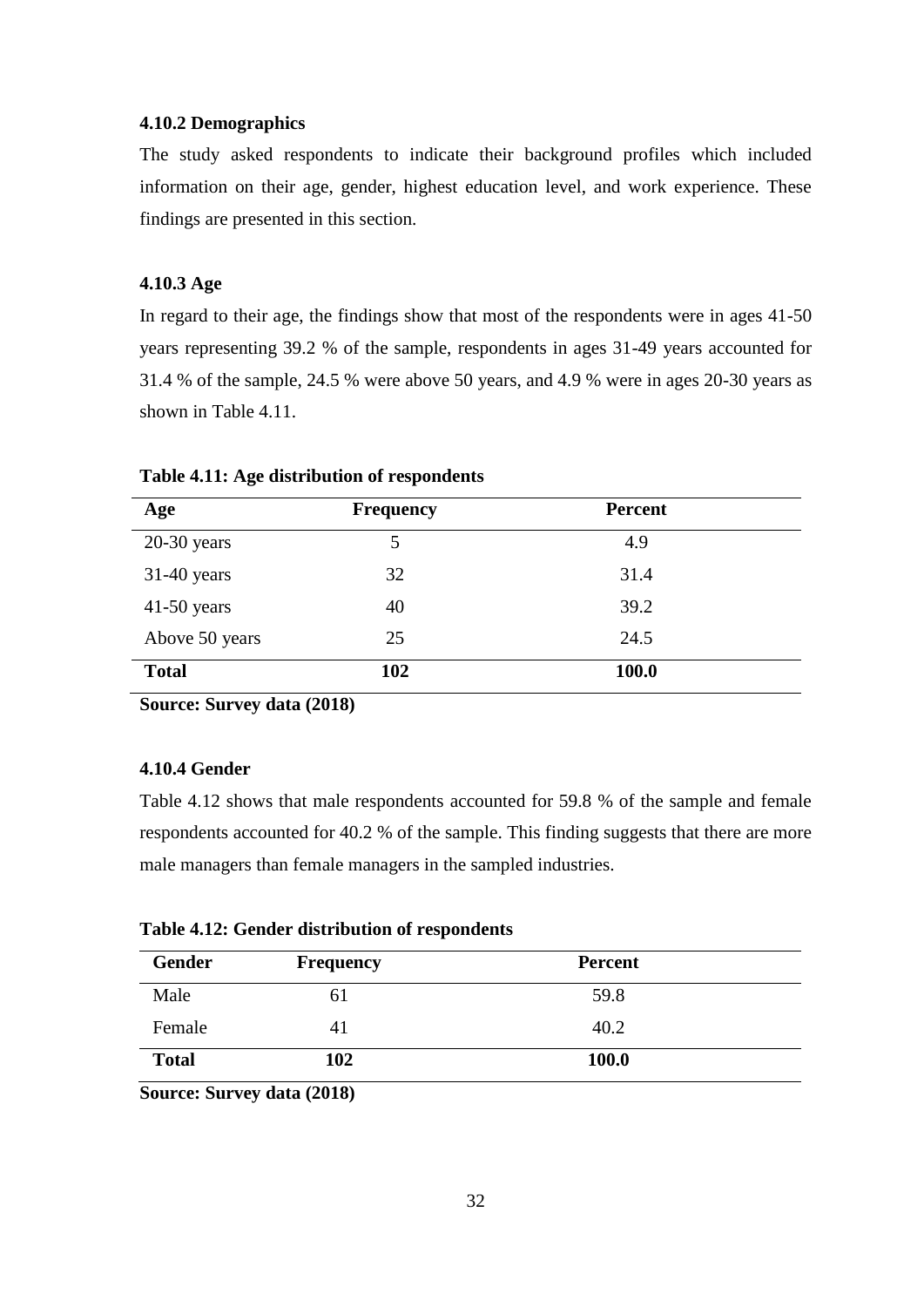# <span id="page-43-0"></span>**4.10.5 Education**

The findings revealed that postgraduate level was the highest recorded education attainment as cited by 53.9 % of the sample followed by 46.1 % who mentioned having a bachelor's degree as illustrated in Table 4.13.

<span id="page-43-3"></span>**Table 4.13: Highest education level among respondents** 

| <b>Highest education level</b> | <b>Frequency</b> | <b>Percent</b> |
|--------------------------------|------------------|----------------|
| Bachelor's Degree              | 47               | 46.1           |
| Postgraduate degree            | 55               | 53.9           |
| <b>Total</b>                   | 102              | 100.0          |

<span id="page-43-1"></span>**Source: Survey data (2018)** 

# **4.10.6 Work Experience**

Table 4.14 shows the results in terms of the work experience of the respondents where 36.3 % had a working experience of more than 11 years, 35.3 % had a working experience of 5-10 years, and 28.4 % had a work experience of less than five years in their current position.

| <b>Years of experience</b> | <b>Frequency</b> | <b>Percent</b> |
|----------------------------|------------------|----------------|
| Less than five years       | 29               | 28.4           |
| $5-10$ years               | 36               | 35.3           |
| More than 11 years         | 37               | 36.3           |
| <b>Total</b>               | 102              | 100.0          |

<span id="page-43-4"></span>**Table 4.14: Work experience of respondents** 

<span id="page-43-2"></span>**Source: Survey data (2018)** 

# **4.11 Determinants of M&As descriptive statistics**

Table 4.15 shows the descriptive statistics of market share, synergy, and risk diversification from the primary data. The findings show that market share had the largest mean score from the three determinants indicating that managers perceived it as a major determinant of M&As. This finding suggests that the motivation for firms to undergo Mergers and Acquisitions are to increase their market share.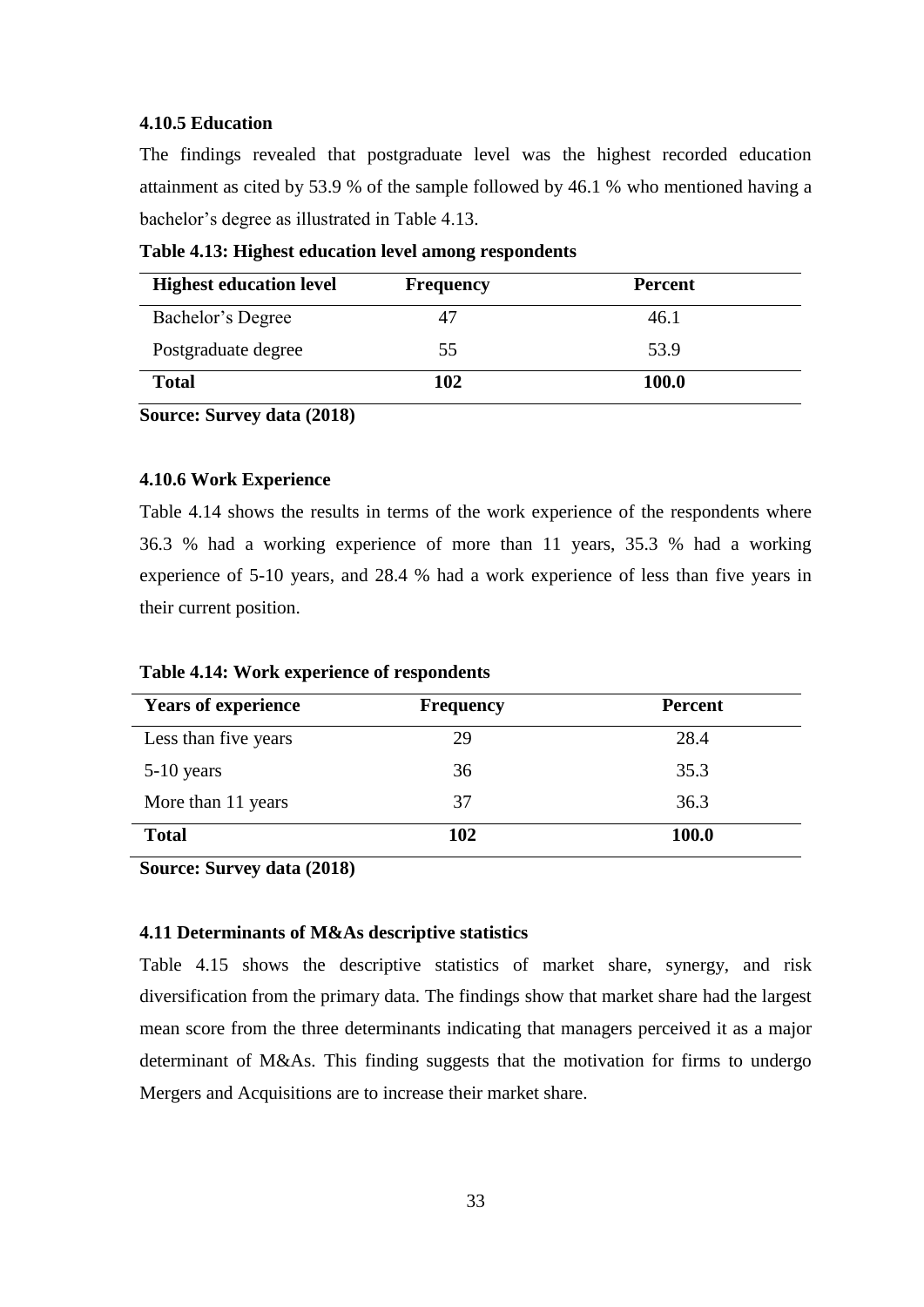| S/No          | <b>Determinant</b>   | <b>Mean</b> | <b>Std. Deviation</b> | <b>Significance</b> |
|---------------|----------------------|-------------|-----------------------|---------------------|
|               | Synergy              | 3.95        | 0.900                 | Significant         |
| $\mathcal{D}$ | Risk diversification | 4.06        | 0.785                 | Significant         |
| $\mathbf 3$   | Market share         | 4.30        | 0.735                 | Significant         |

<span id="page-44-1"></span>**Table 4.15: Primary data descriptive statistics**

<span id="page-44-0"></span>**Source: Survey data (2018)** 

# **4.12 Summary of findings**

The descriptive findings show that the highest mean score was for market share followed by risk diversification, and synergy. The regression results indicate that while holding all other factors constant, a unit increase in market share results in a 0.228 increase in financial performance. A unit increase in risk diversification results to a 0.164 increase in financial performance. A unit increase in synergy results in a 0.117 increase in financial performance. The primary and secondary data show similar trends on the financial performance of mergers and acquisition. However, the findings show that there was a difference among the sectors in terms of market share after mergers and acquisition.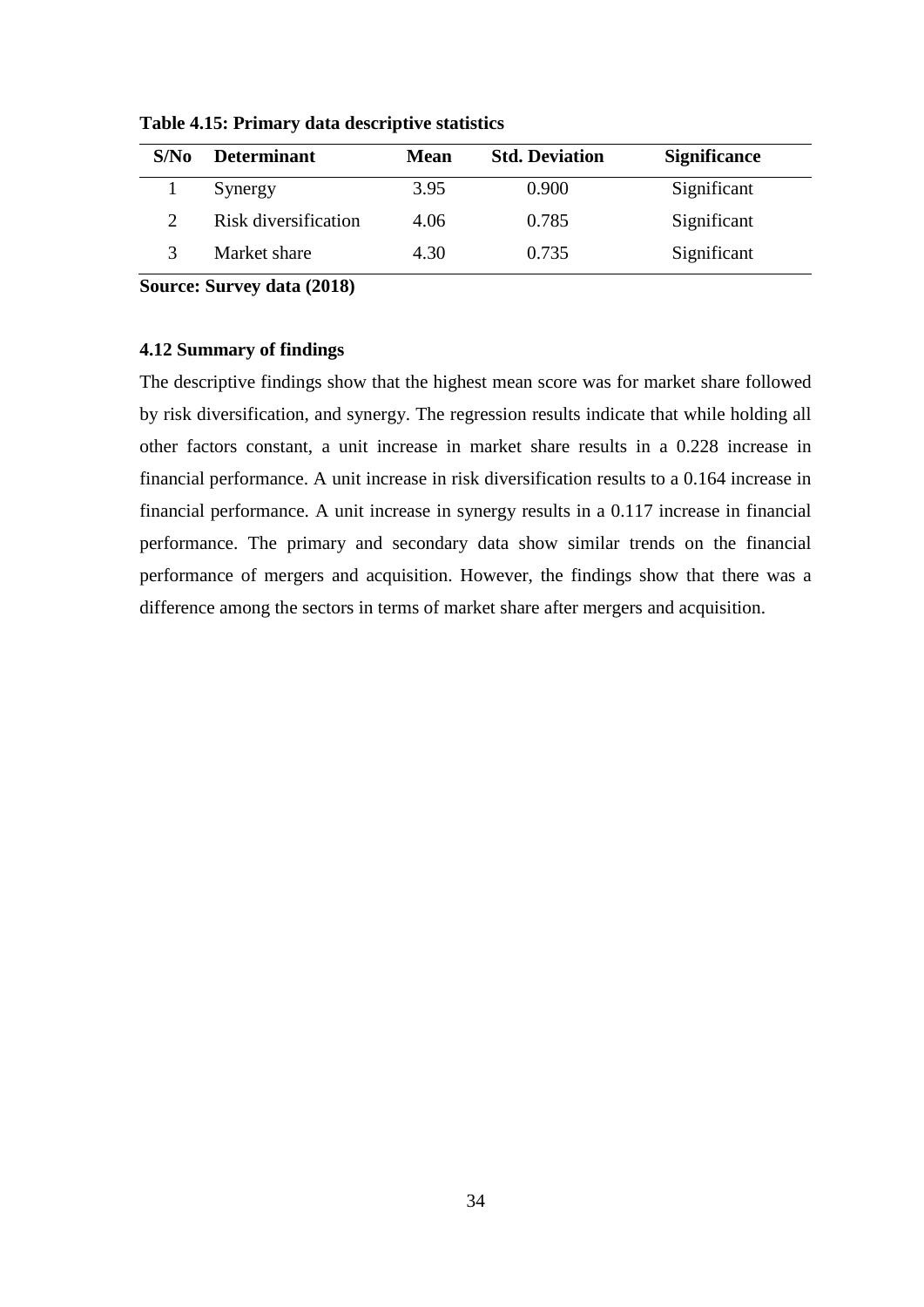#### <span id="page-45-0"></span>**CHAPTER FIVE: DISCUSSIONS, CONCLUSIONS AND RECOMMENDATIONS**

#### <span id="page-45-1"></span>**5.1 Introduction**

This chapter presents the discussion of the study findings, conclusions of the study, recommendations for managers and policy makers. The chapter also explains some limitations that the study experienced and gives suggestions for further study.

# <span id="page-45-2"></span>**5.2 Discussion of Findings**

This section of the chapter presents a discussion of the findings. The section is presented in tandem with the research objectives of the study. The discussion involves a presentation of the study findings which are contrasted and compared to previous study findings.

# <span id="page-45-3"></span>**5.2.1 Financial performance of NSE listed companies before and after M&As**

The first objective of the study was to assess the financial performance of NSE listed companies before and after M&As. The study conducted a comparison of means within the different sectors in the NSE which showed that the highest mean of financial performance was in the energy and petroleum sectors. The findings showed that there was a statistically significant effect of M&As on financial performance of firms listed in the NSE.

Several studies have shown that there was a difference in financial performance premerger and post-merger. Leepsa and Mishra (2012) study on post-merger financial performance of manufacturing companies in India found that M&As had a significant effect on financial performance in terms of profitability, liquidity and solvency of firms after engaging in M&As.

This finding agrees with Marangu (2011) study which investigated the influence of M&As on financial performance using three measures of performance, that is, profit, Return on Assets and shareholders' equity/total assets had values were above the significance level of 0.05 with exception of total liabilities/total assets. These results concluded that there was significant improvement in performance for firms which merged compared to the firms that did not merge within the same period.

This finding, however, disagrees with Inoti, Onyuma, and Muiru (2014) research on the impact of acquisitions on the financial performance of the acquiring companies listed acquiring firms at the NSE findings it was apparent that there was no significant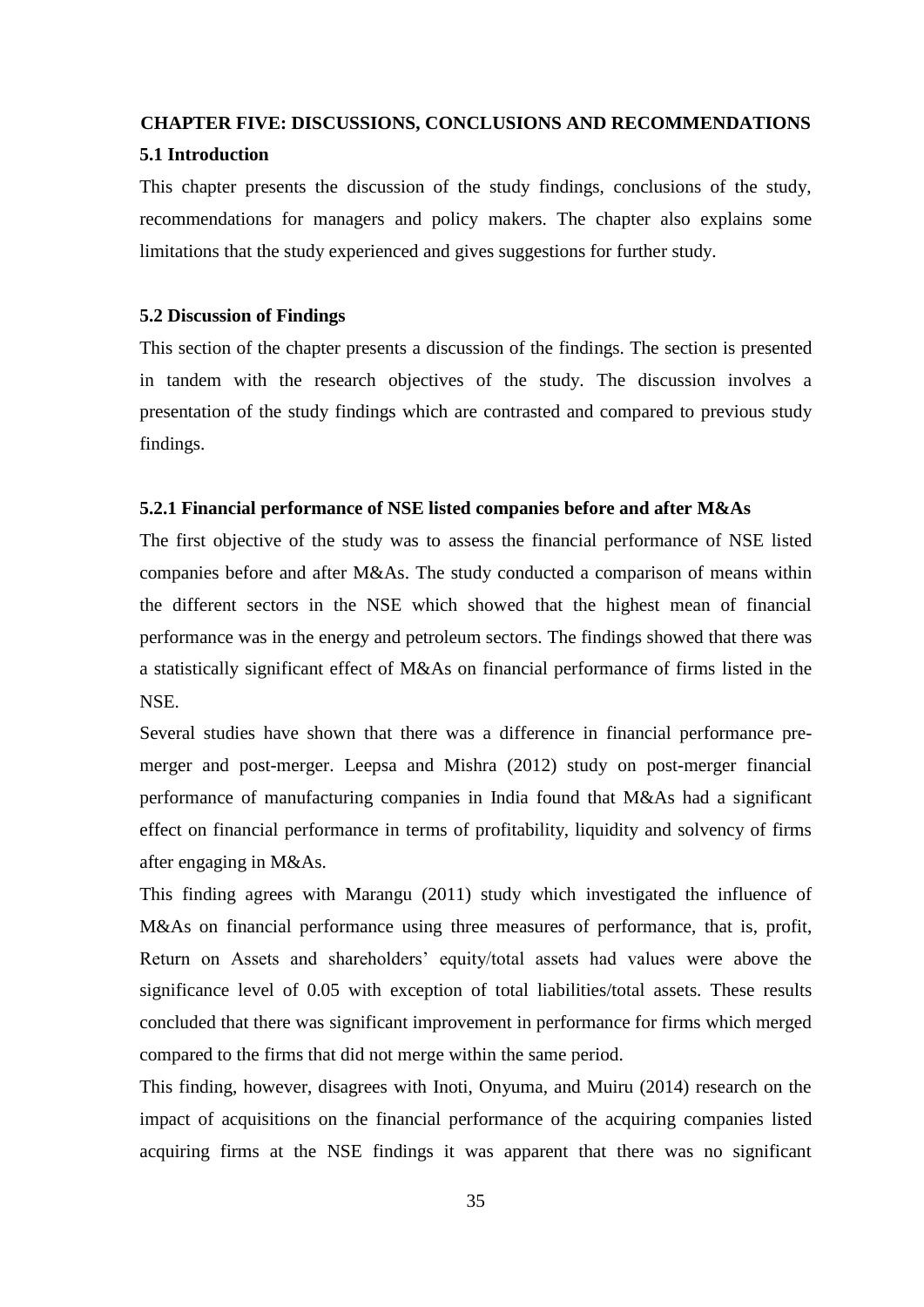difference in pre and post-acquisition ratios measuring profitability and asset utilization. The study therefore concluded that corporate acquisitions do not affect the financial performance of the acquiring company.

# <span id="page-46-0"></span>**5.2.2 Financial performance, synergy, market share, and risk diversification of NSE listed companies in M&As**

The second objective of the study was to compare financial performance, synergy effects, risk diversification and market share of companies listed in the NSE before and after Mergers and Acquisitions. The findings show that the three determinants (synergy, market share, and risk diversification) had a positive and significant effect on financial performance. The findings show that market share was the most common M&As factor that influenced financial performance in the sectors.

This study finding corroborates previous findings in Kenya which have found that market share had a significant impact on financial performance. These are, Nyagah (2007) study on doctor's perception of mergers & acquisitions in the pharmaceutical industry in Kenya found that there is significant relationship between growth and increase in market share and the occurrence of Mergers and Acquisitions. Ombaka and Jagongo (2018) found that market share had a significant influence on the financial performance of the commercial banks in Kenya.

Mugo (2017) study found that there was a positive and statistically significant relationship between risk diversification and financial performance. Ogada et al. (2016) study on effect of diversification on the financial performance of merged institutions in Kenya found no significant effect of diversification on financial performance of merged institutions. This finding is also in agreement Gwaya and Mungai (2015) study which found that M&As did not have a significant effect on the amount of dividends declared to the shareholders and the frequency of issuing dividends. On the profitability of the banks, the Mergers and Acquisitions had a significant positive effect since the majority of the banks increased their market share, gross profit and net profit significantly. The number of account holders in the majority of these banks notably increased.

This finding corroborates Junge (2014) study which found significant improvements of operating performance during post-merger period. Ogada et al. (2016) confirmed a positive relationship between financial performance and operating synergy and found that there was significant improvement in performance post-merger. This study finding,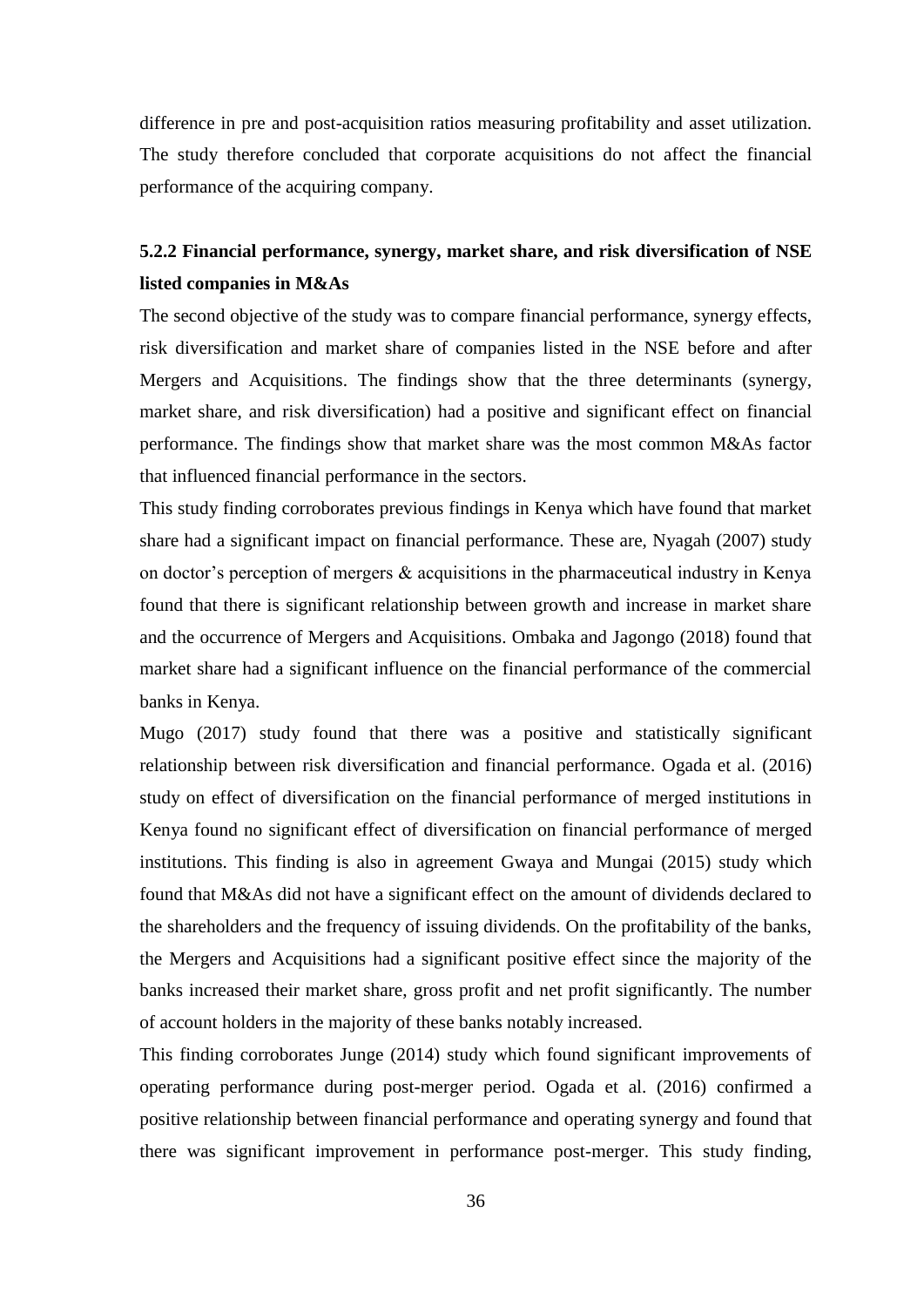however, disagree with past studies that did not find a relationship between synergy and financial performance.

# <span id="page-47-0"></span>**5.2.3 Managerial perspectives regarding determinants of M&As in listed companies**

The third objective of the study was to assess' managerial perspectives regarding determinants of Mergers and Acquisitions of NSE listed companies. The respondents were asked to indicate their level of agreement with market share, synergy, and risk diversification statements. The findings show that market share had the highest mean score followed by risk diversification, and synergy.

This finding agrees with past studies that have found that synergy, market share, and risks diversification. Katuu (2003) did a survey on factors considered important in mergers and acquisition decision by selected Kenyan based firms and established that the cardinal factors considered by firms when they make merger decisions from top priority to least were: synergy, growth and revenues, to be more competitive and cost reduction.

Similarly, Mukele (2006) found that respondents strongly agreed that merged pharmaceutical companies in Kenya were profit and market oriented. In their study, Gwaya and Mungai (2015) found that most banks merged to raise their profitability through enlargement of their market share. The banks that merged or acquired for the purpose of enlarging their market share and raise their profitability accounted for about 76 percent of all the Mergers and Acquisitions in the banking sector.

# <span id="page-47-1"></span>**5.3 Conclusion**

The first objective of the study was to study was assess the financial performance of NSE listed companies before and after Mergers and Acquisitions. The secondary data shows that M&As had a positive and significant difference on financial performance of firms pre-merger and post-merger. The study concludes that financial performance of firms increased in the post-merger era.

The second objective of the study was to compare financial performance, synergy effects, risk diversification and market share of companies listed in the NSE during Mergers and Acquisitions

The findings indicted a positive and significant influence of market share, risk diversification, and synergy on financial performance of firms listed in the NSE. The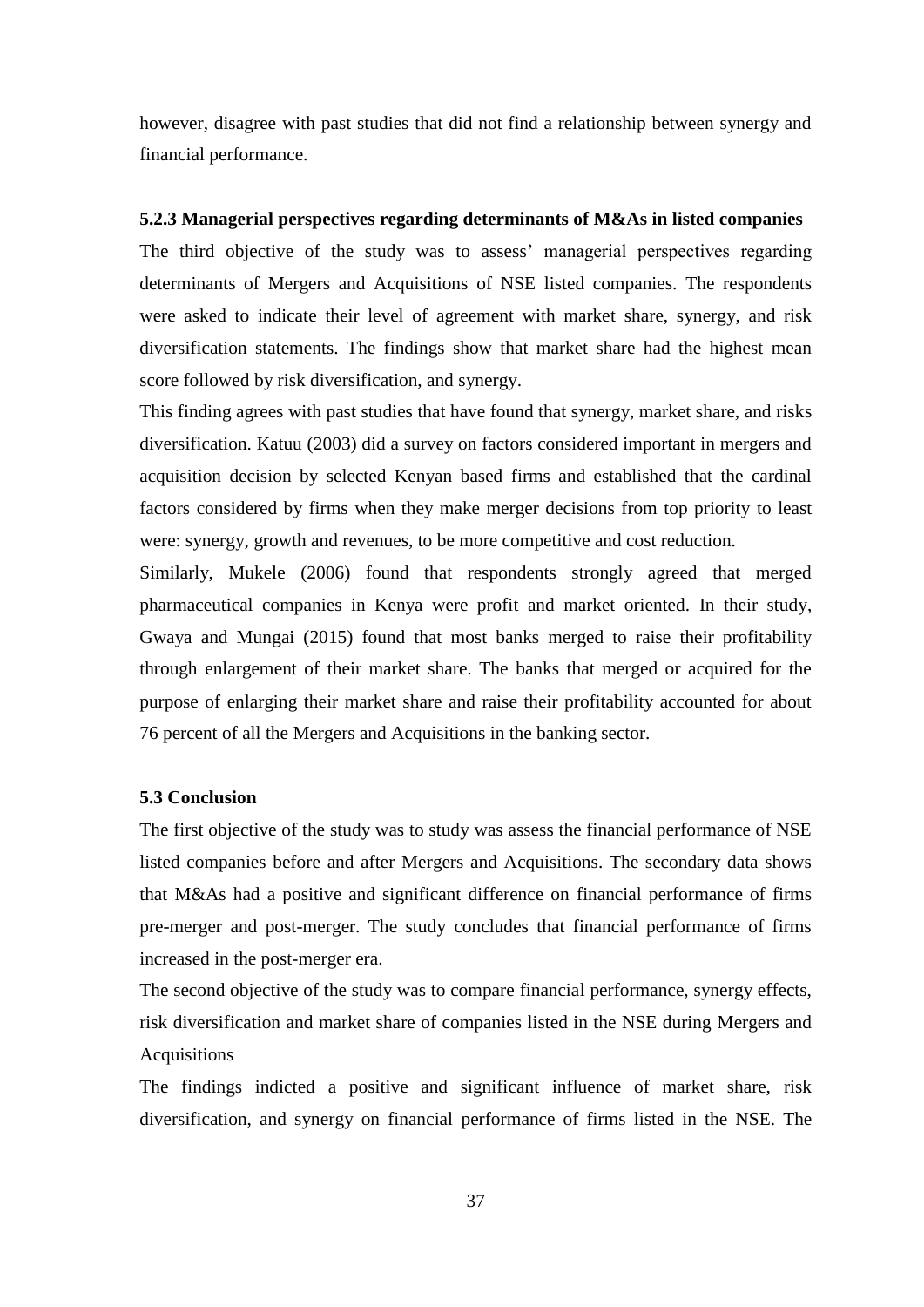study, therefore concludes that market share determined financial performance of NSE firms post-merger.

The third objective of the study was to assess' managerial perspectives regarding determinants of Mergers and Acquisitions of NSE listed companies. The study findings show that managers perceived market share as the motivation for their firms going into merger and acquisition. The study therefore concludes that market share was the greatest motivation for firms' mergers and acquisition.

## <span id="page-48-0"></span>**5.4 Recommendations**

This study makes the following recommendations; first, the study recommends that companies with little market share should merge to improve their performance and maximize the shareholders wealth. Market share seems to have the greatest effect on financial performance and hence companies should take advantage of this. Secondly, the study recommends that companies on different lines of production and different industries should engage in M&As to diversify their risks. The study has concluded that risk diversification fairly influence the performance in a positive way and this. Companies should therefore adopt this as part of their strategy to improve performance.

#### <span id="page-48-1"></span>**5.5 Limitations of the study**

The researcher experienced some limitations when conducting the study. First, the study relied on secondary data of the listed firms which is found in the public domain. However, some of these data was not available from the internet and the researcher had to schedule visits, seek permission, and manually collect the data from the NSE resource centre. This was a limitation which affected the timelines of the study completion.

# <span id="page-48-2"></span>**5.6 Suggestions for Further Study**

The study recommends for further study on influence on financial performance of M&As in the NSE. The findings revealed that there was a statistically significance difference in the market share of firms post-merger. The study suggests for further study to determine the difference of each sector in terms of market share after merger and acquisitions.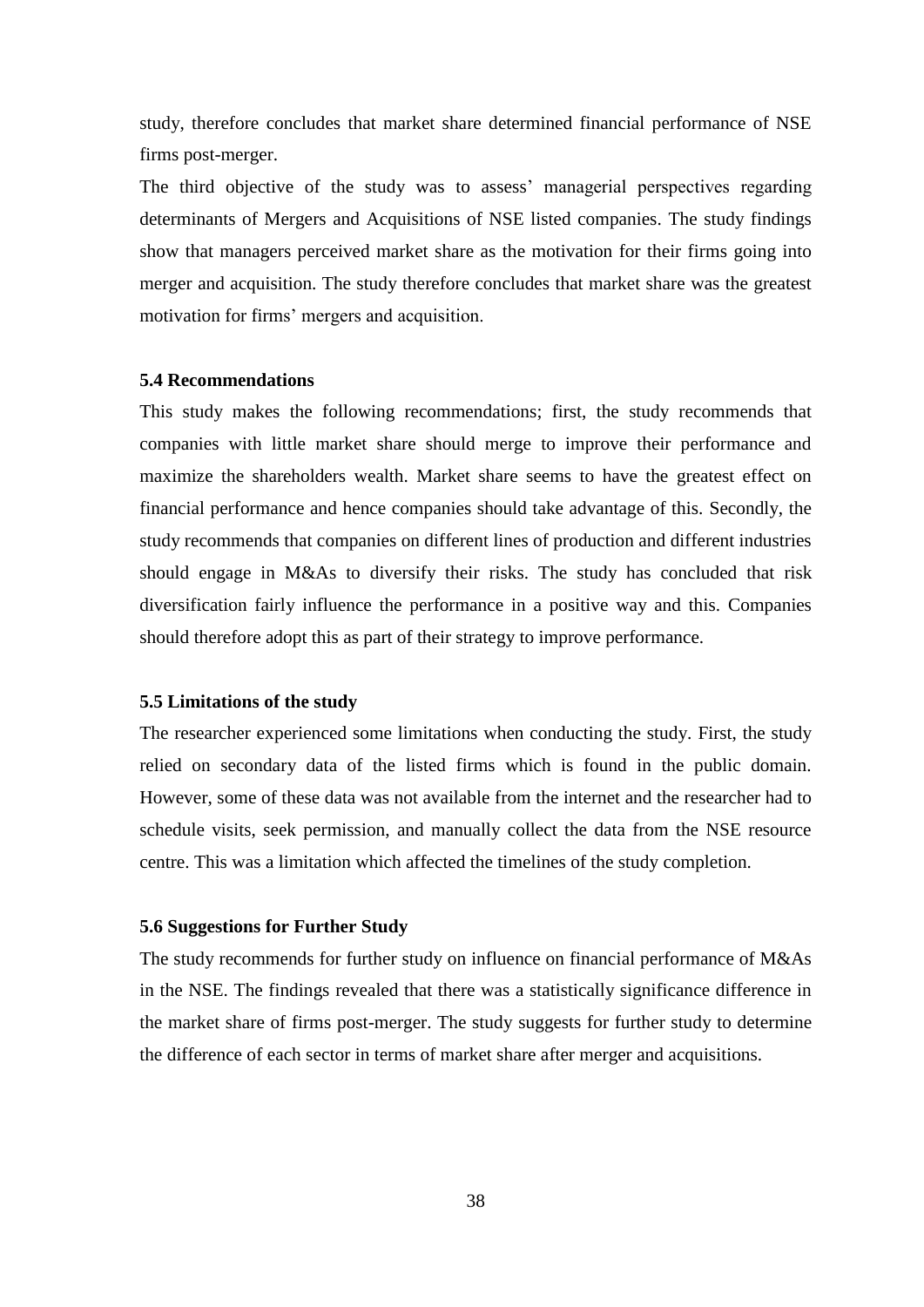#### **REFERENCES**

- <span id="page-49-0"></span>Agrawal, A., Jaffe, J. F., & Mandelker, G. N. (1992). The post-merger performance of acquiring firms: A re-examination of an anomaly, *The Journal of Finance, 47* (4), 1605-1621.
- Akenga, G. M., & Olang, M. A. (2017). Effect of Mergers and Acquisitions on Financial Performance of Commercial Banks in Kenya, *IOSR Journal of Business and Management, 19* (8), 84-90.
- Anthony, M. (2017). Effects of merger and acquisition on financial performance: case study of commercial banks, *International Journal of Business Management & Finance, 1* (6), 93-105.
- Ashfaq, K., Usman, M., Hanif, Z., & Yousaf, T. (2014). Investigating the Impact of Merger & Acquisition on Post Merger Financial Performance (Relative & Absolute) of Companies (Evidence from Non-Financial Sector of Pakistan), *International Journal of Academic Research in Business and Social Sciences, 4*  (11), 258-281.
- Belsley, D. A., Kuh, E., & Welsch, R. E. (2004). *Regression diagnostics: identifying influential data and sources of collinearity.* New York, NY: John Wiley
- Berkovitch, E., & Narayanan, N. P. (1993). Motives for Takeovers: An Empirical Investigation, *Journal of Financial and Quantitative Analysis, 28* (3), 347-362.
- Brealey, R.A., Myers, S. C., & Allen, F. (2006). (8th Ed.). New York, NY: McGraw-Hill Irwin.
- Carson, D., Gilmore, A., Perry, C., & Gronhaug, K. (2001). *Qualitative Marketing Research*. London, UK: Sage.
- Chandler, A.D. (2012). Strategy and Structure: Chapters in the History of American Industrial Enterprises. Cambridge, MA: MIT Press.
- Chatterjee, S. & Banerjee, S. (2013). Merger and Acquisition A Myth? (From an Indian Acquirer's Perspective), *Globsyn Management Journal, 7* (1/2), 17-33.
- Chaudhary, G. M., Shah, S. Z. A., & Hashmi, S. H. (2016). Impact of Mergers & Acquisitions upon Banking Efficiency in Pakistan: A Data Envelopment Analysis Approach, *Journal of Business Studies Quarter, 8* (1), 47-59.
- Chesang. C. (2002). *Acquisition Restructuring and Financial Performance of Commercial Banks in Kenya.* Unpublished MBA Thesis. University of Nairobi.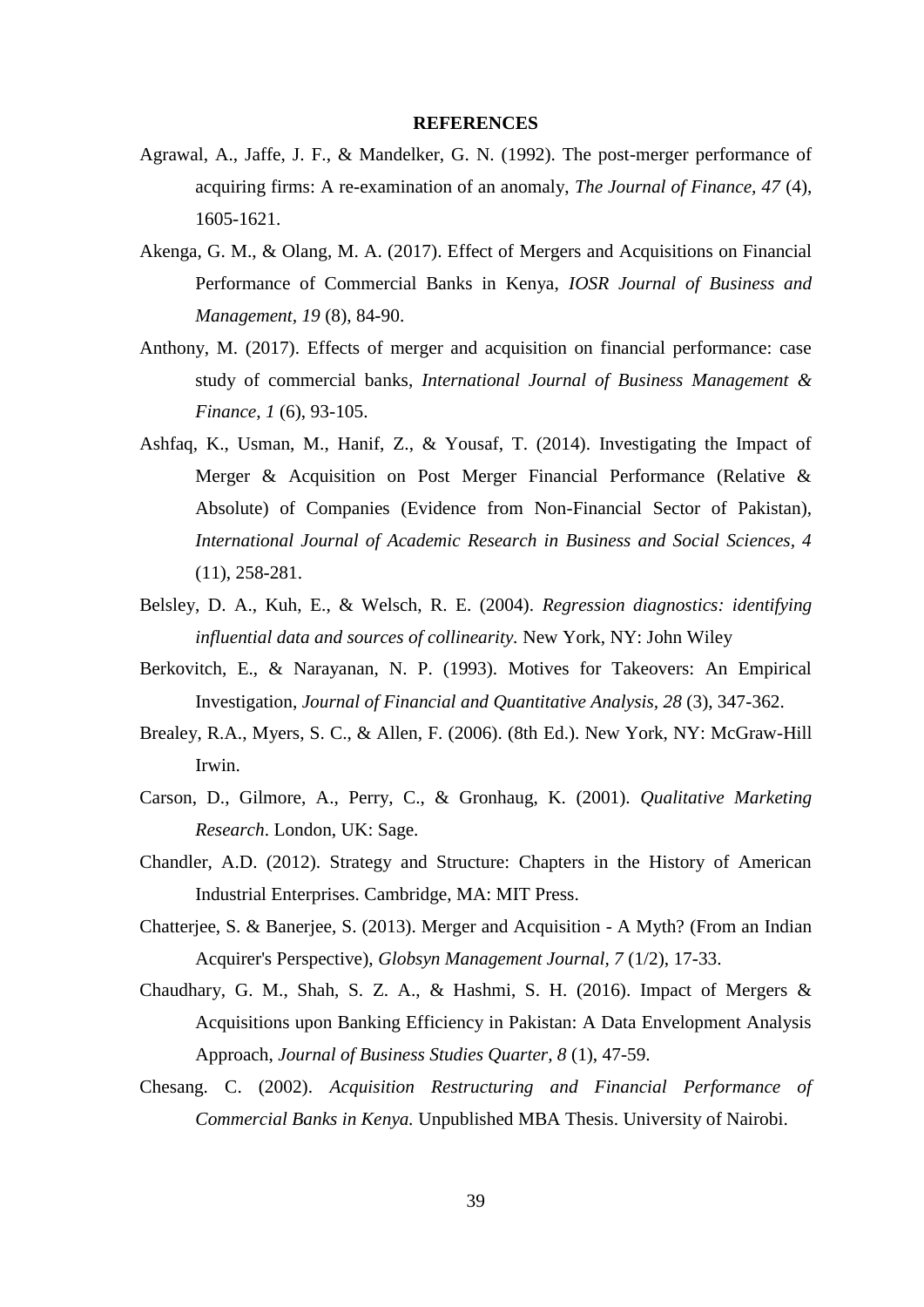- DePamphilis, D. (2010). *Mergers, Acquisitions and Other Restructuring Activities.* Burlington: Academic Press Advanced Finance Series.
- Derrick, B., Toher, D., & White, P. (2017). How to compare the means of two samples that include paired observations and independent observations: A companion to Derrick, Russ, Toher and White (2017), *The Quantitative Methods in Psychology, 13* (2). 120-126.
- Dos Santos, M. B., Errunza, V. R., & Miller, D. P. (2008). Does corporate international diversification destroy value? Evidence from cross-border Mergers and Acquisitions, *Journal of Banking and Finance, 32* (12), 2716-2724.
- Fatima, T., & Shehzad, A. (2014). An Analysis of Impact of Merger and Acquisition of Financial Performance of Banks: A case of Pakistan, *Journal of Poverty, Investment and Development, 5* (29), 29-37.
- Focarello, D., Panetta, F, & Salleo, C. (2002). *Corporate Finance.* Why do Banks merge? *Journal of Money, Credit and Banking, 34* (4), 1047-1066.
- Ghosh, S., & Dutta, S. (2016). Mergers and Acquisitions: A Comparative Review of Literature, Industrija, 44 (1), 188-208
- Graham, J. R., Lemmon, M. L., & Wolf, J. G. (2002). Does corporate diversification destroy value? *The Journal of Finance, 57* (2), 695–720.
- Gwaya, O. J., & Mungai, J. N. (2015). The effect of Mergers and Acquisitions on financial performance of banks (A Survey of Commercial Banks in Kenya), *International journal of innovative research & development, 4* (8), 101-113.
- Hitt, M. A., Harrison, J. S., & Ireland, R. D. (2001). *Mergers and Acquisitions: A Guide to Creating Value For Stakeholders.* Oxford, U.K: Oxford University Press:
- Hyde, C. E. (2002). Evaluating mergers in the Australian petroleum industry, *Economic Record, 78* (242), 299-311.
- Inoti, G. G., Onyuma, S. O., & Muiru, M. W. (2014). Impact of Acquisitions on the Financial Performance of the Acquiring Companies in Kenya: A Case Study of Listed Acquiring Firms at the Nairobi Securities Exchange, *Journal of Finance and Accounting, 2* (5), 108-115.
- Jarrell, G.A., Brickley, J. A., & Netter, J. M. (2014). The Market of Corporate Control: The Empirical Evidence since 1980, *Journal of Economic Perspective, 2,* 40-68.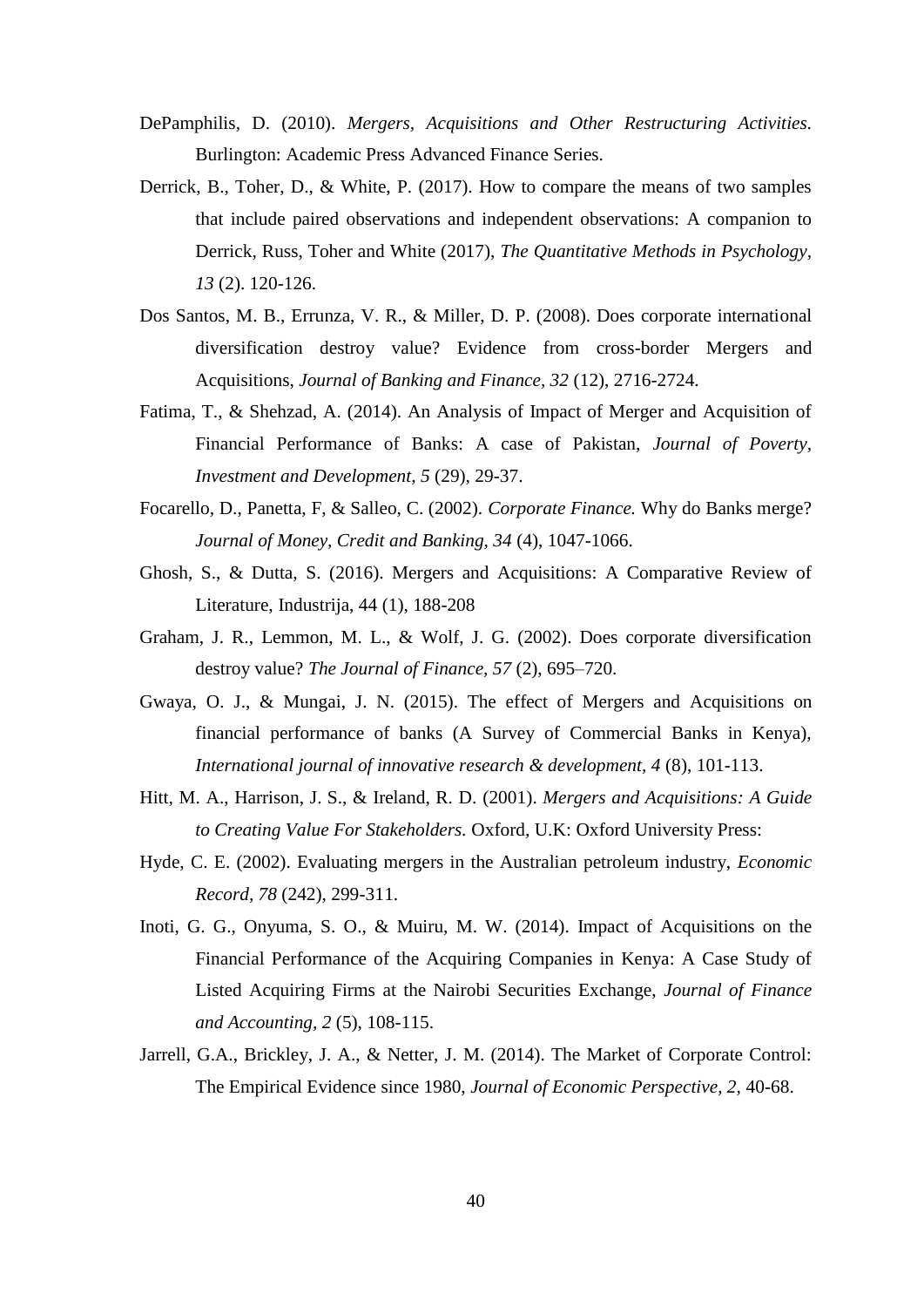- Junge, L. M. (2014). *Operating Synergy; Types and their Impact on post-merger Performance.* Master Thesis. Department of Finance, Faculty of Economics and Business Administration. Tilburg University.
- Katuu, J. M. (2003). *A survey of factors considered important in merger and acquisition decisions by selected Kenyan Based Firms.* Research Project. Nairobi. University of Nairobi.
- Kemal, M. U. (2011). Post-merger profitability: A case of Royal Bank of Scotland (RBS). *International Journal of Business and Social Science, 2* (5), 157-162.
- Kiarie, C. N. (2014). *Effect Of Mergers On Financial Performance Of Firms Listed At The Nairobi Securities Exchange.* Research Project. Nairobi. University of Nairobi.
- Kimani, T. (2012). T*he effect of Mergers and Acquisitions on financial performance of Glaxosmithkline Company: A case study of Glaxosmithkline Company.* Research Project. Nairobi. University of Nairobi.
- Kothari C. R. (2008). *Research Methodology Method and Techniques.* New Delhi, New Age International Ltd.
- Leepsa, N. M., & Mishra, S. M. (2012). Post-Merger Financial Performance: A Study with Reference to Select Manufacturing Companies in India, *International research journal of finance and economics, 83,* 7-17.
- Loukianova, A., Nikulin, E., & Vedernikov, A. (2017). Valuing synergies in strategic Mergers and Acquisitions using the real options approach. Investment Management and Financial Innovations, 14 (1), 236-247.
- Luypaert (2008). *Determinants of Growth through Mergers and Acquisitions. Empirical Results from Belgium*. Brussels. European University College Brussels.
- Machiraju, H.R. (2007). *Merger & acquisitions and takeovers.* New Delhi, India: New Age International.
- Maditinos, D., Theriou, N., & Demetriades, E. (2009). The Effect of Mergers and Acquisitions on the Performance of Companies – The Greek Case of Ioniki-Laiki Bank and Pisteos Bank, *European Research Studies, 7* (2), 112-130.
- Marangu K. (2007). *The effects of mergers and acquisition on financial performance of non-listed commercial banks in Kenya.* Research Project. Nairobi. University of Nairobi.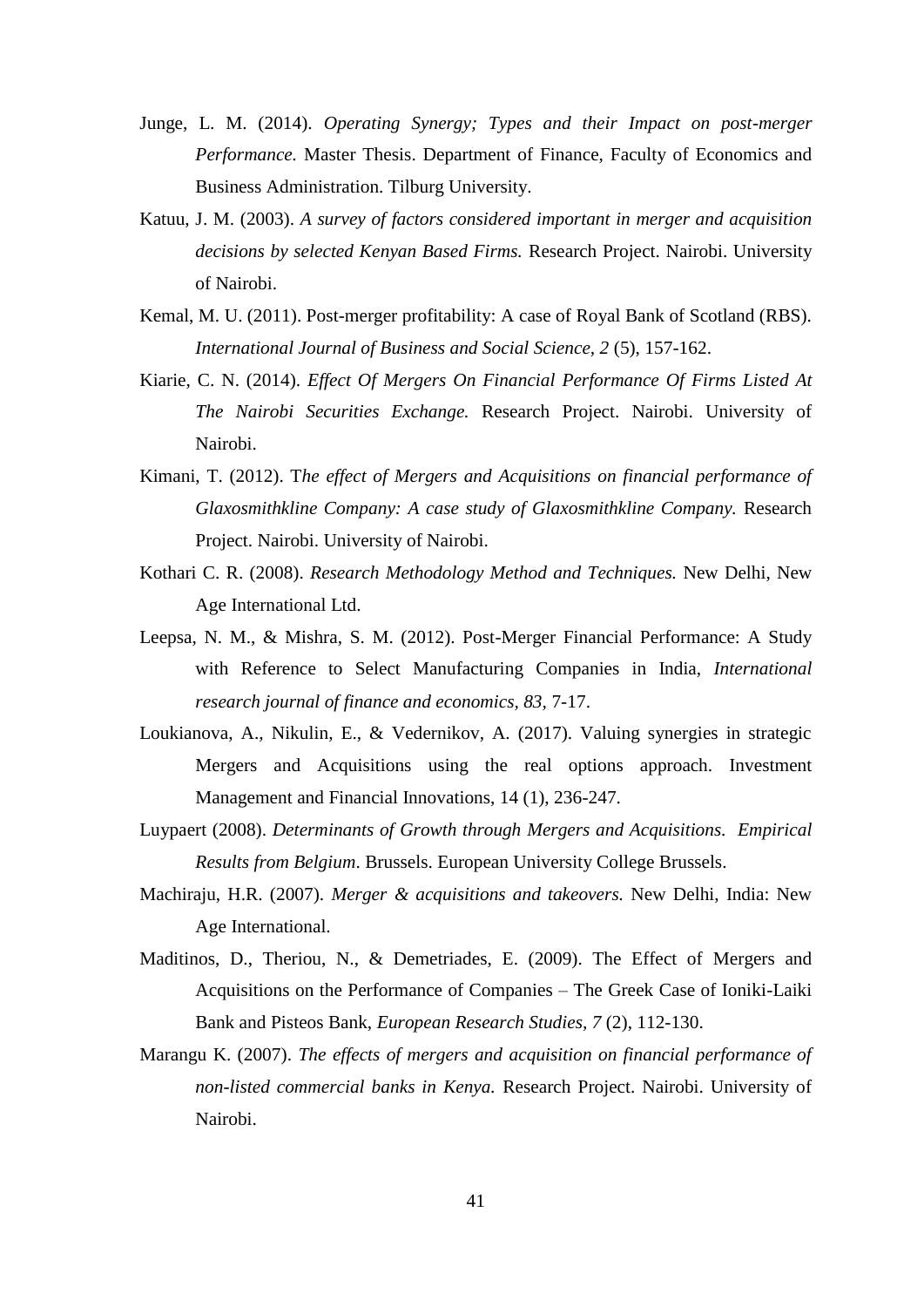- Mboroto, S. N. (2013). *The effect of Mergers and Acquisitions on the financial performance of petroleum firms in Kenya.* PhD Thesis. University of Nairobi.
- Mehran, H., & Peristiani, S. (2009). Financial Visibility and the Decision to Go Private, *Review of Financial Studies, 23* (2), 519-547.
- Misigah (2013). Mergers, Acquisitions and Firms' Performance: Experience of Indian Pharmaceutical Industry, *Eurasian Journal of Business and Economics, 3 (*5), 111–126.
- Mukele, W. (2006). *A survey of factors that determine the choice of Mergers and Acquisitions partners in Kenya.* Research Project. Nairobi. University of Nairobi.
- Muthiani, M. N. (2008). *Cross cultural perspective of Mergers and Acquisitions: The Case of Glaxosmithkline Kenya Plc.* Unpublished MBA Project. University of Nairobi.
- Ndora N (2010). *The effects of Mergers and Acquisitions on financial performance of insurance companies in Kenya.* Unpublished MBA project University of Nairobi.
- Njoroge, F. W. (2007). *A Survey of Mergers & Acquisitions Experiences by Commercial Banks in Kenya.* Unpublished MBA Project. University of Nairobi.
- Nulty, D. D. (2008). The adequacy of response rates to online and paper surveys: what can be done? *Assessment & Evaluation in Higher Education, 33* (3), 301–314.
- Nyagah, B. W. (2007). *Doctor's perception of mergers & acquisitions in the pharmaceutical industry in Kenya.* Unpublished Dissertation, School of Business, University of Nairobi
- Ogada, A., & Njuguna, A., & Achoki, G. (2016). Effect of Synergy on Financial Performance of Merged Financial Institutions in Kenya, *International Journal of Economics and Finance, 8* (9), 199-207.
- Ogada, A., Achoki, G., & Njuguna, A. (2016). Effect of Diversification on the Financial Performance of Merged Institutions, *American Journal of Finance, 1* (2), 92-107
- Ombaka, C. & Jagongo, A. (2018). Mergers and Acquisitions on financial performance among selected commercial banks, Kenya, *International Academic Journal of Economics and Finance, 3* (1), 1-23.
- Roll, R. (1986). The Hubris Hypothesis of Corporate Takeovers, *Journal of Business, 59* (2), 197–216.
- Saunders, M., Lewis, P., Thornhill, A. (2009). *Research Methods for Business Students.* (5th ed.). New York, NY: Prentice Hall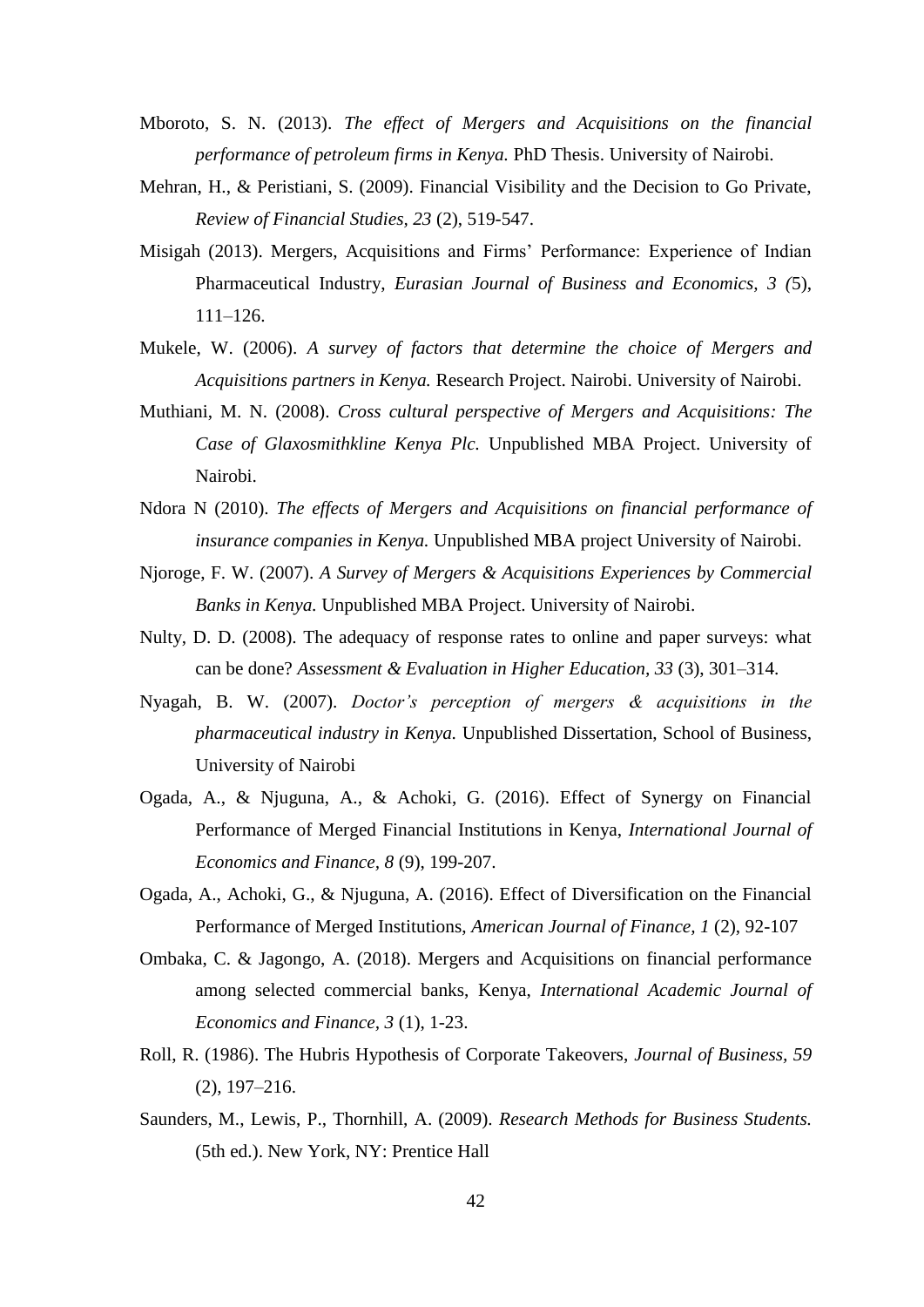- Sharma, V. (2009). Do Bank Mergers Create Shareholder Value? An Event Study Analysis. Unpublished Report: Minneapolis Federation Research.
- Sirower, M. L. (1997). *The synergy trap: How companies lose the acquisition game.* New York, NY: Free Press.
- Sudarsanam, S. (2003). *Creating Value from Mergers and Acquisitions.* Malaysia: Prentice Hall.
- Trautwein, F. (1990). Merger motives and merger prescriptions, *Strategic management journal, 11* (4), 283-295.
- Turkmen, S. Y., & Yigit, I. (2012). Diversification in Banking and its Effect on Banks' Performance: Evidence from Turkey, *American International Journal of Contemporary Research, 2* (12), 111-119.
- Very, P., & Schweiger, D. (2001). The acquisition process as a learning process: Evidence from a study of critical problems and solutions in domestic and cross border deals,*Journal of World Business, 36* (1), 11–31.
- Weber, Y., Shenkar, O., & Raveh, A. (1996). National and Corporate Culture Fit In Mergers/Acquisitions: An Exploratory Study, *Management Science 42* (8), 1215– 1227.
- Weston, F. J., Copeland, M. L., & Mulherin, H. J. (2005). Takeovers, Restructuring and Corporate Governance. Upple Saddle River, NJ: Pearson Prentice Hall.
- Wullaerts, L. (2002). *Successful Mergers and Acquisitions.* London, UK: Garant Publishers.
- Yamane, T. (1967). *Statistics: An Introductory Analysis* (2nd ed.). New York, NY: Harper and Row.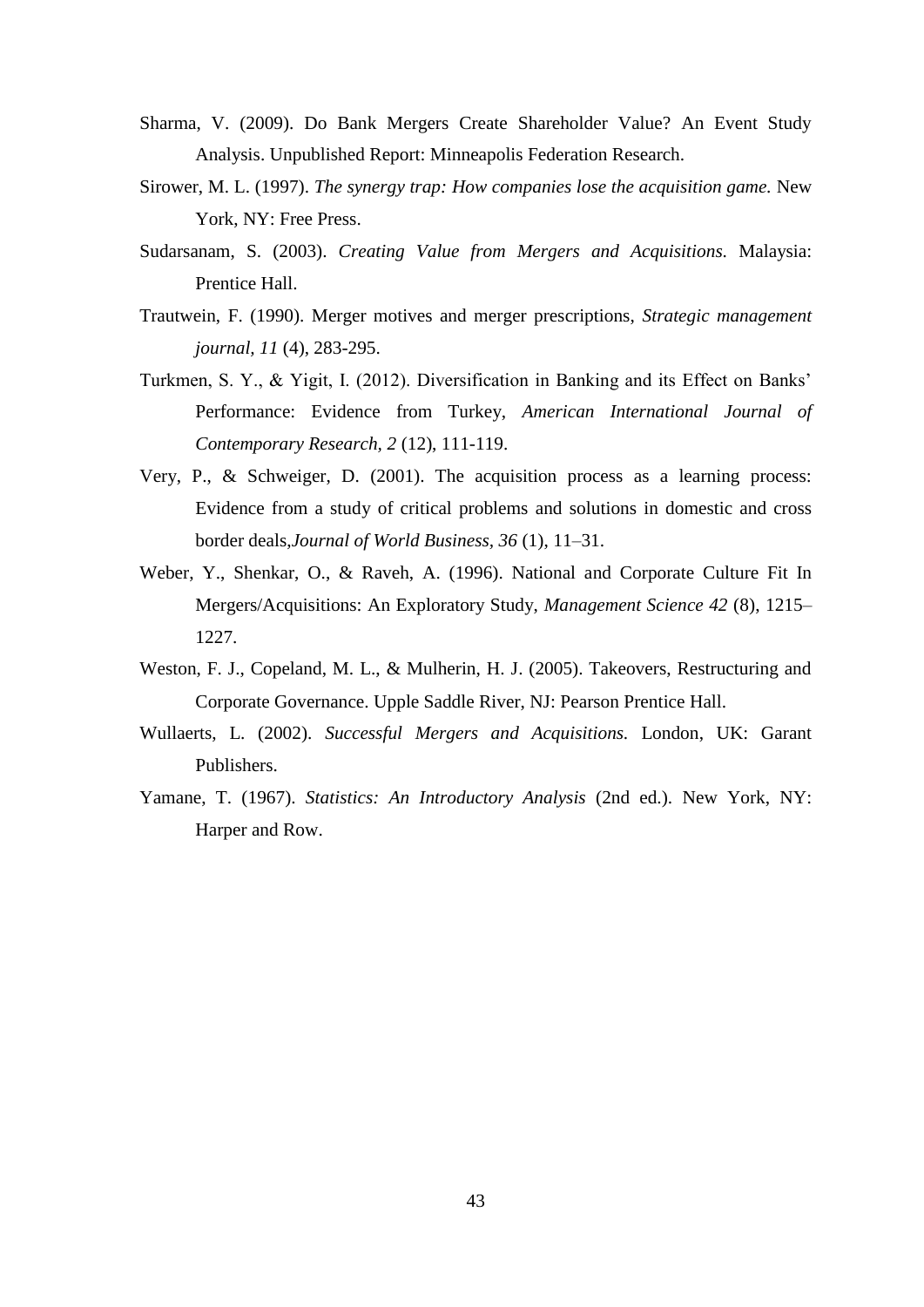# **APPENDICES APPENDIX I: INTRODUCTION LETTER**

<span id="page-54-1"></span><span id="page-54-0"></span>30th April 2018

# TO WHOM IT MAY CONCERN

# **Academic Reference for Kimotho Ndunyu Terry No. 060686**

Ms. Kimotho, Terry Ndunyu is a postgraduate student in our Master of Commerce (MCom) programme. In partial fulfilment of the MCom degree, students are required to carry out a research project and write a thesis on a contemporary subject within their field of specialisation. Among other activities, the project involves data collection and analysis.

Terry is requesting to gather information to be used in her research. The information she will obtain from your organization will be used for her academic purpose only and will be kept confidential. The results of the survey will be in summary form and will not disclose any individual, company name or company information in any way.

# The research study is entitled **"Influence of Mergers and Acquisitions on financial performance of firms listed in Nairobi Securities Exchange"**

We hope that your organisation can assist by providing information to the above-named student.

Yours Faithfully,

Quindos Karanja Coordinator Master of Commerce School of Management and Commerce Email: qkaranja@strathmore.edu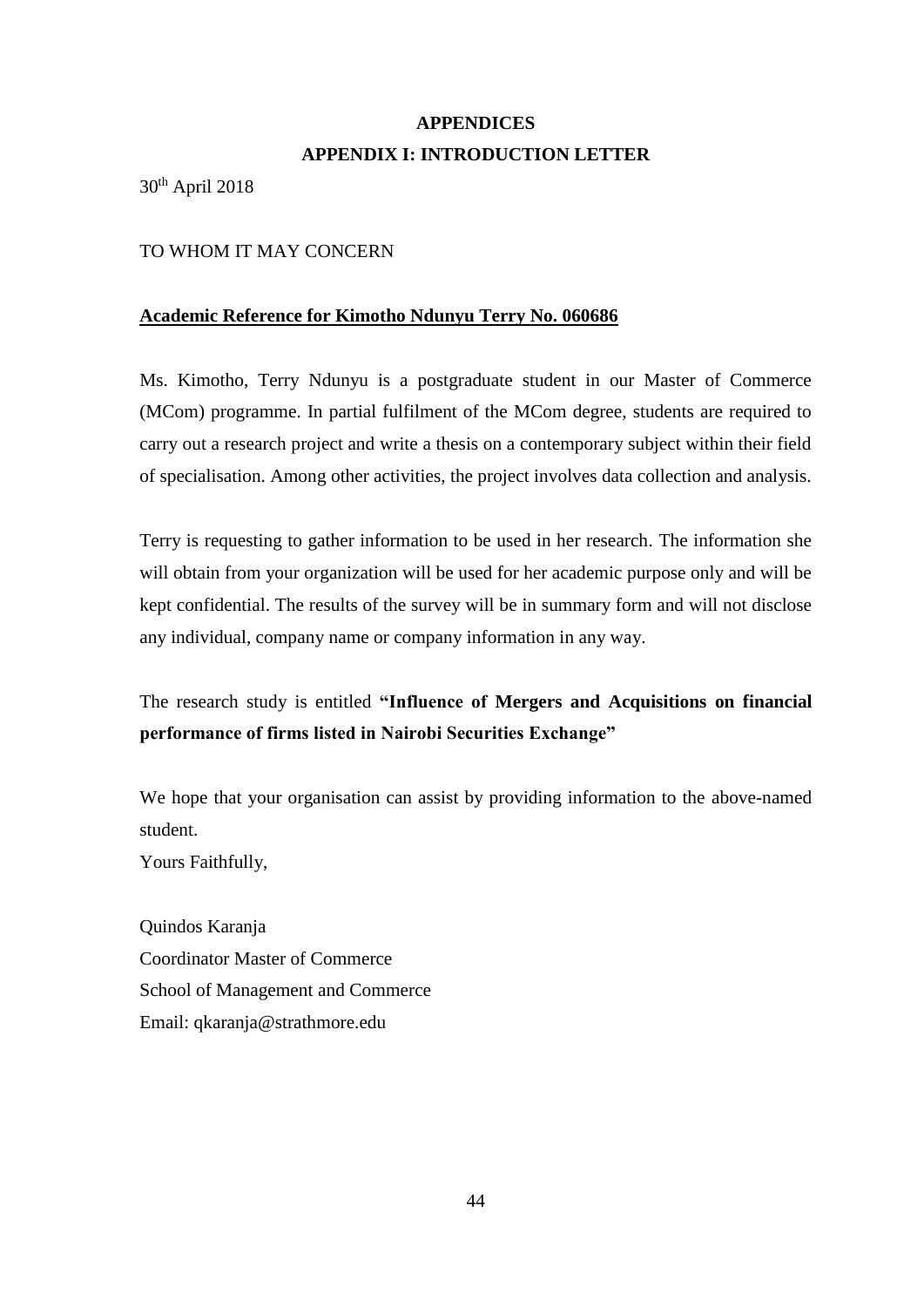# **APPENDIX II: QUESTIONNAIRE**

# <span id="page-55-0"></span>**Section A: General Information**

1. Age 20-30 years [ ] 31-40 years [ ] 41-50 years [ ] Above 50 years [ ] 2. Gender Male [ ] Female [ ] 3. Highest level of education Certificate [ ] Diploma [ ] Bachelor's degree [ ] Postgraduate degree [ ] 4. Work experience Less than 3 years [ ] 4-7 years [ ] More than 8 years [ ]

# **Section B: Synergy effects**

5. On a scale of 1-5 where  $1 =$  no extent, 2= very little extent, 3=moderate extent  $4 =$  to some extent and 5= to a great extent. Please indicate the extent to which you agree with the following statements as they relate to the factors influencing Mergers and Acquisitions performance

|   | <b>Synergy Effects</b>                                                         |  |  |  |
|---|--------------------------------------------------------------------------------|--|--|--|
| 1 | Horizontal mergers which involves organizations with same ability, market,     |  |  |  |
|   | customers and industry coming together, promotes a wide resource base          |  |  |  |
| 2 | Vertical mergers also involves a stronger firm (financially) takes up a weaker |  |  |  |
|   | firm to gain a stronger financial stability                                    |  |  |  |
| 3 | Mergers were also instrumental in gaining customer confidence                  |  |  |  |
| 4 | Mergers and Acquisitions also aided in promoting creativity and innovation     |  |  |  |
|   | due to integration of human resources                                          |  |  |  |
| 5 | Conglomeration aided in increasing geographical, product, and market and       |  |  |  |
|   | customer scope                                                                 |  |  |  |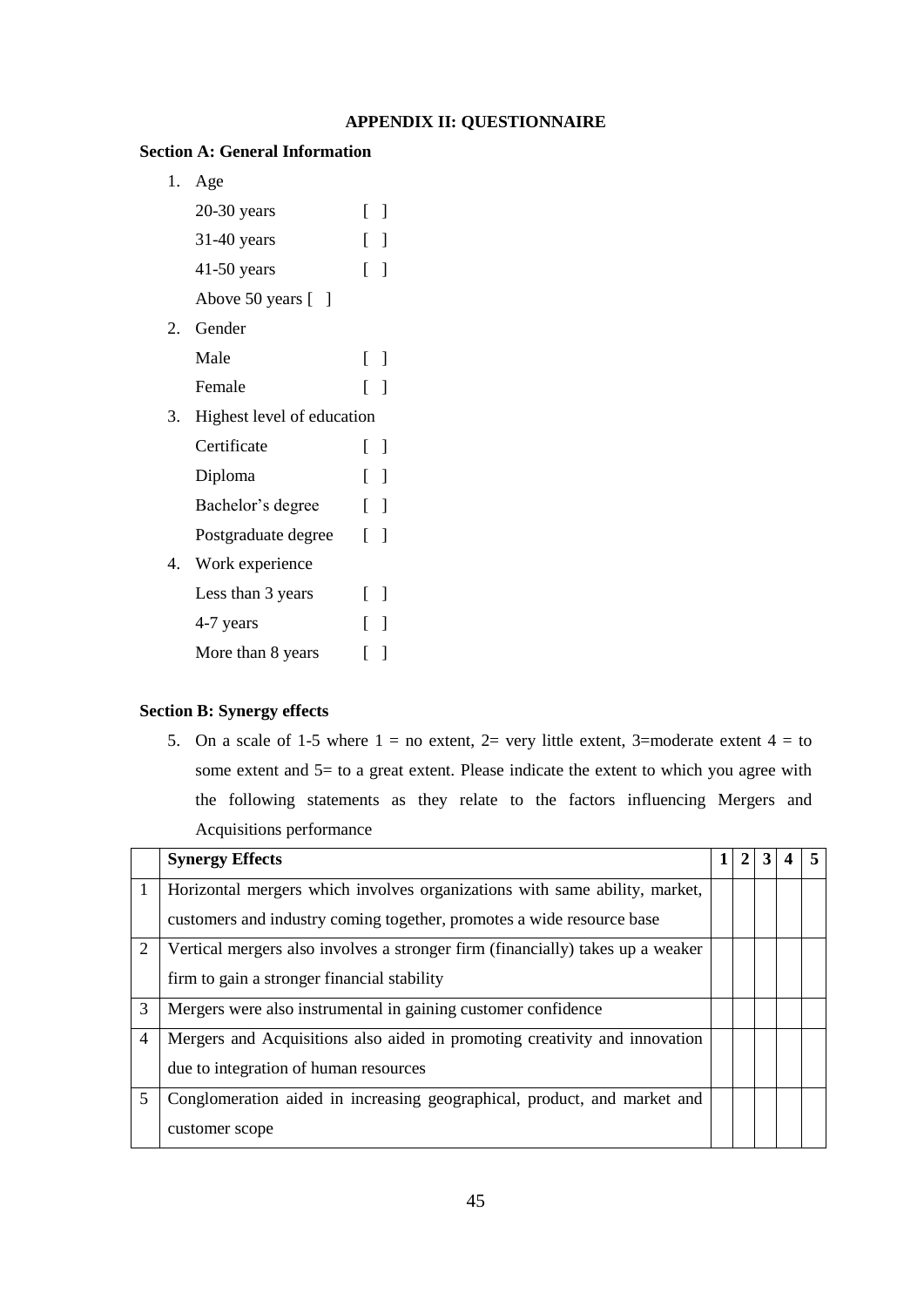# **Section C: Risk Diversification**

On a scale of 1-5 where  $1 = no$  extent,  $2 = very$  little extent, 3=moderate extent  $4 = to$  some extent and 5= to a great extent. Please indicate the extent to which you agree with the following risk diversification statements as they relate to the factors influencing Mergers and Acquisitions performance

|   | <b>Risk Diversification</b>                                               |  |  |  |
|---|---------------------------------------------------------------------------|--|--|--|
|   | Our institution has established many branches as a result of merger and   |  |  |  |
|   | acquisition activity                                                      |  |  |  |
|   | New branches formed after the merger have resulted into an the expansion  |  |  |  |
|   | market portfolio                                                          |  |  |  |
| 3 | New branches formed after the merger has led to an increase in product    |  |  |  |
|   | portfolio                                                                 |  |  |  |
| 4 | New branches formed after the merger has led to an increase in investment |  |  |  |
|   | portfolio                                                                 |  |  |  |
| 5 | New branches formed after the merger has attracted a wide human           |  |  |  |
|   | resource portfolio                                                        |  |  |  |

# **Section D: Market share**

On a scale of 1-5 where  $1 = no$  extent,  $2 = very$  little extent,  $3 = 3$  moderate extent  $4 = to$  some extent and 5= to a great extent. Please indicate the extent to which you agree with the market share statements following statements as they relate to the factors influencing Mergers and Acquisitions performance

|                | <b>Market Share</b>                                                                                                                    |  |  |  |
|----------------|----------------------------------------------------------------------------------------------------------------------------------------|--|--|--|
|                | 1   Mergers and Acquisitions have increased market share                                                                               |  |  |  |
|                | The market coverage has also gone global for some since the merger and<br>acquisition                                                  |  |  |  |
| 3              | There is a reduction of the number of players in the market due to<br>consolidation of small players through acquisitions and mergers. |  |  |  |
| $\overline{4}$ | Our brands have gained market favour since the merger and acquisition                                                                  |  |  |  |
| 5              | Some organisations have taken over more players hence gaining monopoly                                                                 |  |  |  |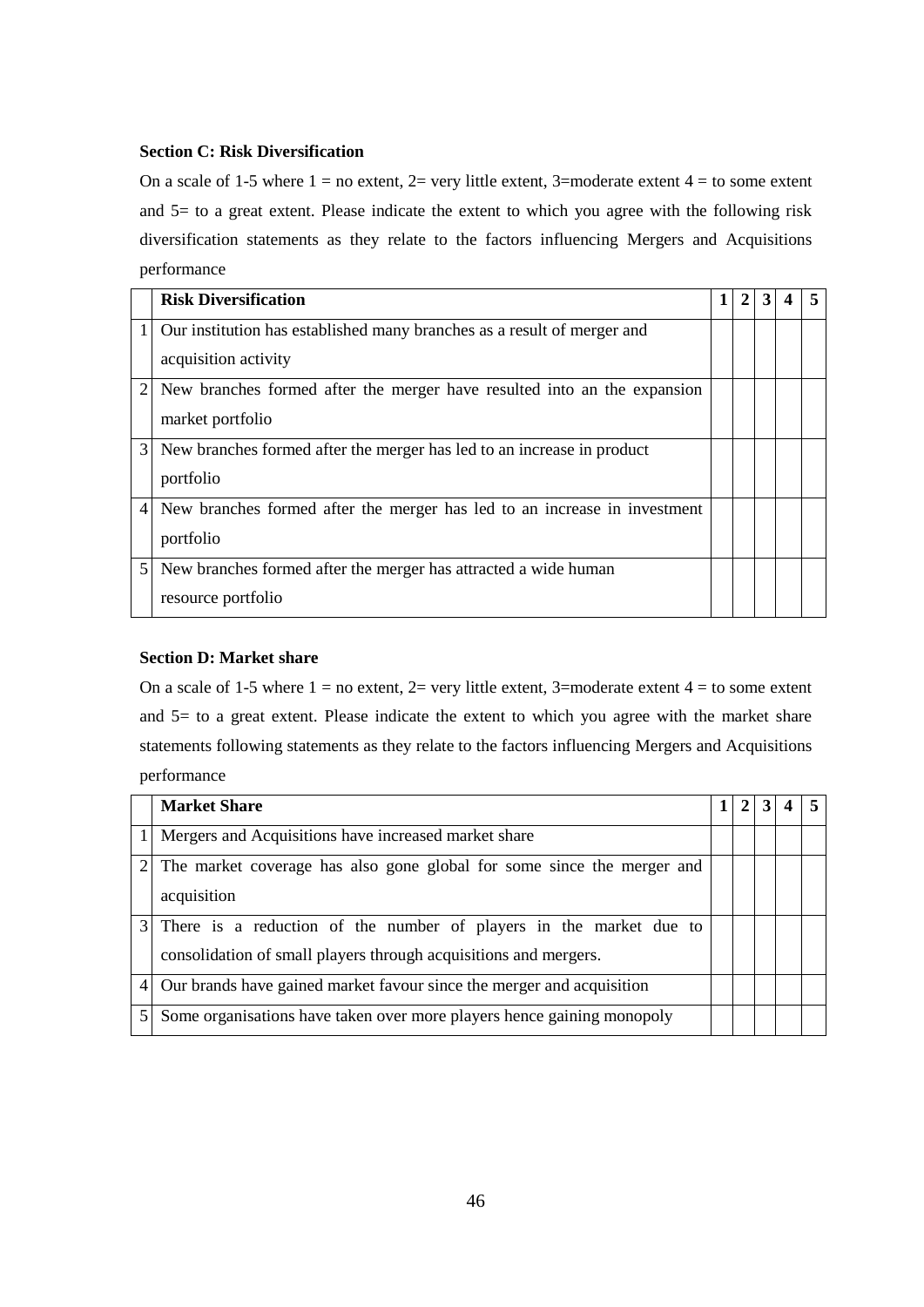<span id="page-57-0"></span>

| N <sub>0</sub> | <b>Institution</b>                          | Merged with/Acquired by                                             | <b>Current Name</b>                         | <b>Date</b><br>approve<br>d |  |  |
|----------------|---------------------------------------------|---------------------------------------------------------------------|---------------------------------------------|-----------------------------|--|--|
|                | <b>Banking</b>                              |                                                                     |                                             |                             |  |  |
| 1              | <b>Diamond Trust Bank</b><br>$(K)$ Ltd      | Premier Savings & Finance Ltd                                       | Diamond Trust Bank<br>(K) Ltd               | 1999                        |  |  |
| $\overline{2}$ | National<br>of<br>Bank<br>Kenya Ltd         | Kenya National Capital Corp                                         | National<br>Bank<br>of<br>Kenya Ltd         | 1999                        |  |  |
| 3              | Standard<br>Chartered<br>Bank (K) Ltd       | Standard<br>Chartered<br>Financial<br>Service                       | Standard<br>Chartered<br>Bank (K) Ltd       | 1999                        |  |  |
| $\overline{4}$ | Bank<br><b>Barclays</b><br>of<br>Kenya Ltd  | Barclays Merchant Finance Ltd                                       | Bank<br><b>Barclays</b><br>of<br>Kenya Ltd  | 1999                        |  |  |
| 5              | Kenya<br>Commercial<br>Bank                 | Kenya Commercial Finance Co                                         | Kenya<br>Commercial<br><b>Bank Ltd</b>      | 2001                        |  |  |
| 6              | Co-operative<br>Merchant Bank ltd           | Co-operative Bank ltd                                               | The<br>Co-operative<br>Bank of Kenya Ltd    | 2002                        |  |  |
| $\tau$         | <b>CFC Bank Ltd</b>                         | Stanbic Bank Ltd.                                                   | CFC Stanbic of Kenya<br><b>Holdings Ltd</b> | 2008                        |  |  |
| 8              | Habib Bank Kenya<br>Ltd                     | Diamond Trust Bank Kenya Ltd                                        | Diamond Trust Bank<br>Kenya Ltd             | 2017                        |  |  |
|                | <b>Commercial and Services</b>              |                                                                     |                                             |                             |  |  |
| 9              | Kenya Airways Ltd                           | Precision air                                                       | Kenya Airways Ltd                           | 2003                        |  |  |
| 10             | Nation Media Group                          | Communications<br>Mwananchi<br>Tanzania & Radio Uhuru Ltd<br>Uganda | Nation Media Group                          | 2002                        |  |  |
| 11             | Standard<br>Newspapers Ltd                  | Baraza Ltd                                                          | <b>Standard Group Ltd</b>                   | 2001                        |  |  |
|                | <b>Insurance</b>                            |                                                                     |                                             |                             |  |  |
| 12             | Jubilee Insurance Co.<br>Ltd                | Jubilee<br>Insurance of Uganda<br>Jubilee Insurance of Tanzania     | Jubilee Insurance Co.<br>Ltd                | 2002                        |  |  |
| 13             | Pan Africa Insurance<br><b>Holdings Ltd</b> | APA Insurance Limited                                               | <b>APA</b><br>Insurance<br>Limited          | 2001                        |  |  |
|                | <b>Energy and Petroleum</b>                 |                                                                     |                                             |                             |  |  |
| 14             | Kenya Oil Company<br>Kenol                  | Jovenna Zambia                                                      | Kenya Oil Company<br>Kenol                  | 2002                        |  |  |
| 15             | Total Kenya Ltd                             | Chevron Kenya                                                       | Total Kenya Ltd                             | 2009                        |  |  |
|                | <b>Manufacturing and Allied</b>             |                                                                     |                                             |                             |  |  |
| 16             | East<br>African<br><b>Breweries</b>         | International Distillers Uganda<br>Ltd UDV(K) Ltd                   | East<br>African<br><b>Breweries</b>         | 2002                        |  |  |
| 17             | Unga Group Ltd                              | Unga Millers (Uganda) Ltd                                           | Unga Group Ltd                              | 2013                        |  |  |
|                | <b>Investment</b>                           |                                                                     |                                             |                             |  |  |
| 18             | Centum<br>Investment<br>Co Ltd              | <b>Platcorp Holdings</b>                                            | Centum<br>Investment<br>Co Ltd              | 2013                        |  |  |
| 19             | Trans-Century Ltd                           | <b>Rift Valley Railways</b>                                         | <b>Trans-Century Ltd</b>                    | 2006                        |  |  |

# **APPENDIX III: LISTED FIRMS IN MERGERS & ACQUISITIONS**

**Source: Survey data (2018)**